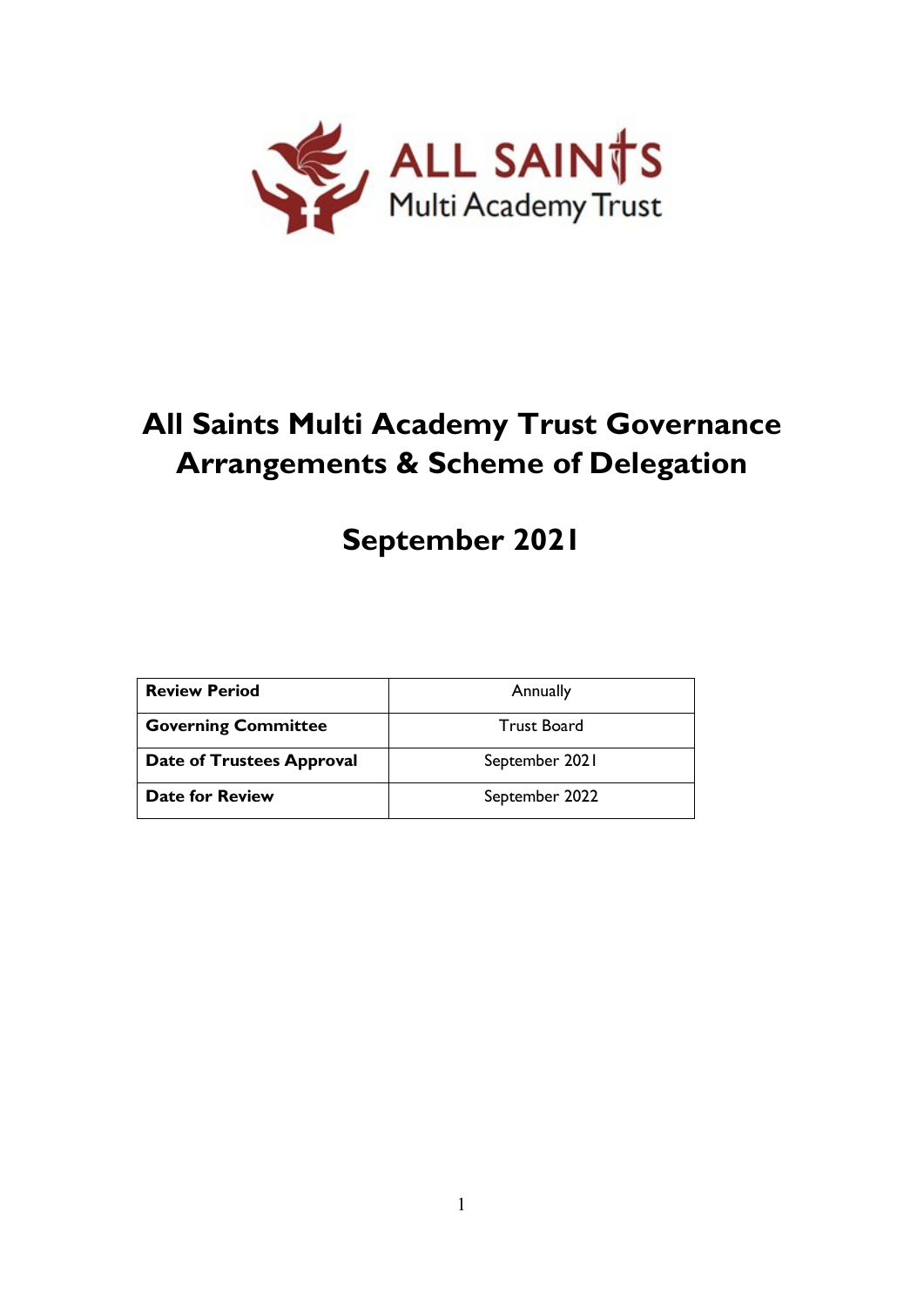| <b>Contents</b>                                                                                                                                                                                                                                            | Page                                   |
|------------------------------------------------------------------------------------------------------------------------------------------------------------------------------------------------------------------------------------------------------------|----------------------------------------|
| Principles of this Scheme of Delegation<br>1.                                                                                                                                                                                                              | 3                                      |
| 2. Trust Governance                                                                                                                                                                                                                                        | 5                                      |
| 3. Governance Structure                                                                                                                                                                                                                                    | 9                                      |
| 4. Members                                                                                                                                                                                                                                                 | $\overline{10}$                        |
| Term of Reference for Members<br>5.                                                                                                                                                                                                                        | $\mathbf{H}$                           |
| <b>Board of Directors</b><br>6.<br>Chair of the Trust Board - Role Overview<br>Process for electing Chair and Vice Chair of the Trust Board                                                                                                                | 13                                     |
| Terms of Reference for the Board of Directors<br>7.                                                                                                                                                                                                        | 15                                     |
| Terms of Reference for Finance & Audit Committee<br>8.                                                                                                                                                                                                     | 20                                     |
| 9. Terms of Reference for the Renumeration Committee                                                                                                                                                                                                       | 25                                     |
| 10. Terms of Reference for the Education & Standards Committee                                                                                                                                                                                             | 28                                     |
| 11. School Governing Board<br>Visiting the School<br>Process for electing Chair & Vice-Chair<br>Chair of SGB Role Overview<br>٠<br><b>Appointment of Community Governors</b><br>Appointment of Teaching Staff Governors<br>Appointment of Parent Governors | 31<br>31<br>32<br>33<br>34<br>34<br>34 |
| 12. Terms of Reference for School Governing Body<br><b>Composition of SGB</b>                                                                                                                                                                              | 35<br>38                               |
| 13. Register of Business Interests                                                                                                                                                                                                                         | 43                                     |
| 14. Governance Professional Service                                                                                                                                                                                                                        | 44                                     |
| 15. Scheme of Delegation                                                                                                                                                                                                                                   | 45                                     |
| <b>Appendix I</b>                                                                                                                                                                                                                                          |                                        |

Scheme of Delegation Matrix

# **Appendix 2**

Template Governor Meeting Agenda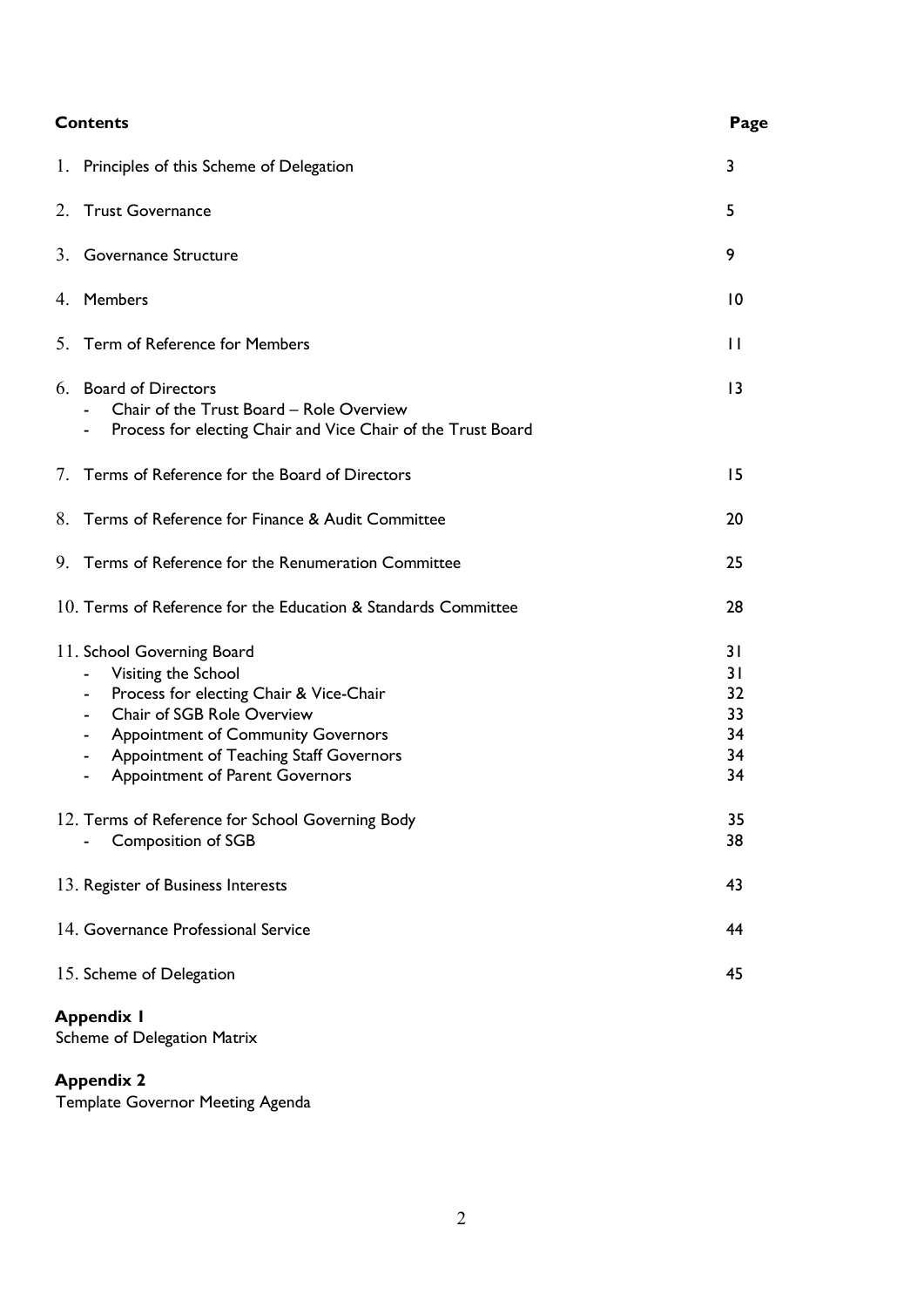# **1. Principles of this Scheme of Delegation**

All Saint's Multi Academy Trust is a group of two secondary schools with one shared vision, one Board and one Scheme of Delegation.

All-Saints Trust's model of governance is to recognise:

- The overall accountability of the Board for the performance of the Trust, supported by its committees
- The responsibility of Chief Executive Officer for the line management of Headteachers and Senior Trust Leaders
- The responsibility of School Governing Board's is ensuring that the school is always delivering the Trust's vision and ethos. Holding the Headteacher to account for performance against its financial targets (set centrally in consultation with Headteachers) and supporting the school in becoming the school of choice in the local community.

All governance flows from the All-Saints board of directors. The Trust is a company limited by guarantee and an exempt charity, whose principal regulator is the Secretary of State for Education. The Trust's governance must comply and operate within the framework of the following documents:

- All-Saints Trust Master Funding Agreement
- All-Saints Trust Articles of Association
- **O** DFE Academy Trust Handbook
- **O** DFE Governance Handbook
- **O** DFE Constitution of Governing Bodies
- **O** NGA Competency Framework for Governance

All-Saints Trust will ensure that it is always compliant with all statutory obligations as prescribed by the Department for Education (DfE), Education and Skills Funding Agency (ESFA), and Charity and Company Law as well as other applicable laws and regulations.

As a single employer, All-Saints Trust is committed to ensuring that it operates within UK employment legislation, recognising the relevant unions where appropriate.

Schools within the All-Saints Trust work closely with the Trust's central team to make decisions in the best interest of the communities and students that they serve, in line with the Trust's vision.

Each school has its own identity but is clearly identifiable as an All-Saints Trust school, and shares common values, aspirations, and approaches. Our mission statement:

*"Community is at the heart of our academies. Together we challenge social inequality and enhance social mobility, as our partnerships act as the springboard from which ambition is cultivated and our students thrive. Through partnership and collaboration, our academies are places where academic success is achieved, belief is inspired and opportunities are created. With God's love, our student's will go on to become the change makers in their communities, as they "aspire to reach the new horizons".*

The All-Saints Trust board acknowledges the moral and statutory responsibility to safeguard and promote the welfare of all students and endeavours to provide a safe and welcoming environment where children are respected and valued. The Trust is alert to the signs of abuse and neglect and will follow the set procedures to ensure that children receive effective support, protection, and justice.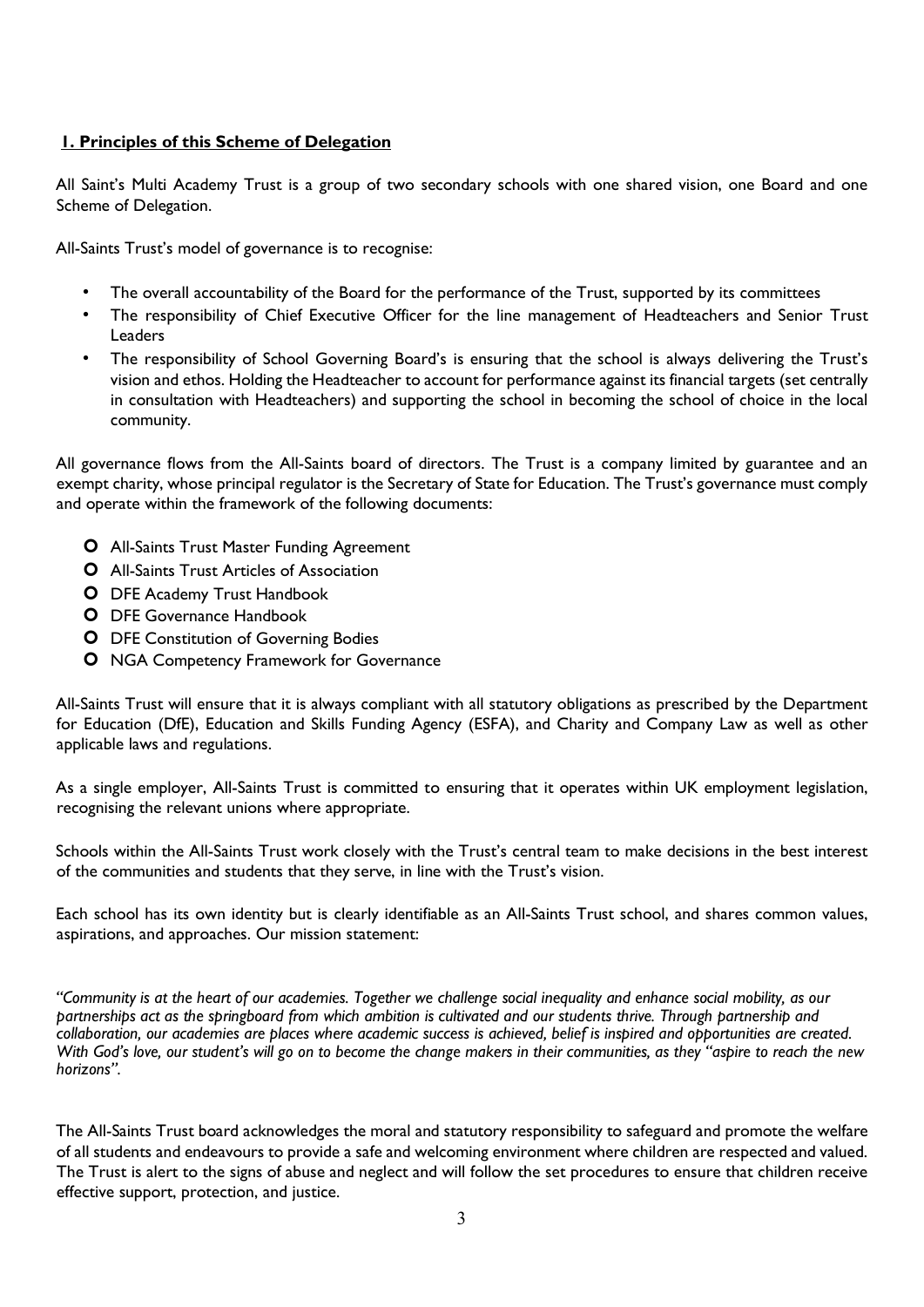Each school is committed to enabling children and students to become effective, aspirational learners with a broad and enriched understanding of, and commitment to, their communities and the wider world.

Each school is relentless in its pursuit of 'World Class' in terms of its academic performance, teaching, leadership, behaviour, enrichment and pastoral support, and committed to achieving common standards of excellence across the Trust.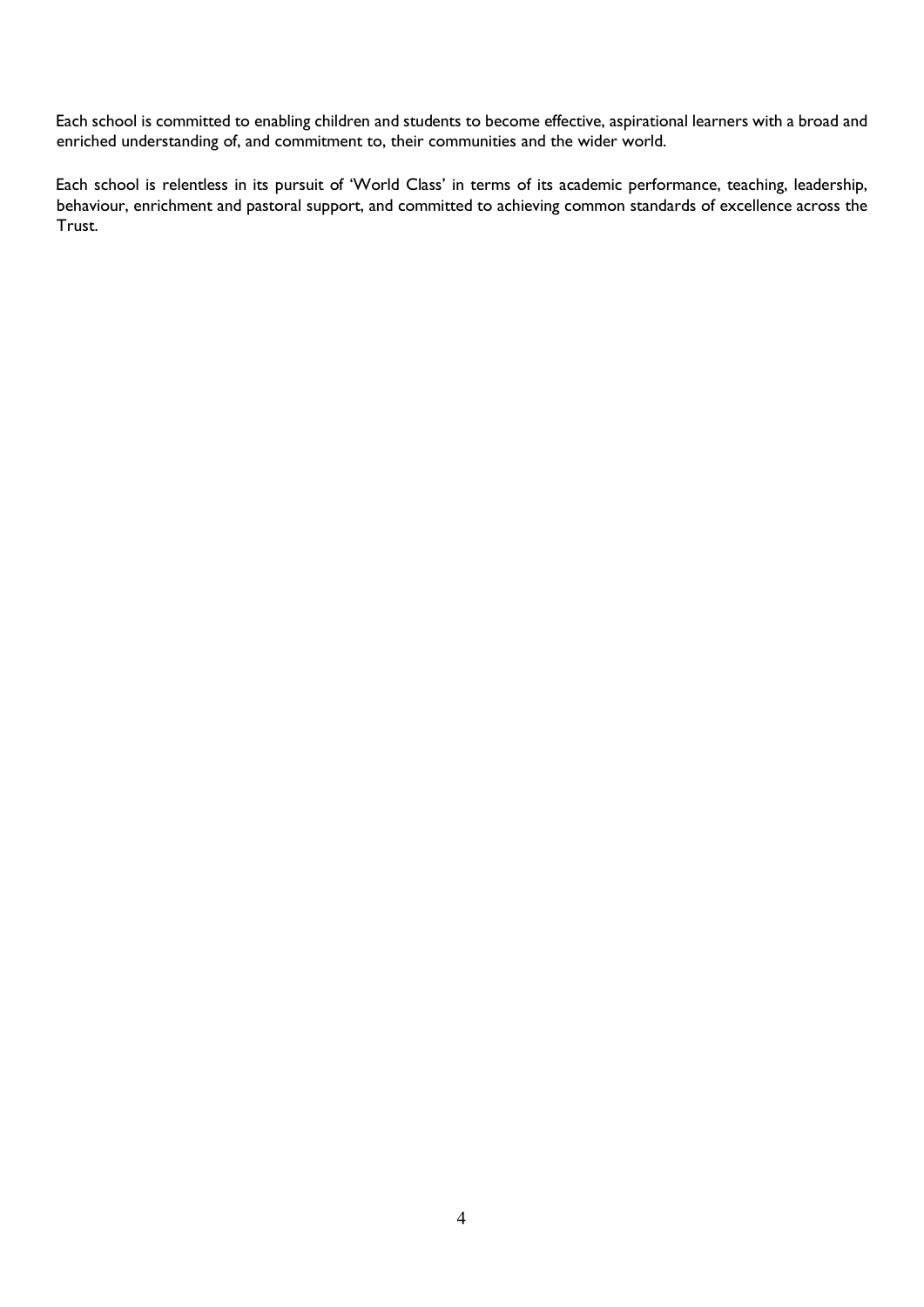# **2. Trust Governance**

All-Saints Trust board provides a framework in which the Trust's Members, Directors and Governors can fulfil their roles. Everyone in governance should be aware of and accept 'The 7 Principles of Public Life' as set out by Lord Nolan:

- **Selflessness** Holders of public office should act solely in terms of the public interest
- **Integrity** Holders of public office must avoid placing themselves under any obligation to people or organisations that might try inappropriately to influence them in their work. They should not act or take decisions in order to gain financial or material benefits for themselves, their families, or their friends. They must declare and resolve any interests and relationships.
- **Objectivity** Holders of public office must act and taken decisions impartially, fairly and on merit, using the best evidence and without discrimination or bias.
- **Accountability** Holders of public office are accountable to the public for their decisions and actions and must submit themselves to the scrutiny necessary to ensure this.
- **Openness** Holders of public office should act and take decisions in an open and transparent manner. Information should not be withheld from the public unless there are clear and lawful reasons for so doing.
- **Honesty** Holders of public office should be truthful
- **Leadership** Holders of public office should exhibit these principles in their behaviour. They should actively promote and robustly support the principles and be willing to challenge poor behaviour wherever it occurs.

#### **Purpose of Governance**

The purpose of Governance is to provide confident and strong strategic leadership which leads to robust accountability, oversight, and assurance for educational and financial performance.

The Trust Governance has three core functions:

- Ensuring clarity of vision, ethos, and strategic direction
- Holding executive leaders to account for the educational performance of the Trust and its students, and the effective and efficient performance management of staff, and
- Overseeing the financial performance of the Trust and making sure its money is well spent.

#### **Effective Governance**

Boards must be ambitious for all children and infused with a passion for education and a commitment to continuous school improvement that enable the best possible outcomes.

Effective governance is based on six key features:

- **Strategic Leadership** that sets and champions vision, ethos, and strategy
- **Accountability**  that drives up educational standards and financial performance
- **People** with the right skills, experience, qualities, and capacity
- **O** Structures that reinforce clearly defined roles and responsibilities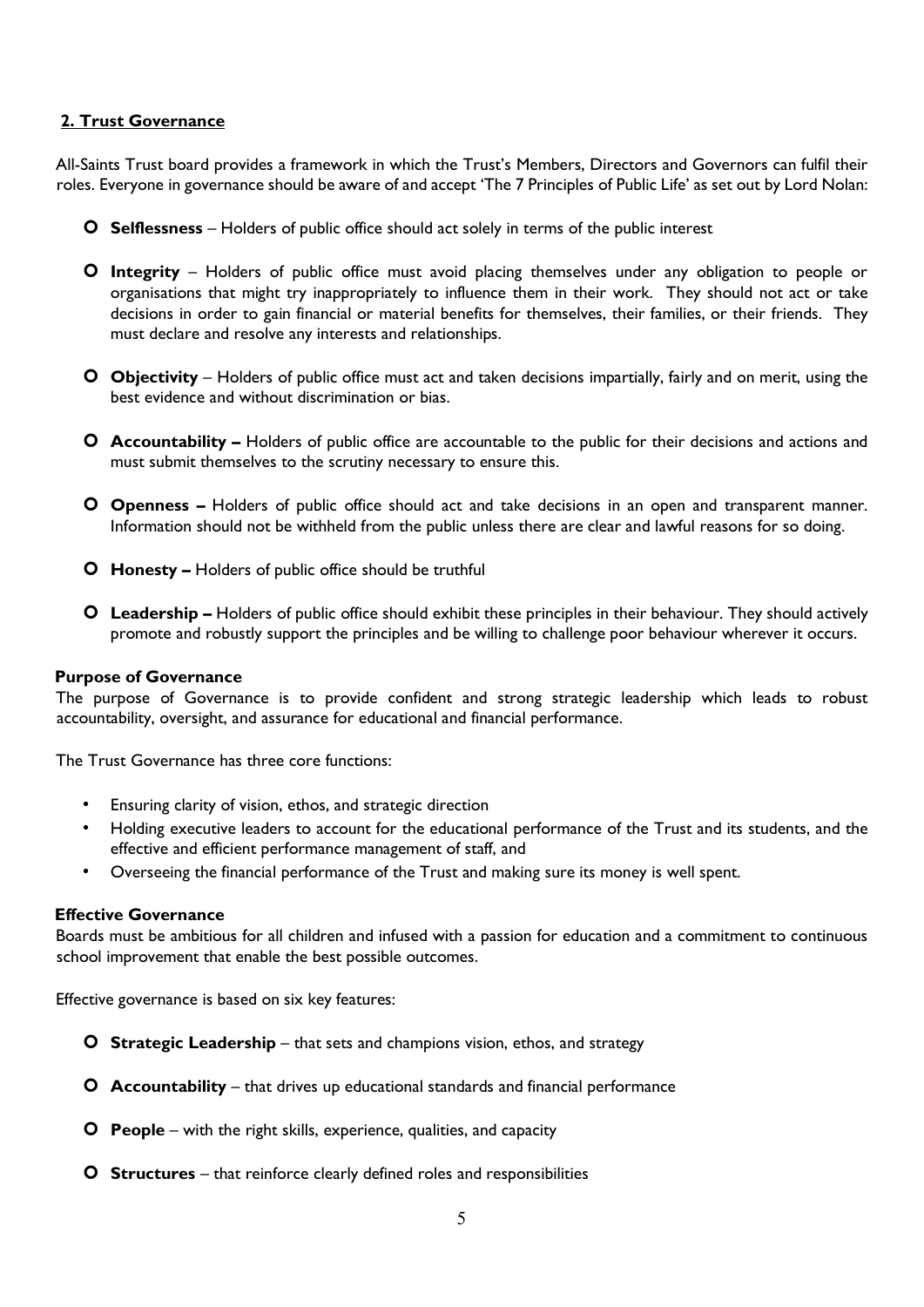- **Compliance** with statutory and contractual requirements
- **Evaluation** to monitor and improve the quality and impact of governance

#### **Strategic Leadership**

That sets and champions vision, ethos and strategy through:

- A clear and explicit vision for the future set by the Board of Directors, in collaboration with Executive Leaders, which has student progress and achievement at its heart and is communicated to the whole Trust.
- Strong and clear values and ethos which are defined, embedded, and adhered to across the Trust
- Strategic planning that defines medium to long-term goals, and development and improvement priorities which are understood by all
- Processes by which to monitor and review progress against agreed strategic goals
- Mechanisms to enable the Board to listen, understand and respond to the voices of staff, students, parents and the local communities
- Determination to initiate and lead strategic change
- Procedures for the Board to set and manage risk, ensuring that risks are aligned with strategic priorities and improvement plans and that appropriate intervention strategies are in place.
- An informed decision on whether to expand the Trust, which is underpinned by robust due diligence.
- An awareness of the need to review the effectiveness of governance structures and processes, if the size/complexity of the Trust changes

#### **Accountability**

That drives up educational standards and financial health through:

- Rigorous analysis of student progress, attainment, and financial information with comparison against local and national benchmarks
- Clear processes for overseeing and monitoring school improvement and financial health, providing constructive challenge to school leaders
- A transparent system for performance management of executive leaders linked to defined strategic priorities
- Effective oversight of the performance of all other employees and the framework for their pay and conditions of service
- A regular cycle of meetings and appropriate processes to support business and financial planning
- Effective controls for managing within available resources and ensuring regularity, propriety, and value for money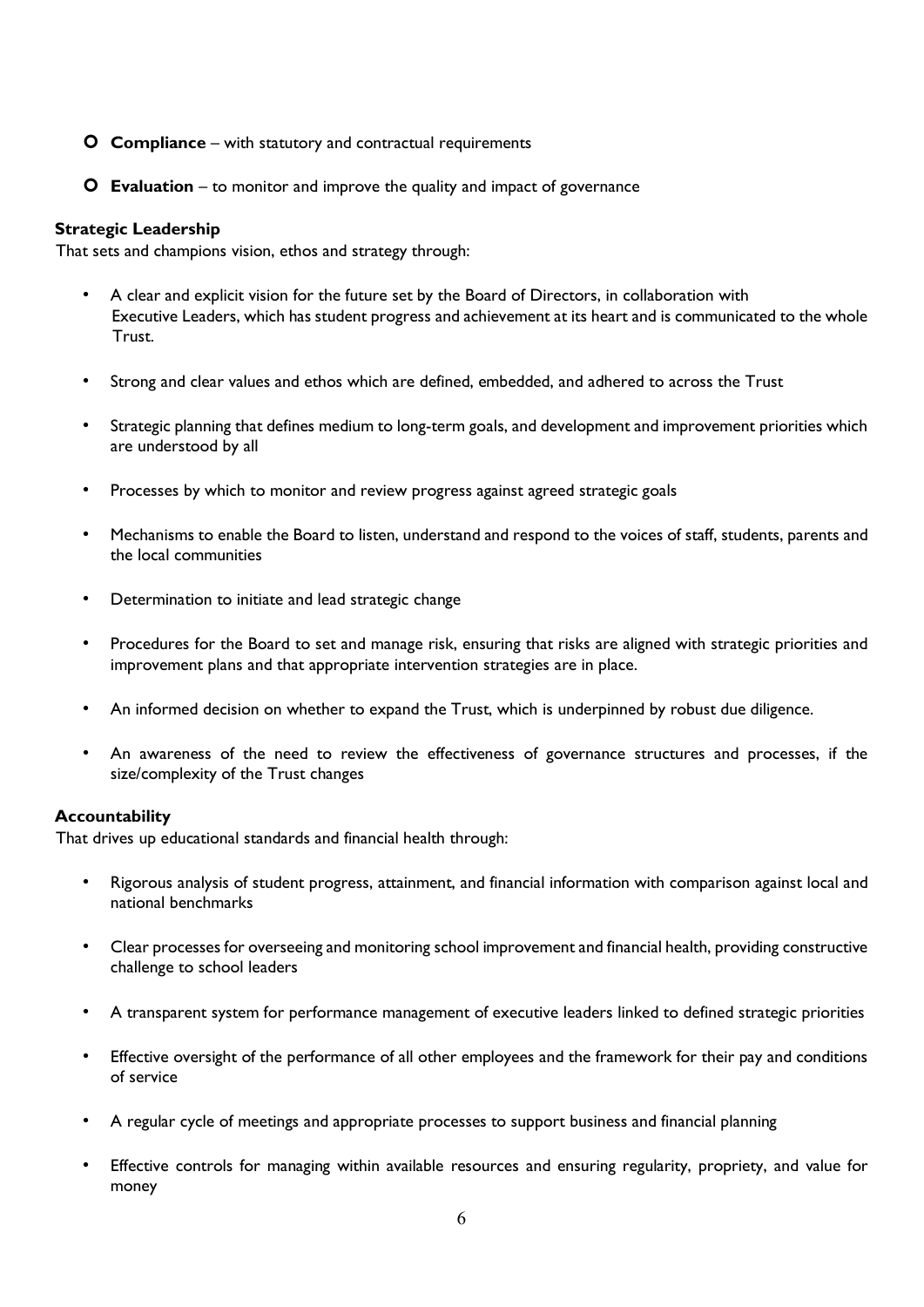## **People**

With the right skills, experience, qualities, and capacity who:

- Understand the purpose of governance and the role of the non-executive leadership and have all the necessary skills to deliver it well
- Can perform as an effective Chair with the ability to provide visionary strategic leadership
- Provide sufficient diversity of perspectives to enable robust decision making
- Are recruited through robust and transparent processes against a clear role specification
- Use active succession planning to ensure the Board and the Trust continues to have the people and leadership it needs to remain effective
- Can employ a professional Governance Professional to provide expert advice and guidance and to ensure the efficient and compliant operation of the Board

#### **Structures**

That reinforce clearly defined roles and responsibilities through:

- Appropriate Board and Committee structures that ensure sufficient and robust oversight of key priorities
- Clear separation between strategic non-executive oversight and operational executive leadership, which is supported by positive relationships that encourage a professional culture and ethos across the Trust
- Processes for ensuring appropriate communication between all levels of governance and to students, parents, staff and communities
- Significant separation between Members and Directors to enable members to exercise their powers effectively
- Published details of governance arrangements including the structure and remit of the Board and any committees.
- Complementary and non-duplicative roles for the Board, any committees, or School Governing Boards.

# **Compliance**

With statutory and contractual requirements, through:

- Awareness of, and adherence to, employment legislation and where applicable to charity and company law and all other legal duties
- Plans to ensure that key duties are undertaken effectively across the Trust such as safeguarding, inclusion, special educational needs, disability (SEND) and monitoring and oversight of the impact of pupil premium and other targeted funding.
- Adherence to the requirements of the ESFA Academies Trust Handbook (ATH) and the Trust's funding agreement and Articles of Association.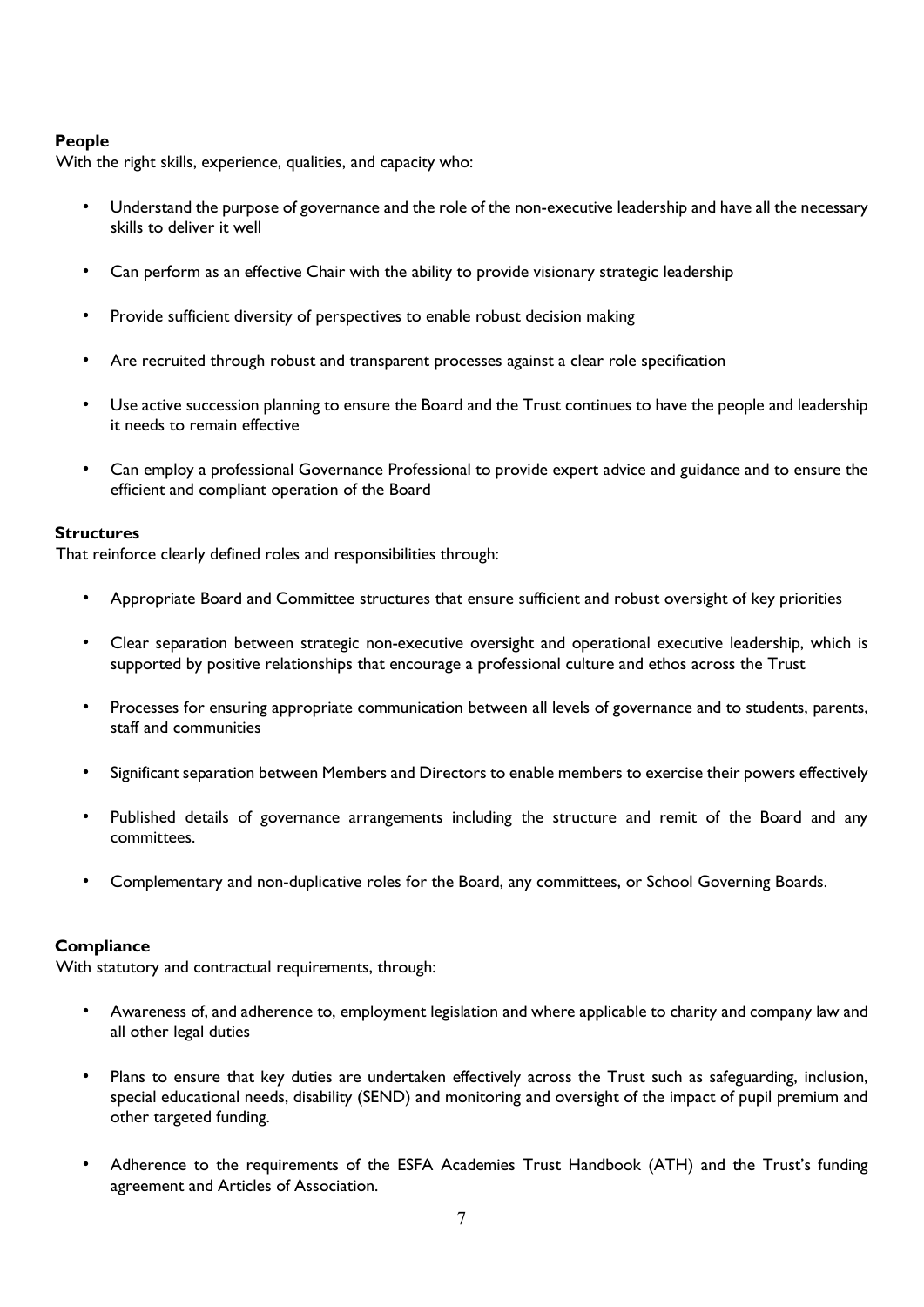• Understanding of, and adherence to, responsibilities under the Equalities Act, promoting equality and diversity throughout the Trust, including in relation to its own operation.

## **Evaluation**

To monitor and improve the quality and impact of governance through:

- Regular skills audits, aligned to the Trust's strategic plan, to identify skills and knowledge gaps, which inform recruitment and training needs, including appropriate induction for those new to governance.
- Processes for regular self-evaluation and review of individual's contribution to the Board as well as the Boards overall operation and effectiveness
- Commissioning external reviews of Board effectiveness, particularly at key growth or transition points.
- Documentation which accurately captures evidence of the Boards discussions and decisions as well as evaluation of its impact and which complies with legal requirements for documentation retention.

Every School is ultimately governed by the Board of Directors. The Trust has established a clear organisational structure with identified lines of accountability and reporting for all its operations. This includes defining the responsibilities of the Trust Board and those responsibilities delegated to its committees and officers within the Trust. The diagram on page 9 shows how the structure works in practice.

The Board of Directors sets out clearly what they expect of individuals, particularly when they first join the Trust Governance Team. A code of conduct is maintained and communicated to all prospective appointees to the Board of Directors and Local Governing Boards, to set clear expectations of their role and behaviour.

The Board of Directors may withdraw all/or part of any delegated authority to a committee or individual or group at any time.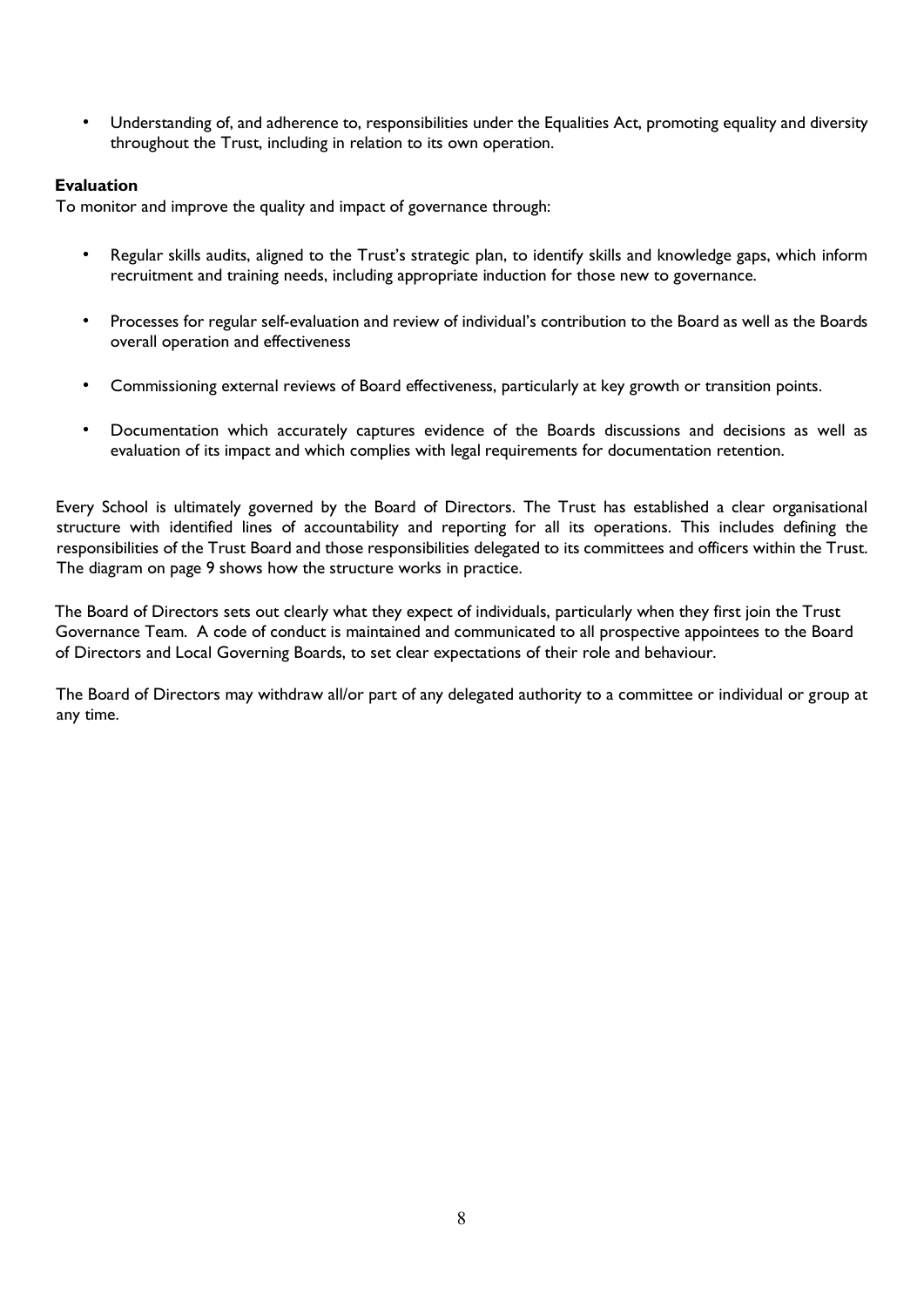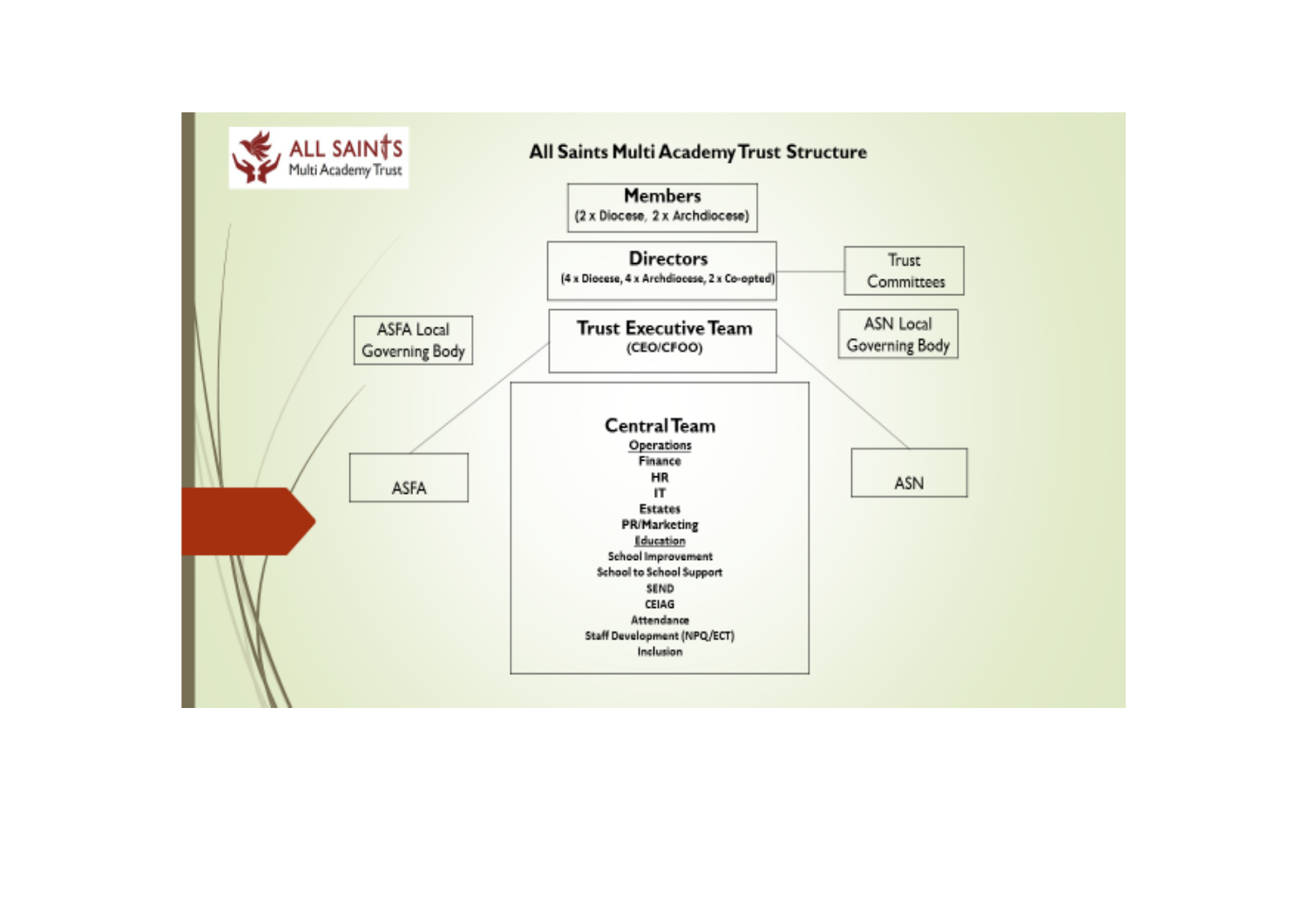# **4. Members Board**

Our members are the equivalent of shareholders in a commercial limited company. They are responsible for the Trust's constitution, determining the principles of the Trust's governance structure and providing oversight and challenge of the Directors to ensure the charitable objects of the Trust are being fulfilled.

The Members are distinct from the Directors and are appointed in accordance with the Trust's Articles of Association. Members have an overview of the governance arrangements of the Trust and have the power to appoint and remove Directors.

Members: The Trust currently has four members:

- Fr Michael Fitzsimons
- **Stuart Harrison**
- Anne Pontifex
- Mike McGurk

The members of a Trust are the guardians of the governance of the Trust, this means they sit right at the top of the governance structure. They have a limited and distinct role which needs to be clearly defined in the Articles of Association and in the Trust's Scheme of Delegation. The need for members is a result of the Companies Act 2006, as all academy trusts are set up as charitable companies, they too must have members.

The Articles of Association set out the Trust's charitable objectives – the purpose of the organisation.

The role of the members is:

- To sign the memorandum and Articles of Association of the Trust
- Ensuring the academy's Trust charitable objective advancing education for the public benefit
- Members determine the name of the Trust
- Members appoint other members and appoint the Directors of the Board
- Members appoint and remove the independent Auditors
- Assess and hold the Trust Board to account for effective governance and the success of the Trust
- Ensuring that the purpose of the Trust is being met and its charitable objective is being fulfilled
- To remove Directors of the Board if they are failing to carry out their governance function
- Members dissolve the Trust Members do not:
- Tell the Directors how to run the trust. The business of the trust is primarily conducted by the Board of **Directors**
- Receiving the Trust's Annual Audited Accounts and appointing and dismissing the independent Auditors
- Appoint or performance manage the Chief Executive Officer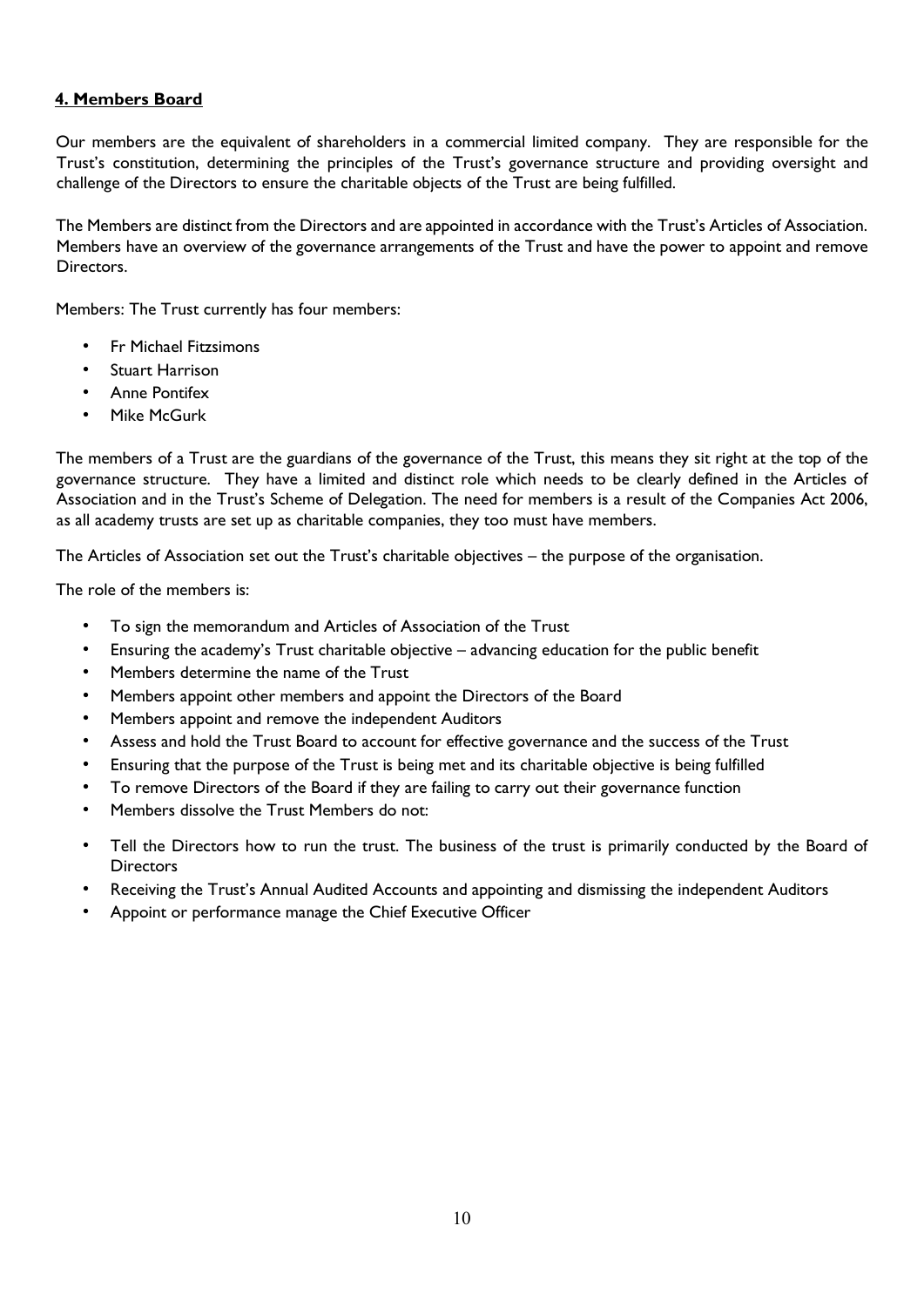# **5. Terms of Reference for Members Board**

# **Purpose**

Ensure effective governance of the Trust by the member's board.

## **Terms of Reference**

Establish arrangements for:

- Signing the memorandum and Articles of Association of the Trust
- Amending by special resolution the Articles of Association, subject to any restriction created by the Trust's Funding Agreement or Charities Law
- Ensuring the academy's Trust charitable objective advancing education for the public benefit
- Ensuring that the purpose of the Trust is being met and its charitable objective is being fulfilled
- Appointing, by special resolution (which requires 75% of Members to agree) new members or removing existing members
- Appointing the Board of Directors as set out in the Trust's Articles of Association.
- Assessing and holding the Board of Directors to account for effective governance and the success of the Trust
- Issuing, by special resolution, direction to the directors to take specific action
- Removing Directors of the Board if they are failing to carry out their governance function
- Receiving the Trust's Annual Audited Accounts and appointing and dismissing the independent Auditors.
- Responsibility for determine the name of the Trust
- Dissolving the Trust

## **Membership**

There are to be no less than 4 members, with an equal membership for both the Archdiocese and Diocese

#### **Chair of Members Board**

This is currently alternated between Stuart Harrison and Fr Michael. Future appointments to Chair of Members Board will be determined by the Members voting.

# **Terms of Office**

4 years. A Member may be re-elected for a further 4 years. To a maximum term of office of 12 years.

#### **Organisation of Meetings**

To meet twice per year and additionally if required. Meeting schedule and agenda items are set by Chair of Members supported by the Chief Executive officer.

#### **Attendance**

It is a requirement of the Members Terms of Office that members attend all meetings. Chair of the Trust may be invited to attend to discuss agenda items, but they do not have voting rights.

#### **Notices:**

To be sent out at least 7 days before each meeting except in the case of an emergency.

#### **Quorum**

3 Members

**Disqualification** 

Employees of the Trust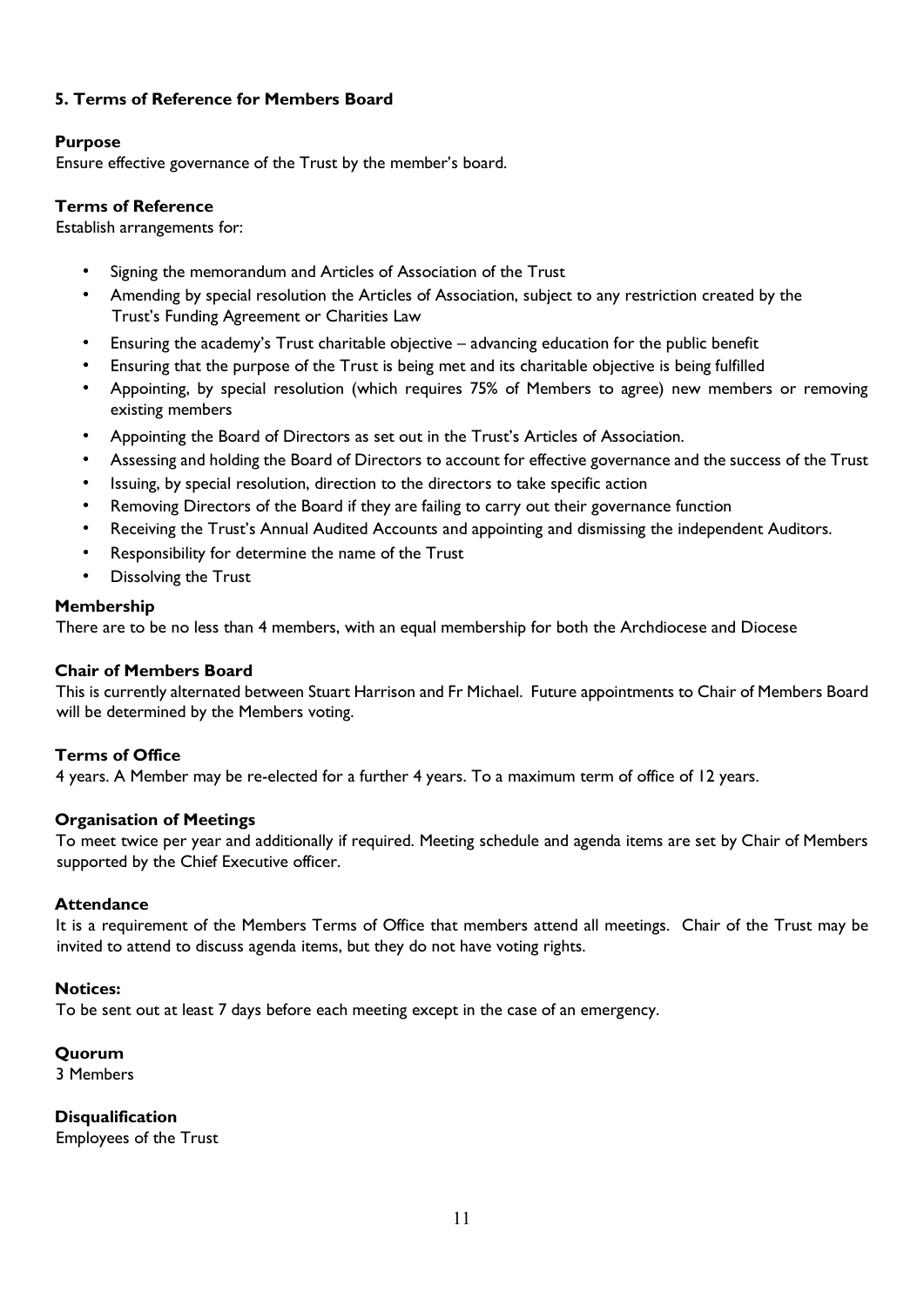# **Professional Advisers**

To be decided by the Members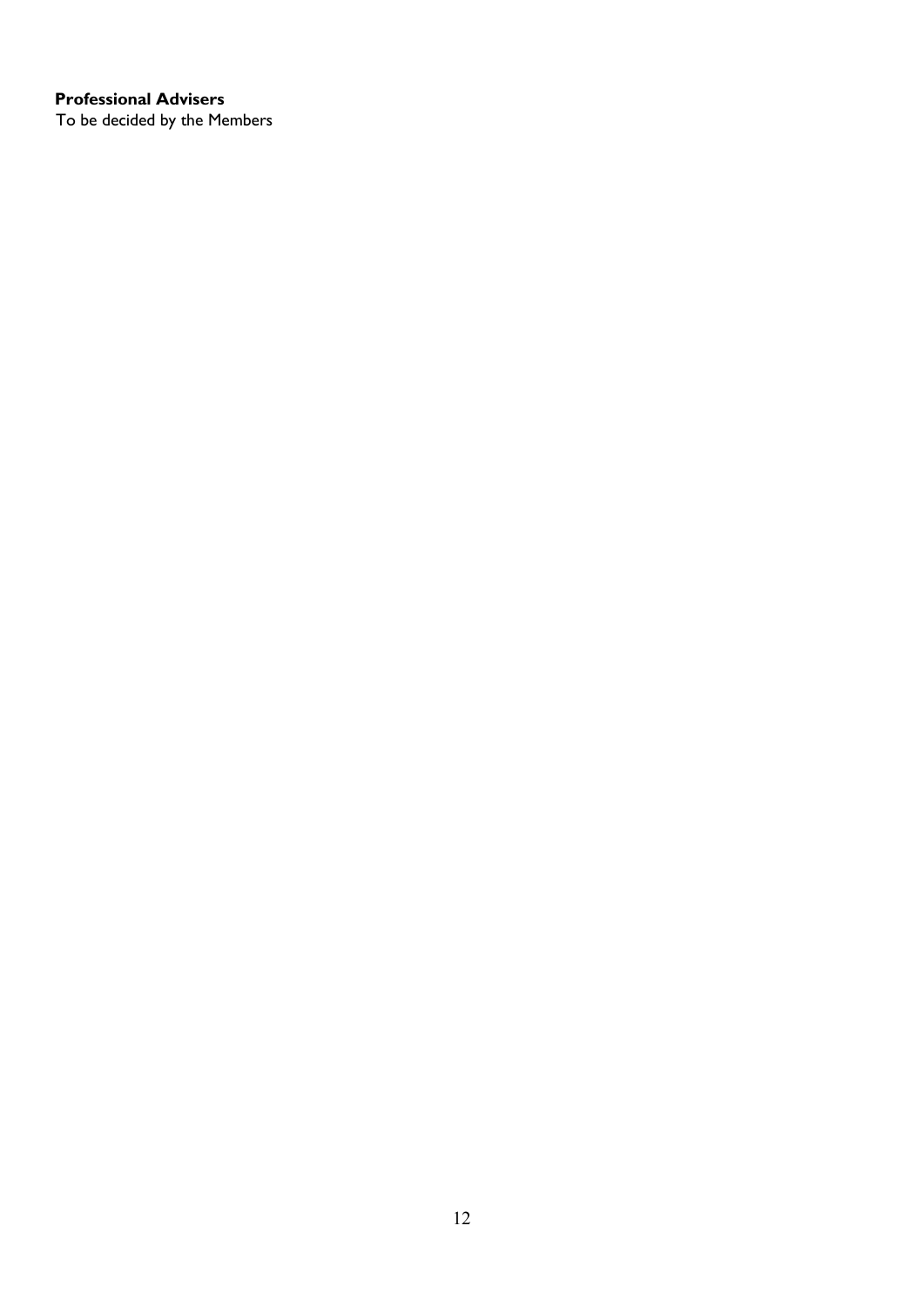# **6. Board of Directors**

The All-Saints Trust Board oversees the management and administration of the Trust and the two schools run by the Trust.

The Trust Board consists of the following members (September 2021) who are appointed by the members, see below

| <b>Name</b>       | <b>Position</b>           | <b>Appointed</b> |
|-------------------|---------------------------|------------------|
| Mr Matt Elliot    | <b>Chair of Directors</b> | April 2021       |
| Mrs Jan McCall    | Director                  | April 2021       |
| Mrs Angela Holden | Director                  | June 2021        |
| Mrs Sharyn Duffey | Director                  | September 2020   |
| Mr Stuart Haynes  | Director                  | September 2020   |
| Ms Jane Griffiths | Director                  | June 2021        |
| Vacancies x 2     | Director                  |                  |

Appointments are made by the Members Board, following a skills audit and recruitment process to ensure that the Board of Directors continues to have the breadth and depth of experience and expertise to expertly fulfil all the functions of governance and for the Board to develop financially, strategically, and educationally.

The Board of Directors will deliver the following core functions namely:

- Ensuring clarity of vision, ethos and strategic direction.
- Holding the Chief Executive Officer to account for the educational performance of the schools, their students, and the appraisal of its staff.
- Overseeing the financial performance of the Trust and the schools within, ensuring financial probity.
- Ensuring that functions relating to the conduct of the Trust and schools are exercised with a view to safeguarding and promoting the welfare of children.
- Appointing non-Trust Board members to its sub-committees based on skills need.

Ultimately, the Board of Directors holds each school to account for its performance through the Chief Executive Officer.

Directors collectively have a broad range of backgrounds, professions, and expertise. Continued professional development opportunities are necessary to ensure that the Directors' knowledge and expertise is kept up to date, in order for them to be equipped to fulfil their role.

# **Chair of the Board of Directors – Role Overview**

#### **Aim**

This section specifies the key responsibilities of the Chair of the Board of Directors. The clear expectations and requirements set out in this section will also help individual Directors to decide whether they have the appropriate skills and expertise to be appointed to the position of Chair.

#### **Role**

The Chair is responsible for ensuring the effective functioning of the Board of Directors and has a vital role in setting the highest of expectations for professional standards of governance. It is the Chair's role to give the board clear leadership and direction, keeping it focused on its core functions.

The Chair should encourage the Board of Directors to work together as an effective team, building its skills, knowledge and experience. The Chair needs to ensure that everyone is actively contributing relevant skills and experience, participating constructively in meetings, and being actively involved in the work of any committees. It is the Chair's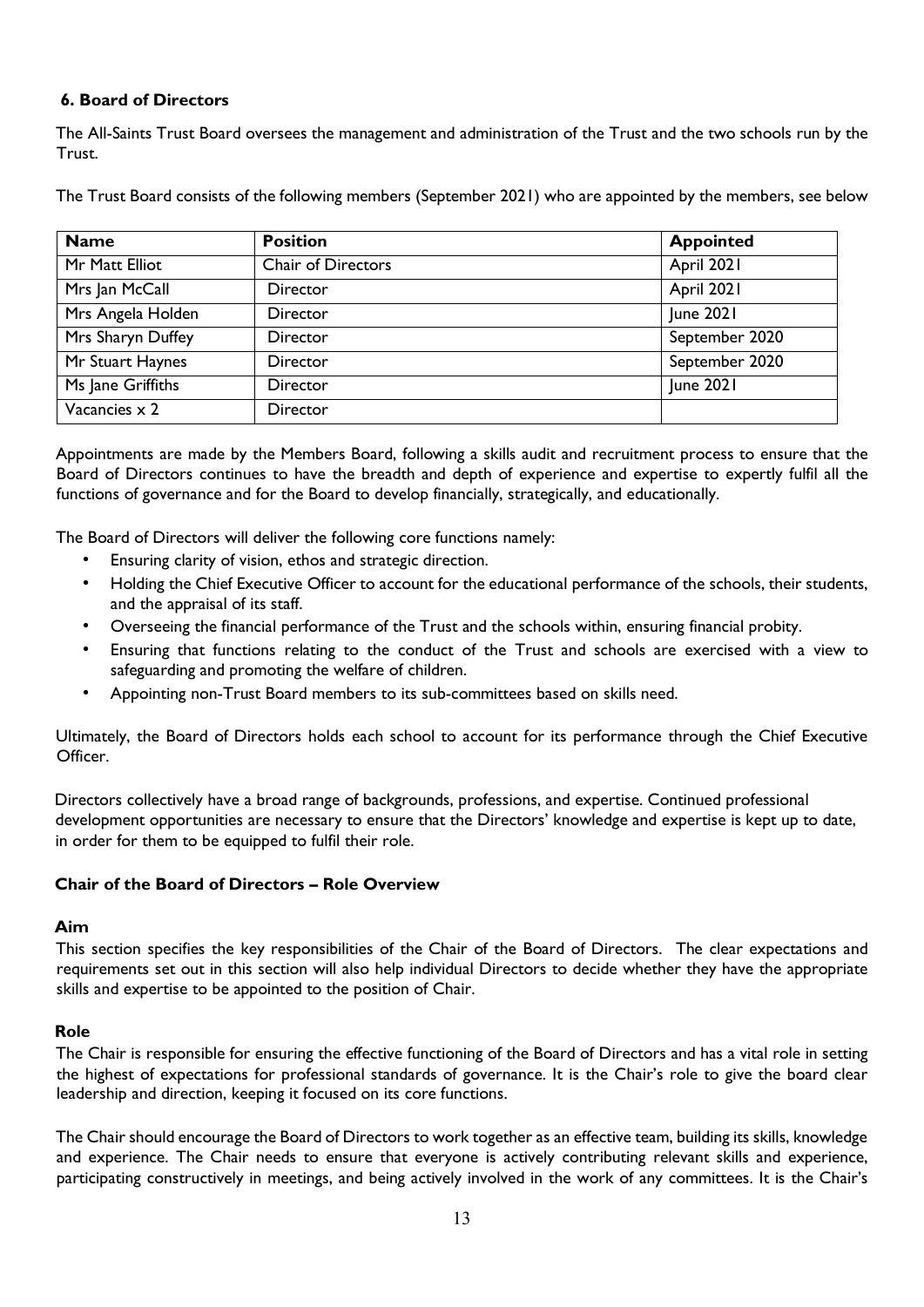role to make sure everyone understands what is expected of them and receives appropriate induction, training, and development. It is for the Chair to have honest conversations, as necessary, if anyone appears not to be committed or is ineffective in their role.

The Chair must not exercise as an individual any of the functions of the Board of Directors except where this has been sanctioned by the Board of Directors or is explicitly covered by the Scheme of Delegation.

## **Specific Elements of the Role of Chair**

Ensure effective and efficient conduct of the Directors' business in particular:

- Agree with the Chief Executive Officer and Governance Professional the agenda for all the Board's meetings.
- Invite members of staff and professional advisors to Board meetings to comment and advise on Board of Directors business as appropriate.
- Guide each meeting through the items on the agenda.
- Give immediate rulings on complaints and queries relating to the procedure and conduct of the meeting (the Chair's decision being final).
- Ensure that all Directors are given the opportunity to express their views before any decisions are taken and to ensure that only those who are entitled to speak (e.g. those without a conflict of interest) are invited to do so.
- Determine at Board of Directors meetings whether any late items will be accepted onto the agenda.
- Establish a constructive relationship between the Board of Directors, its committees, the Chief Executive Officer, and in particular:
- Liaise with the Chief Executive Officer to keep an overview of the organisation's affairs and to provide support as appropriate.
- Attend meetings with the Chief Executive Officer on a sufficiently regular basis.
- Review and appraise the performance of and deal with disciplinary and any other personal matters concerning the Chief Executive Officer.
- Ensure when a vacancy arises that the Chief Executive Officer is replaced in a timely and orderly fashion.
- Represent the All-Saints Trust at public occasions and make comments on behalf of the Trust to the press and other media as appropriate.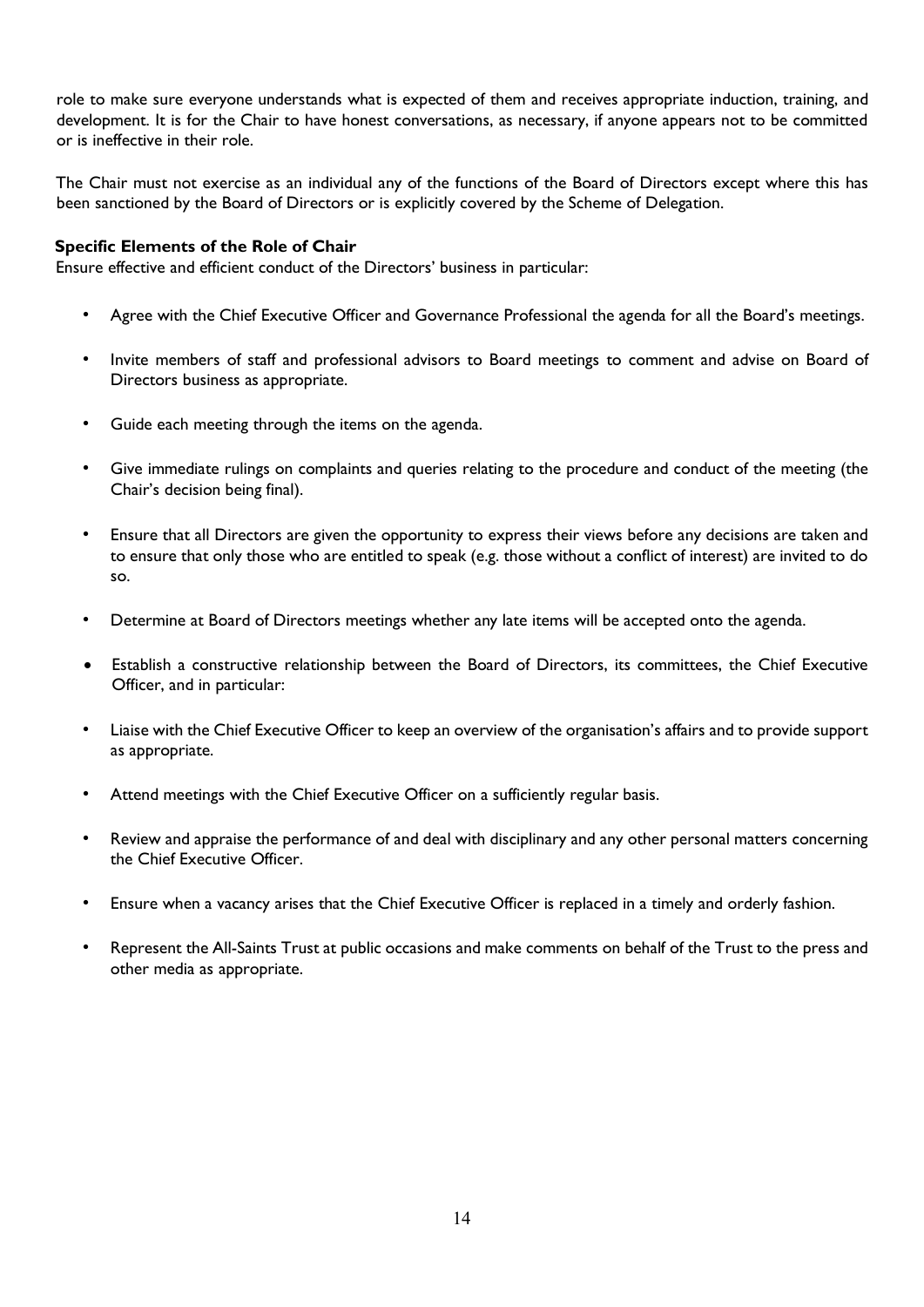# **7. Terms of Reference for the Board of Directors**

The Term Director is used throughout the document to encompass the role of Director of the Company

## **Purpose**

Ensure the Trust's compliance with Charity and Company Law, its Memorandum and Articles of Association, all other applicable legislation, and DfE and ESFA requirements relating to the Trust and its Academies.

Ensure proper and regular use of public funds and compliance with the Funding Agreement and ESFA Academies Trust Handbook.

Ensure the Trust is solvent, well run and meets the needs of Students and Staff in its schools and users of any additional service provision.

Ensure the Trust acts in accordance with its constitution and powers, promotes the success of the Trust, and exercises sound judgement and diligence in all its affairs.

Ensure all Directors are skilled in understanding, interpreting, and comparing school performance data, and at least one has an in-depth knowledge and understanding, and are kept fully apprised of the performance of each school at all times. Ensure all Directors have the skills, knowledge, and information to assess the Trust's financial performance, and at least one has an in-depth knowledge and understanding. Ensure an effective training programme is in place for Directors and School Governors to develop their skills.

Ensure the Chief Executive Officer (CEO) and all senior staff have skills, knowledge, and experience to run the Trust and its individual schools and to effectively manage it financial, human resources and physical resources and assets.

#### **Terms of Reference**

- Decide and approve the Trust's mission, vision, strategy, and long-term business plan
- Set key performance indicators and targets for the Trust and its schools, monitor the Trust's performance against approved plans and key performance indicators and targets
- Decide the Trust's approach to, and approval of Trust wide policies and procedures for the operations and performance of all schools within the Trust and ensure compliance
- Working within the roles, responsibilities and ethics of the Governors Code of Conduct
- Decide constitutional matters, including procedures where the Board of Directors has discretion
- Decide which functions of the Board of Directors will be delegated to committees, including School Governing Boards, the Chief Executive Officer (CEO), Headteachers and other groups/individuals
- Establish, sub-committees of the Board including the School Governing Boards and determine their terms of reference.

#### **Establish arrangements and procedures for:**

- The recruitment and appointment of the CEO
- The appointment of Directors to Board Sub-Committees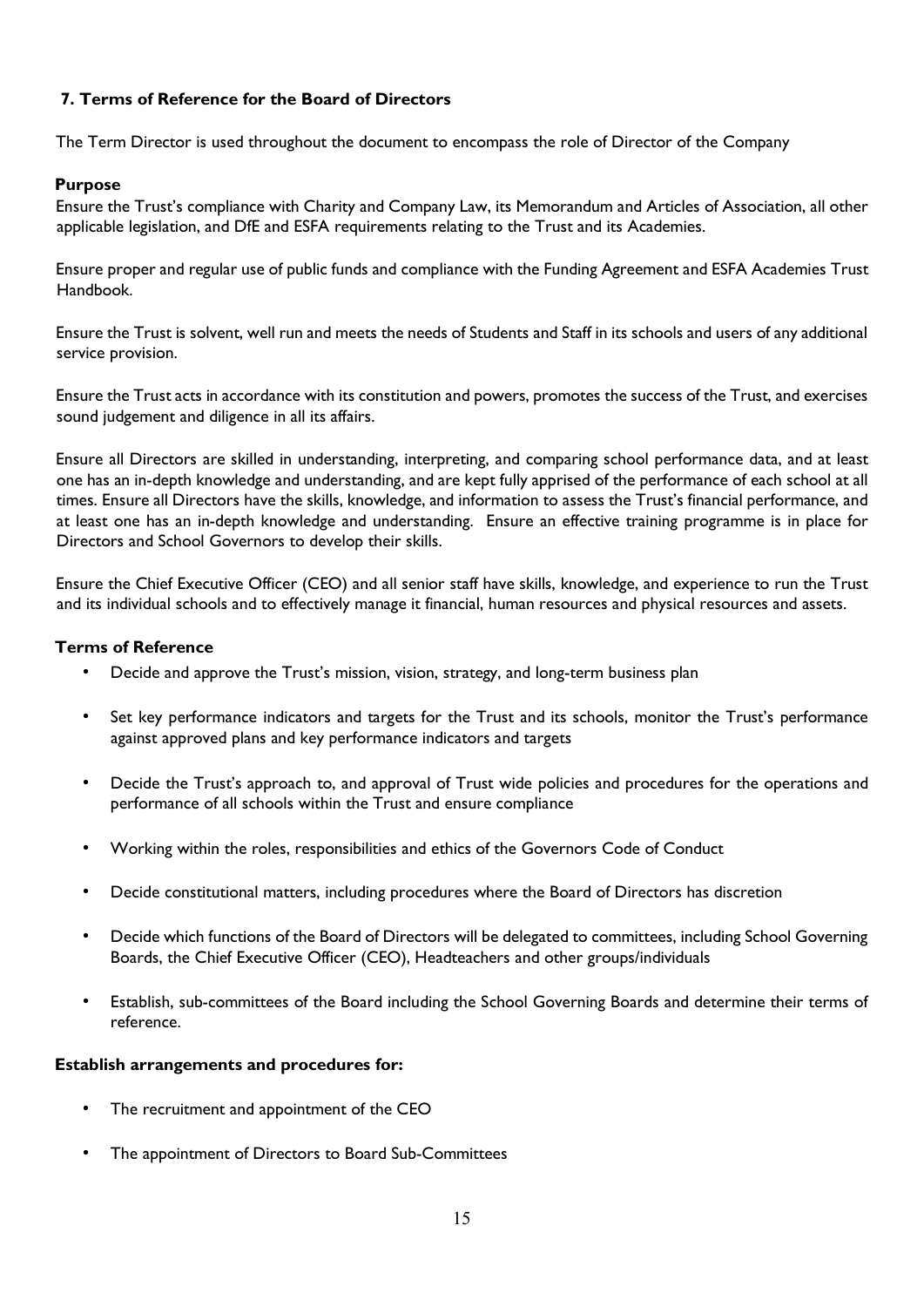- The appointment of Governance Professional to the Board
- Initial set up of School Governance appointment of Chair of School Governing Board
- The appointment of Chair of the School Governing Board.
- The identification of a director to take leadership responsibility for Financial Management
- The maintenance and publishing of a Business/Pecuniary Register of Members, Directors, Governors, and Senior Leaders/Finance Staff of their business and other interests and putting in place measures for avoiding conflicts of interest.
- The notification to the DfE of any changes to Members, Directors and Governors
- Reviewing annually the effectiveness of the Trust's governance structure and arrangements
- Receiving reports from any sub-committee including the School Governing Boards or individual groups to whom a decision/project has been delegated and to consider whether any further action by the Board of Directors is necessary

# **Education & Achievement**

Establish the Trust's overall approach to and arrangements and procedures for:

- Monitoring and evaluating school performance and improvement including Sixth Form
- Providing support and challenge, holding the Chief Executive Officer and Headteachers to account
- Act to secure improvement/pace of improvement in schools including obtaining external school improvement partners to provide support and/or an independent review and evaluation of the performance of the Chief Executive Officer and Headteachers
- Monitoring and evaluating the performance and standards of the Trust's schools to include:
	- o Data requirements to inform School Governing Board and the Board of Directors
	- o Setting KPI's and challenging targets for each school in the Trust
	- o Trust wide leadership and management arrangements

Establish the Trust's overall approach to and approve policies and procedures for:

- Publication of information about the Trust and its schools on the Trust's and school's websites
- Trust wide student/education/curriculum policies and procedures as needed
- Managing Complaints
- Admission Policy and oversubscription criteria for each school
- Securing independent admission appeals and independent review panels for exclusions

# **Financial Planning and Controls**

• Ensure the Trust develops effective and efficient systems and procedures for financial planning, internal controls, identifying and managing risk, monitoring and management propriety, audit and for observance and compliance with all financial regulations, ESFA guidance and the Academies

Trust Handbook. Receive a report, annually, on the Trust's accountability framework from the Chief Executive Officer in response to the ESFA's annual letter to the Accounting Officer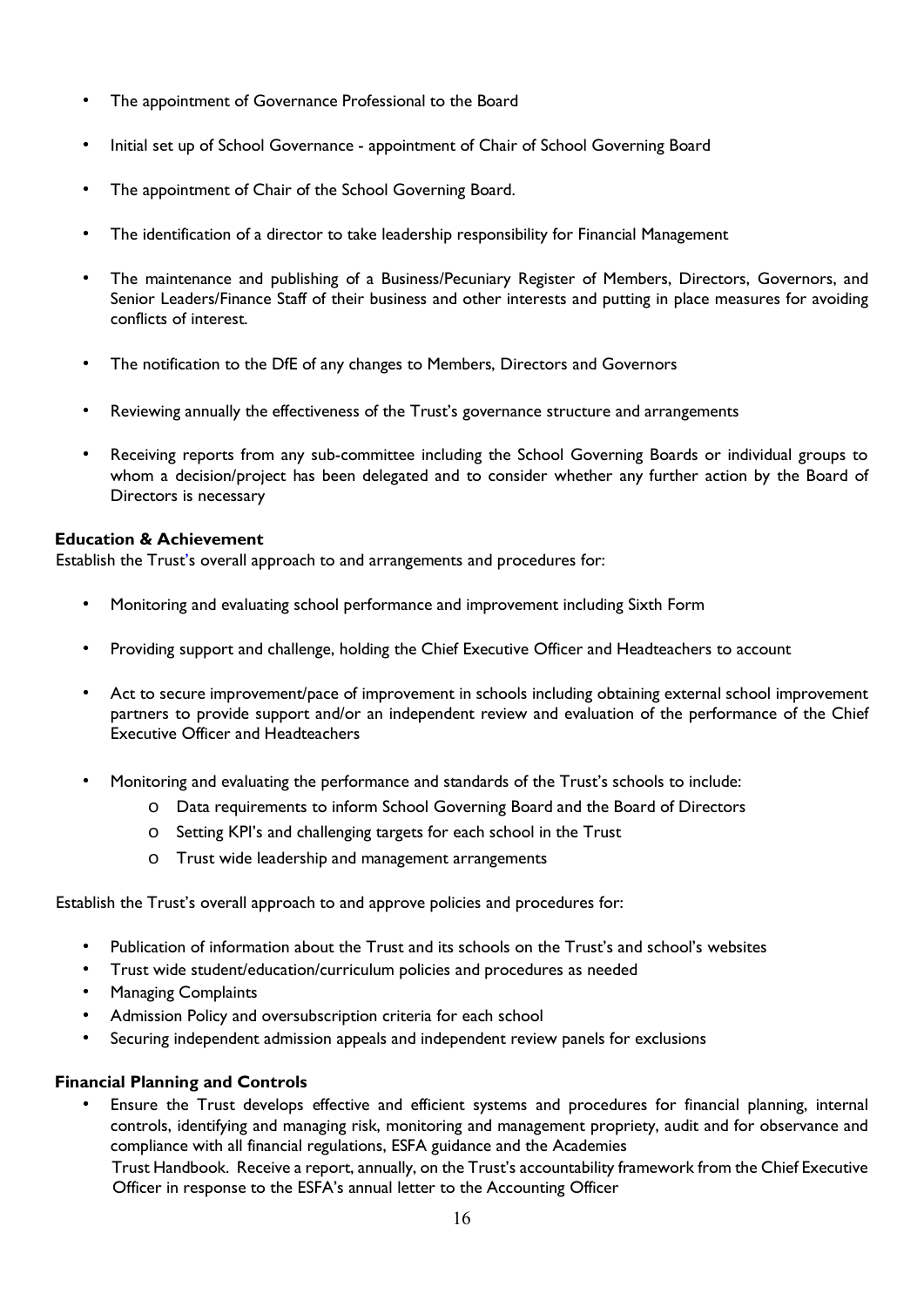- Set up the Trust's Banking arrangements Appoint the Trust's Banker
- Approve the Financial Scheme of Delegation and Financial authorities for the Chief Executive Officer, Chief Finance and Operations officer and Headteachers
- Approve the 3-year Financial Plan. Approve an annual budget for each school and central trust team based on recommendations from the Finance and Business Committee
- Approve the Trust's annual audited accounts and ensure their submission to the Members, ESFA and publication on the Trust's website
- Establish the Trust's overall approach to and approve financial policies and procedures for the procurement of goods, works, services and lettings for the Trust as a whole and for the individual schools within the Trust.
- Develop Trust wide financial policies/procedures as needed
- Approve all capital spend
- Ensure the Trust maintains an up-to-date list of contracts and assets and an inventory of all furniture, equipment, machinery, vehicles and plant throughout the Trust and its schools
- Receive reports and recommendations from the Finance and Business Committee

#### **Human Resources**

Ensure the Trust complies with all legislation and develops and implements sound policies and procedures relating to the recruitment and employment of staff.

Establish arrangements and a scheme of delegation for all matters relating to the recruitment and employment of staff, to include the development of policies, procedures, and plans:

- Develop trust wide HR/Staff Policies/procedures as needed
- To recruit (in compliance with safeguarding requirements), remunerate, retain, performance manage, and develop all staff
- To establish a single central record of recruitment and vetting checks
- To establish trust wide salary, pensions, and severance records and terms and conditions of employment, policies, and procedures
- For conduct, discipline, capability, grievance procedures
- For allegations of abuse against staff procedures
- For equalities information and objectives for publication relating to the Trust's employees
- For accessibility
- For workforce succession planning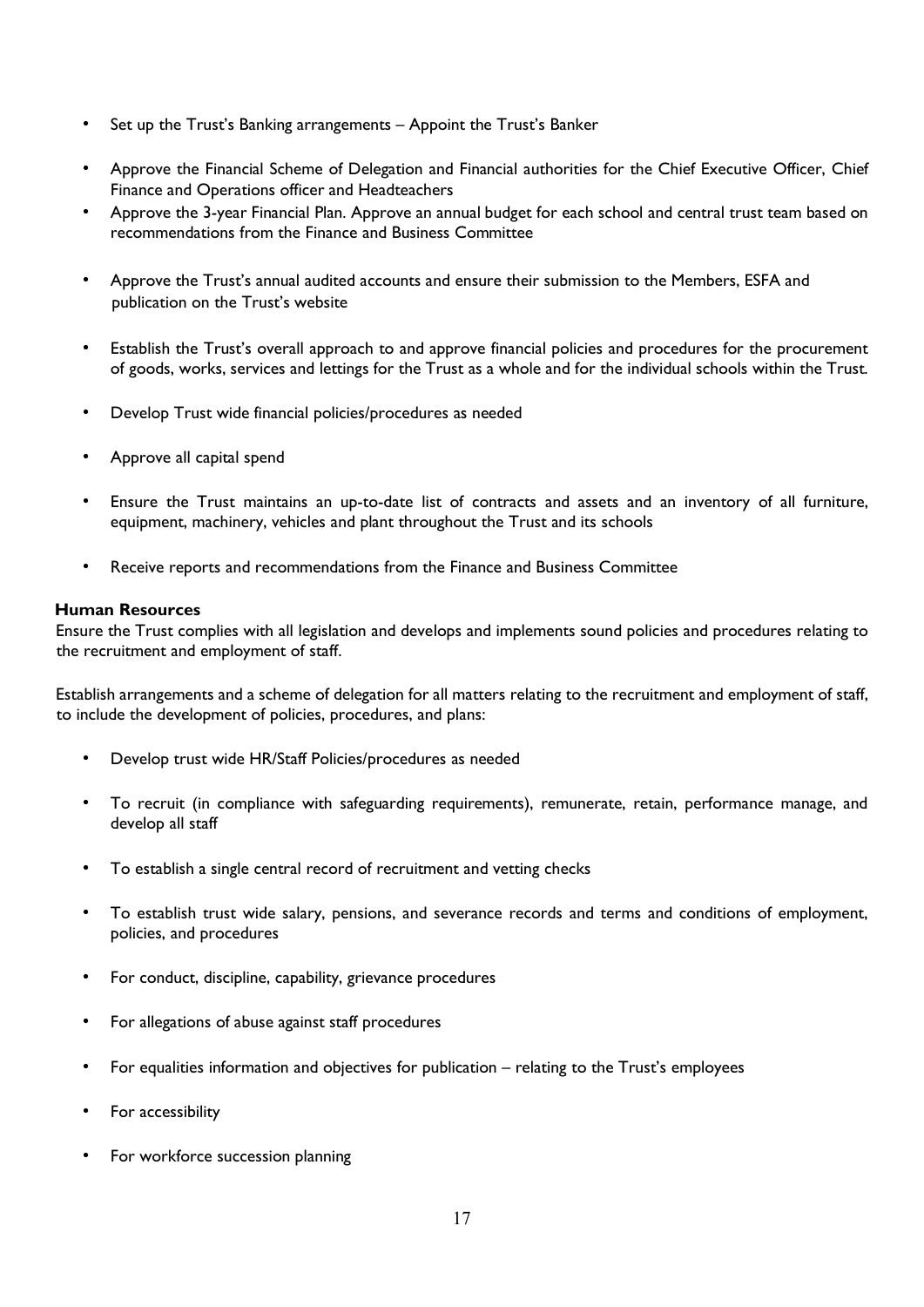Establish a staffing structure for the Central Services Team including recruitment, appointment, and the remuneration and performance management of the Chief Executive Officer, Chief Finance and Operating Officer, Central Support Staff and School Headteachers.

# **Premises, Health & Safety and ICT**

Establish arrangements for developing, approving, implementing and reviewing.

- Improvement and maintenance plans (capital projects) for the Trust's buildings, sites, and ICT
- Premises management policy and plans
- Plans for the purchase or disposal of any freehold property, and for granting or taking up of leasehold or tenancy of land or buildings
- Ancillary and additional services e.g. catering, cleaning, property management etc.

Establish arrangements for ensuring full compliance with all Health & Safety legislation and for developing, approving, implementing, and reviewing policies and procedures for:

- Health & Safety
- **Security**
- **CCTV**
- Freedom of Information
- Data Protection
- School Food Standards
- Other Trust wide policies/procedures as needed

Establish arrangements for ensuring that Health & Safety issues are appropriately prioritised for action and staff are appropriately trained.

#### **Significant Risk Management**

Establish arrangements for developing and managing a register of significant risks. Delegate the management of significant risks to relevant committees. Review the significant risks at Board meetings and ensure that mitigating actions are being taken to minimise risks to the Trust.

# **Board of Directors Terms of Office**

A Director's term of office is 4 years. The Chief Executive Officer holds office ex-officio as long as he/she is in post. Any Director can be re-elected or re-appointed for a further 4 years. Maximum terms of office 12 years.

#### **Organisation**

To meet 4 times per year and additionally when required as determined by the Board of Directors. Three Directors may requisition a meeting. One vote per Director and the Chair has the casting vote.

#### **Attendance**

It is a requirement of the Board of Directors Terms of Office that Directors attend all meetings.

#### **Notices**

To be sent out at least 7 days before each meeting except in the case of an emergency.

# **Disqualification**

The CEO who is employed by the Trust may not be the Chair.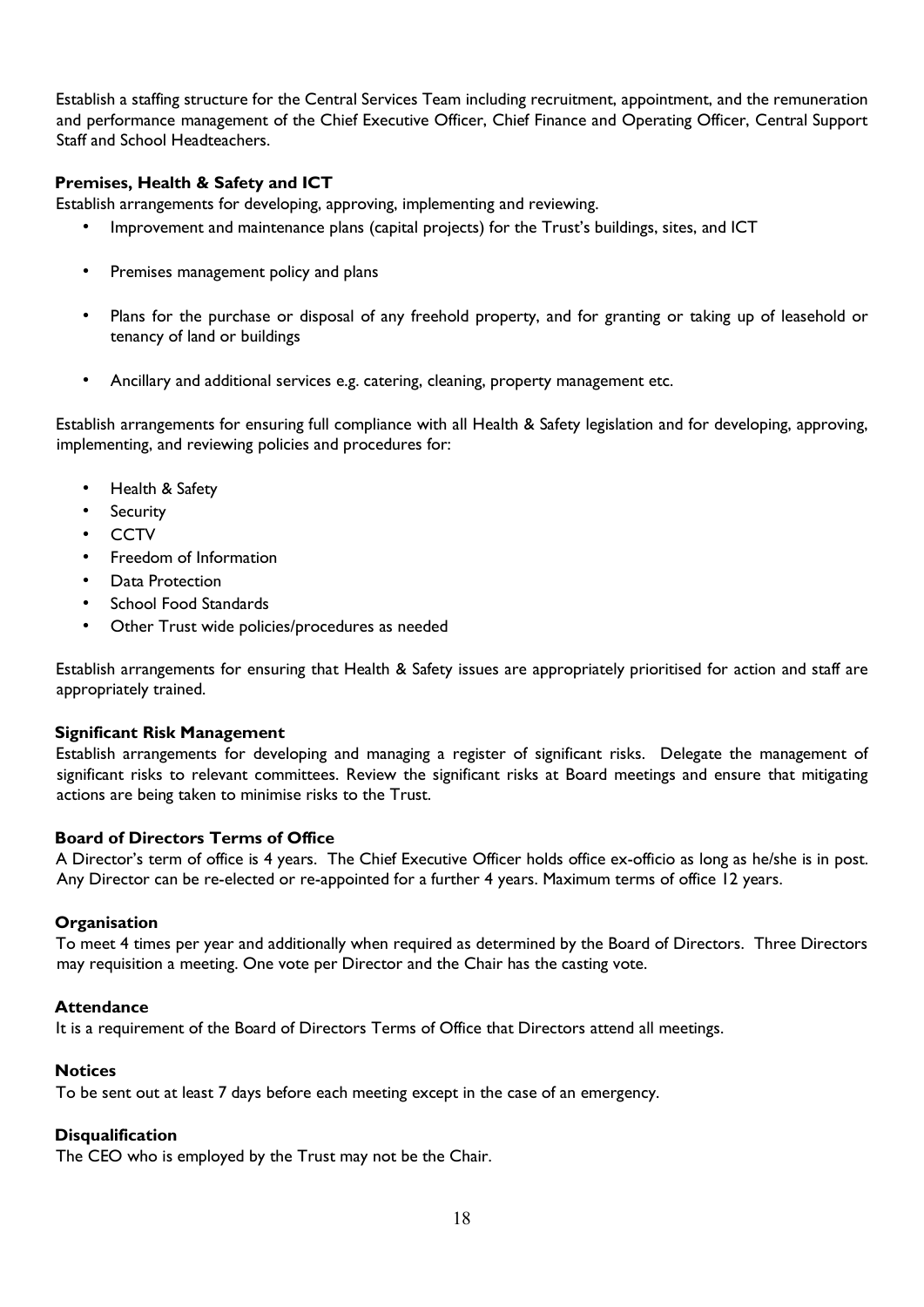# **Professional Advisers to the Board of Directors**

The Chief Executive Officer, Chief Finance and Operations Officer and any other staff with Trust wide responsibilities, and any other additional advisers as the Board determine.

## **Delegated Powers**

The Chief Executive Officer has delegated powers and duties in respect of the overall leadership, management and achievement of the Trust and responsibility for ensuring the implementation of agreed policy.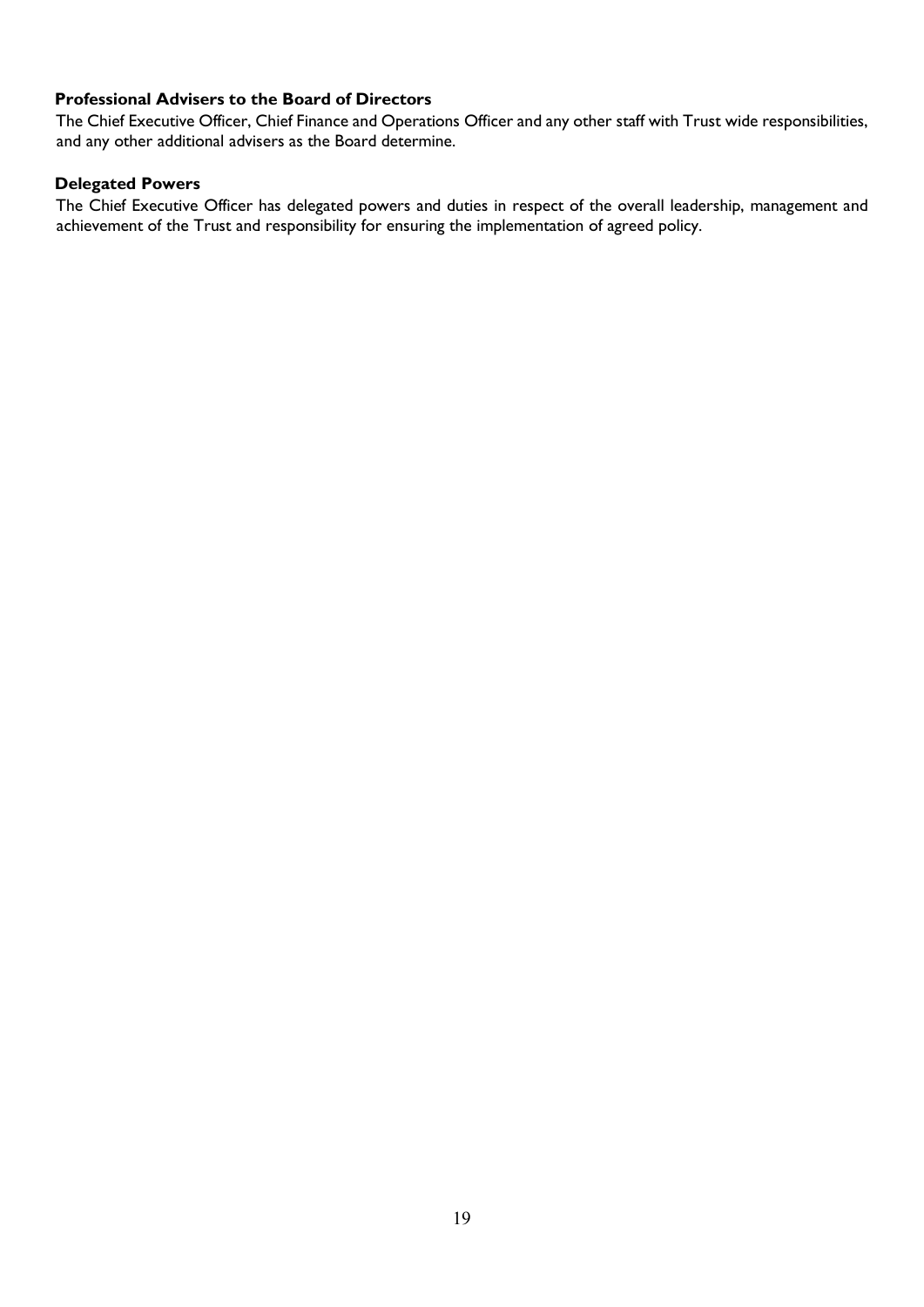# **8. Terms of Reference for the Trust Board Sub Committee - Finance & Business**

## **Specific Elements of the Role of Chair of Finance & Business Sub-Committee**

Ensure effective and efficient conduct of the Committee's business, in particular:

- Agree with the Chief Executive Officer, Chief Finance and Operating Officer and Chair of Trust Board the agenda for all the Committee's meetings.
- Invite members of staff and professional advisors to Committee meetings to comment/advise on Committee business as appropriate.
- Guide each meeting through the items on the agenda.
- Give definitive rulings on complaints and queries relating to the procedure and conduct of the meeting (the Committee Chair's decision being final).
- Ensure that all members are given the opportunity to express their views before decisions are taken and to ensure that only those who are entitled to speak (e.g. those without a conflict of interest) are invited to do so.
- Determine at Committee meetings whether any late items will be accepted on to the agenda.
- Establish a constructive relationship with the Chair of Trust, Chief Executive Officer, and other appropriate Senior Leadership Members:
- Liaise with the CEO, and the appropriate Senior Leader to keep an overview of the affairs related to the terms of reference of the Committee as appropriate.
- Report back to Directors at Trust Board meetings the key themes of discussion at Committee meetings together with any issues arising or decisions required.

#### **Composition:**

The Committee shall be appointed by the Board of Directors. All members of the Committee shall be Directors, where deemed necessary additional expertise may be recruited to the Finance & Business Committee by the Board of Directors or the Chair of the Sub-Committee and shall consist of not less than three members.

# **Chair of Committee:**

The Chair of the Committee shall be appointed by the Trust Board from amongst the Directors. The Chair should have the necessary background, knowledge, experience and/or qualifications to undertake the role effectively.

The Chair of the Sub-Committee shall not be the Chair of the Board of Directors.

# **Terms of Office**

Chair of Committee's term of office is 4 years. Chair can be re-elected or re-appointed for a further 4 years. Maximum terms of office 12 years.

#### **Quorum:**

A quorum shall be 3 members.

#### **Frequency of Meetings:**

Meetings shall be held 5 times per year.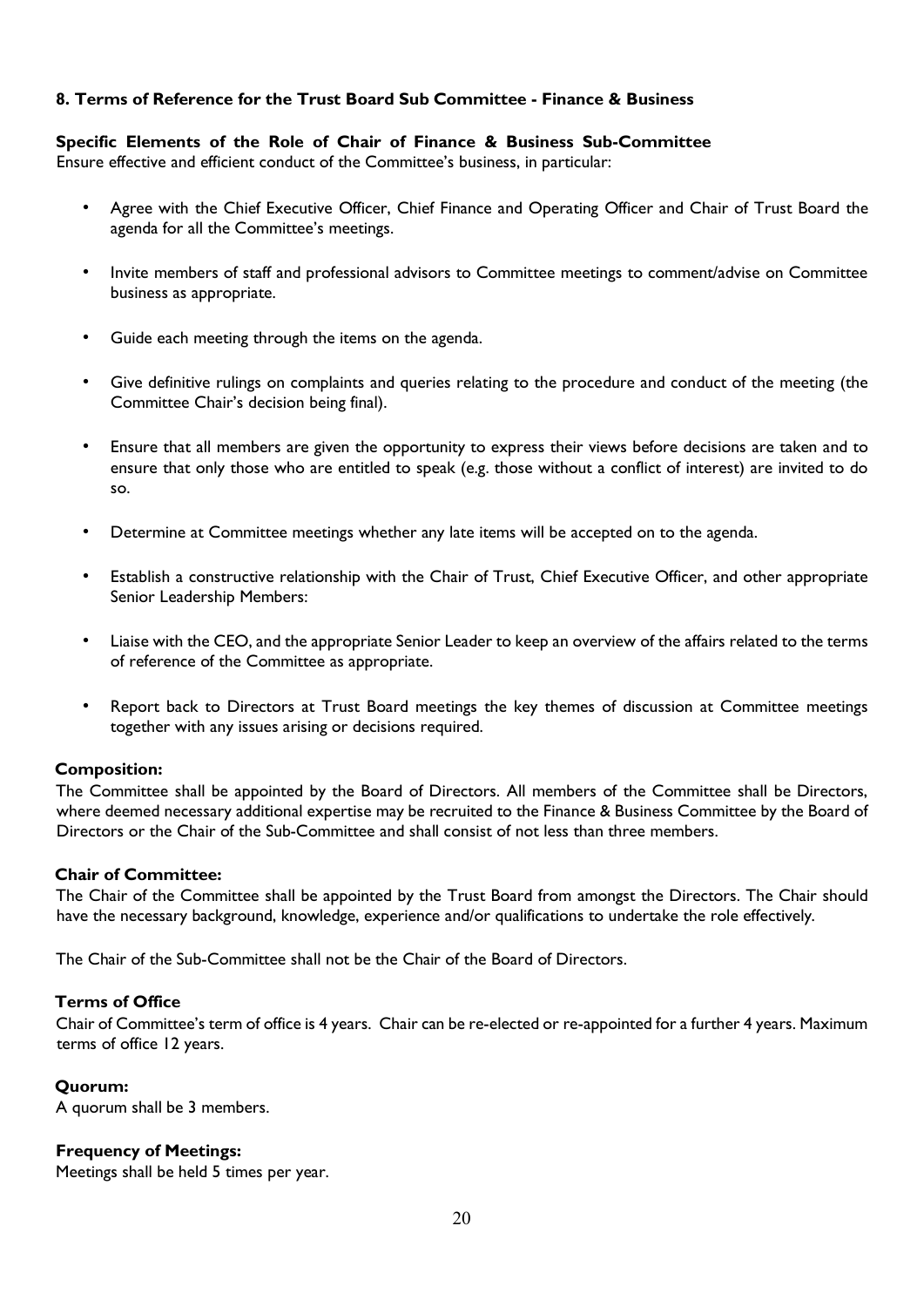## **Attendance at Meetings**

It is a requirement of the Terms of Office those members of Board Sub-Committees shall attend all meetings.

The Chief Executive and Chief Finance and Operating Officer shall normally attend meetings, or parts thereof, at the invitation of the Committee. The Chair of the Board of Directors and other Directors may attend subject to appropriate management of any conflicts of interest.

#### **Notices**

To be sent out at least 7 days before each meeting except in the case of an emergency.

#### **Reporting**

The Chair and Governance Professional are to ensure that minutes are submitted to all members of the Board of Directors (subject to the need to protect matters of individuals' confidentiality) and are signed at the next meeting to confirm their accuracy.

The Chair of the Committee shall report to the next available meeting of the Board of Directors.

#### **Authority**

The Finance & Business Committee is an advisory body with no executive powers. However, it is authorised by the Board of Directors to investigate any activity within its responsibilities outlined in the Terms of Reference or specifically delegated to it by the Board of Directors. It is authorised to seek any information it requires from any employee and all employees are directed to co-operate with any request made by the Committee.

The Committee is authorised by the Board of Directors to obtain outside legal or other independent professional advice and to secure the attendance of any person at the Committee meeting with relevant experience and expertise if it considers this necessary.

#### **Delegated Responsibilities:**

The duties of the Committee shall be:

#### **Financial Management & Reporting**

- Ensure that the provision of non-audit services does not impair the External Auditors' independence or objectivity.
- Discuss with the External Auditors the nature and scope of each forthcoming audit and to ensure that the External Auditor receives the fullest co-operation.
- Review the External Auditor's annual management letter and all other reports and recommendations, together with the appropriateness of management's response.
- Review the reports and recommendations of the Internal Auditor, together with the appropriateness of management's response.
- Monitor the implementation of action agreed by management in response to reports from the External Auditor and Internal Auditor.
- Ensure that the Trust's audit services comply with the standards specified in the Academies Trust Handbook, complies in all other respects with these guidelines and meets the agreed level of service.
- Keep under review the Trust's financial management and reporting arrangements, providing constructive challenge (where necessary) to the actions and judgements of management in relation to the interim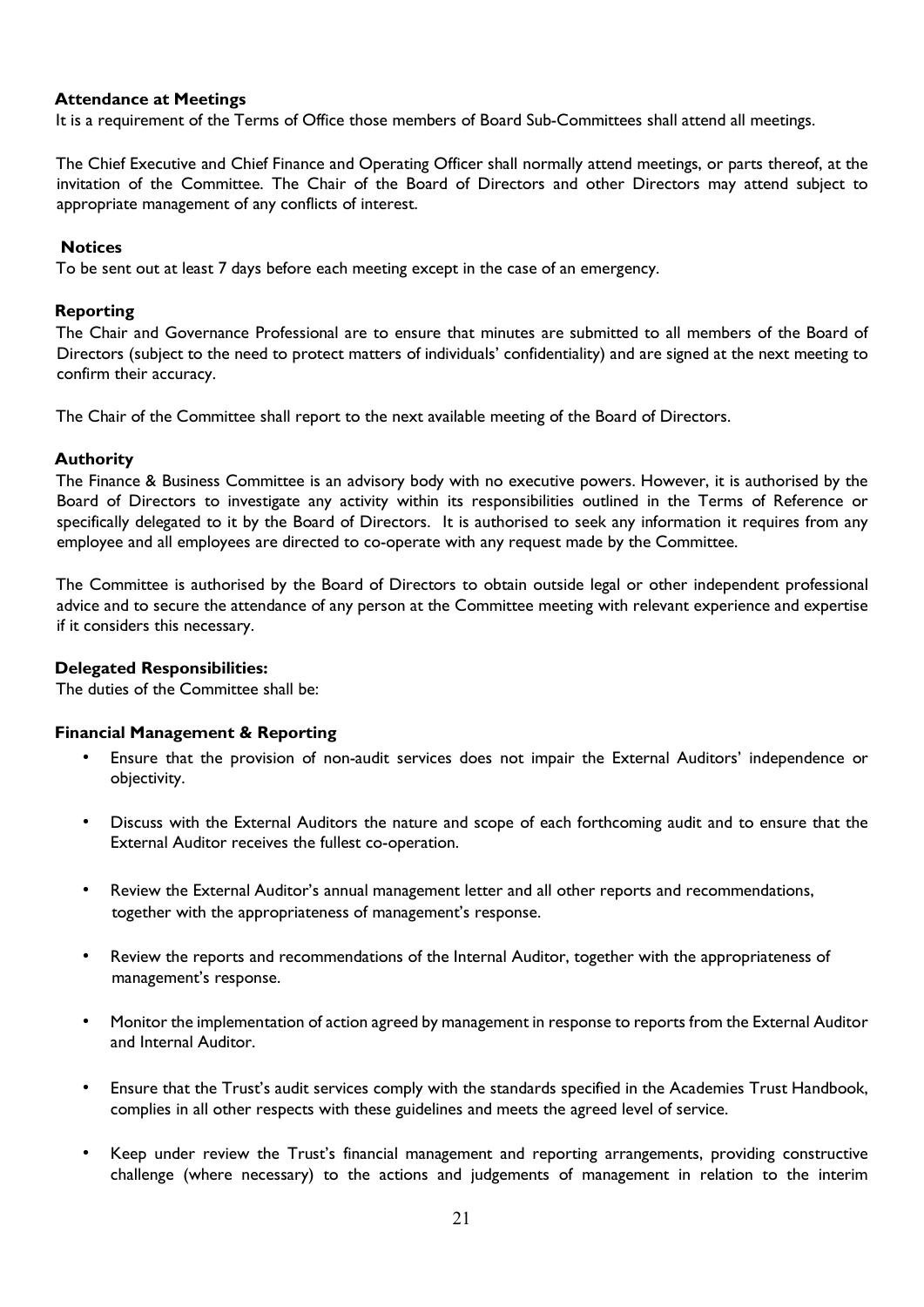management and financial accounts, statements and reports and the annual accounts and financial statements, prior to submission to the Trust Board, paying particular attention to:

- o Critical accounting policies and practices, and any changes in them.
- o Decisions requiring a major element of judgement.
- $\circ$  The extent to which the financial statements are affected by any unusual or complex transactions in the year and how they are disclosed.
- o The clarity and transparency of disclosures.
- o Significant adjustments resulting from the audit.
- o The going concern assumption; compliance with accounting standards.
- o Compliance with Department for Education and legal requirements.

# **Monitoring, Oversight and Scrutiny**

- Consider the Trust's allocated funding and to assess the implications for the Trust's schools (including the likely impact of student numbers/characteristics), and financial decisions underpinning the Strategic Plan, Asset Management Plan, Financial Strategy, and stated priorities (long and short term), making recommendations and drawing any matters of significance or concern to the attention of the Board of Directors.
- Reviewing the above in light of the Trust's indicative funding, notified annually by the Education and Skills Funding Agency, and to assess the implications for the Trust in advance of the financial year, drawing any matters of significance or concern to the attention of the Board of Directors with strategies to resolve them.
- Monitor and review income and expenditure and cash flows throughout the year for each school and the central trust team, ensuring compliance with the financial plan, trust financial regulations, drawing any matters of concern to the attention of the Board of Directors.
- Monitor and review the funding, reserves, investments, cash and balance sheet positions of the Trust and assess ongoing financial sustainability, drawing any matters of concern to the attention of the Board of Directors.
- Review any significant (financial or reputational), non-routine or particularly judgmental financial transactions or matters which have occurred or are anticipated, drawing any matters of significance or concern to the attention of the Board of Directors.
- Review the strategic risks, and the adequacy and delivery of any mitigating actions, in relation to the areas delegated to the Committee.
- Review and evaluation of delegated individual school budgets, including proposals by schools to recover deficits and invest balances over a rolling programme, agreeing key principles with the Board of Directors.
- Review and evaluation of value for money impact of the allocation of funding, procurement strategies, and significant procurement and partnership ventures considering relevant reports and making recommendations to the Board of Directors.
- Ensuring the maintenance of proper accounting records informed by any Audit reports.
- Maintaining an overview of the rollout of the Trust's Asset Management Plan and related capital bids and grant applications, making recommendations for future guidelines to the Board of Directors, as needed.
- Monitoring and keeping under review, on a regular basis the appropriateness and effectiveness of levels of delegation and protocols, including the implementation of bank accounts, and the investment portfolio, where appropriate, making recommendations for improvement.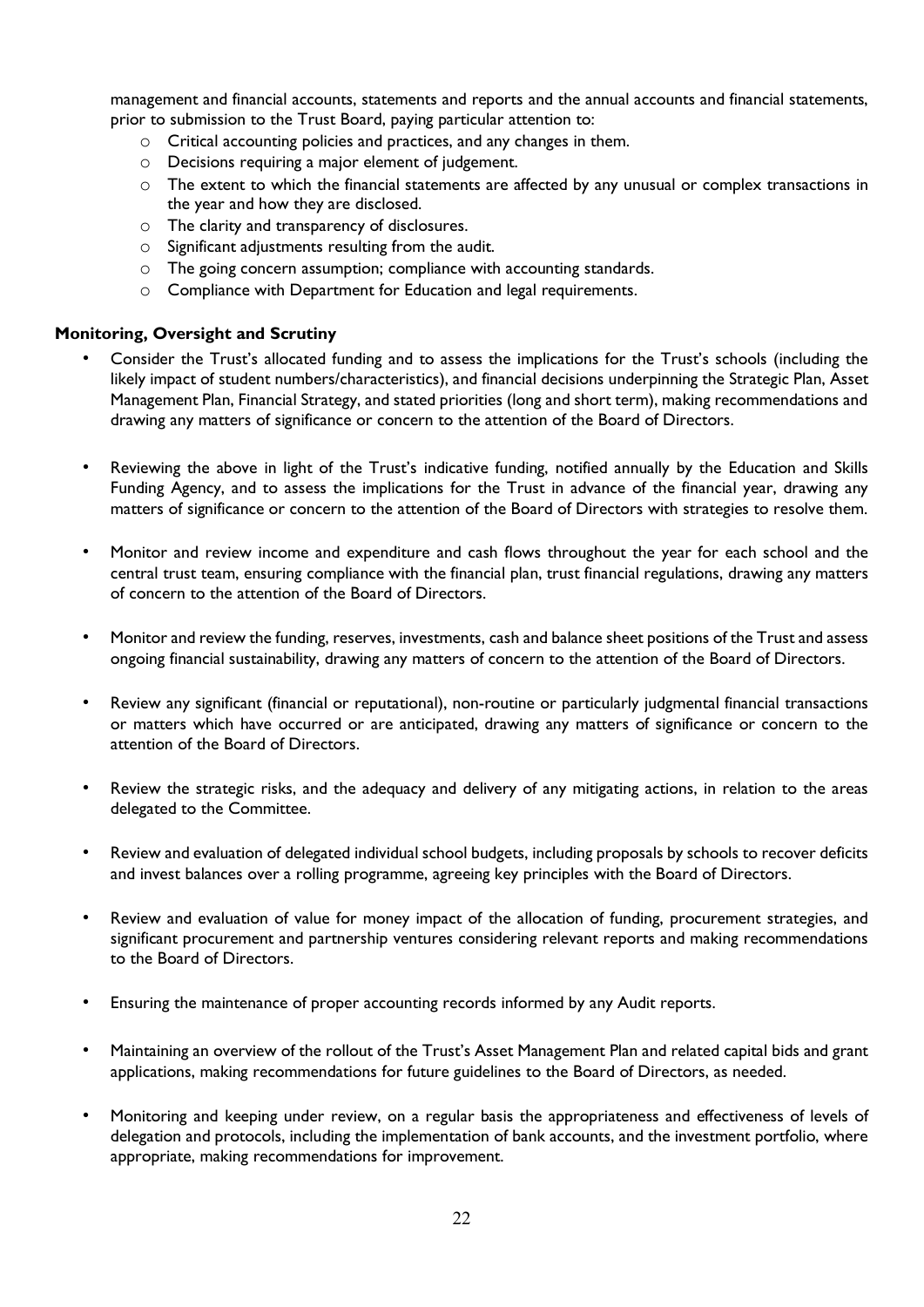• To produce, review and finalise the annual report and accounts for the Trust. It is expected that the Committee will, circulate the draft annual report to the Board of Directors prior to their approval.

# **Whistleblowing, Fraud, Bribery and Corruption**

- Ensure that any significant losses are investigated and reported to the DfE where required.
- Receive reports on the outcome of investigations of suspected or alleged impropriety.

# **Risk Management and Internal Control**

- Review the adequacy and robustness of the financial risk register.
- Keep under review the adequacy and effectiveness of the Trust's governance, risk management and internal control arrangements, as well as its arrangements for securing value for money, through reports and assurances received from management, the external Auditor and any other relevant independent assurances or reports.
- Review or investigate any other matters referred to the Committee by the Trust Board.

# **Approval**

Approve proposed changes during the year to the initial budget, in line with the authority delegated to the Committee under the Scheme of Delegation.

## **Escalation to the Trust Board**

- Recommend a 3-year financial plan and 1-year annual budget in advance of each financial year for approval by the Board of Directors.
- Report on financial performance throughout the year to the Board of Directors via monthly financial report, promptly notifying the Board of Directors of those financial matters of which the Committee has knowledge which may materially affect the current or future position of the Trust.
- Review and recommend to the Board for approval the Trust's policy and procedures for:
	- o Manual of financial procedures
	- o Handling allegations from whistle blowers
	- o Handling allegations of fraud, bribery, and corruption
	- o Conflicts of interest and gifts and hospitality policies
- Review the Trust's annual accounts and financial statements before they are submitted to the Board of Directors for approval.
- Oversee the tender process for appointment of the Internal Auditor and External Auditor and to recommend to the Board of Directors and to the Members the appointment/re-appointment of the External Auditor.
- Consider and recommend the audit fees to the Board of Directors.
- Review all risk and control related disclosure statements, in particular the Trust's annual Governance Statement, Statement on Regularity, Propriety and Compliance and Value for Money Statement, together with any associated reports and opinions from management, the External Auditor prior to endorsement by the Board of Directors.
- Draw any significant recommendations and matters of concern to the attention of the Board of Directors, and in cases of urgent matters directly to members of the Board of Directors.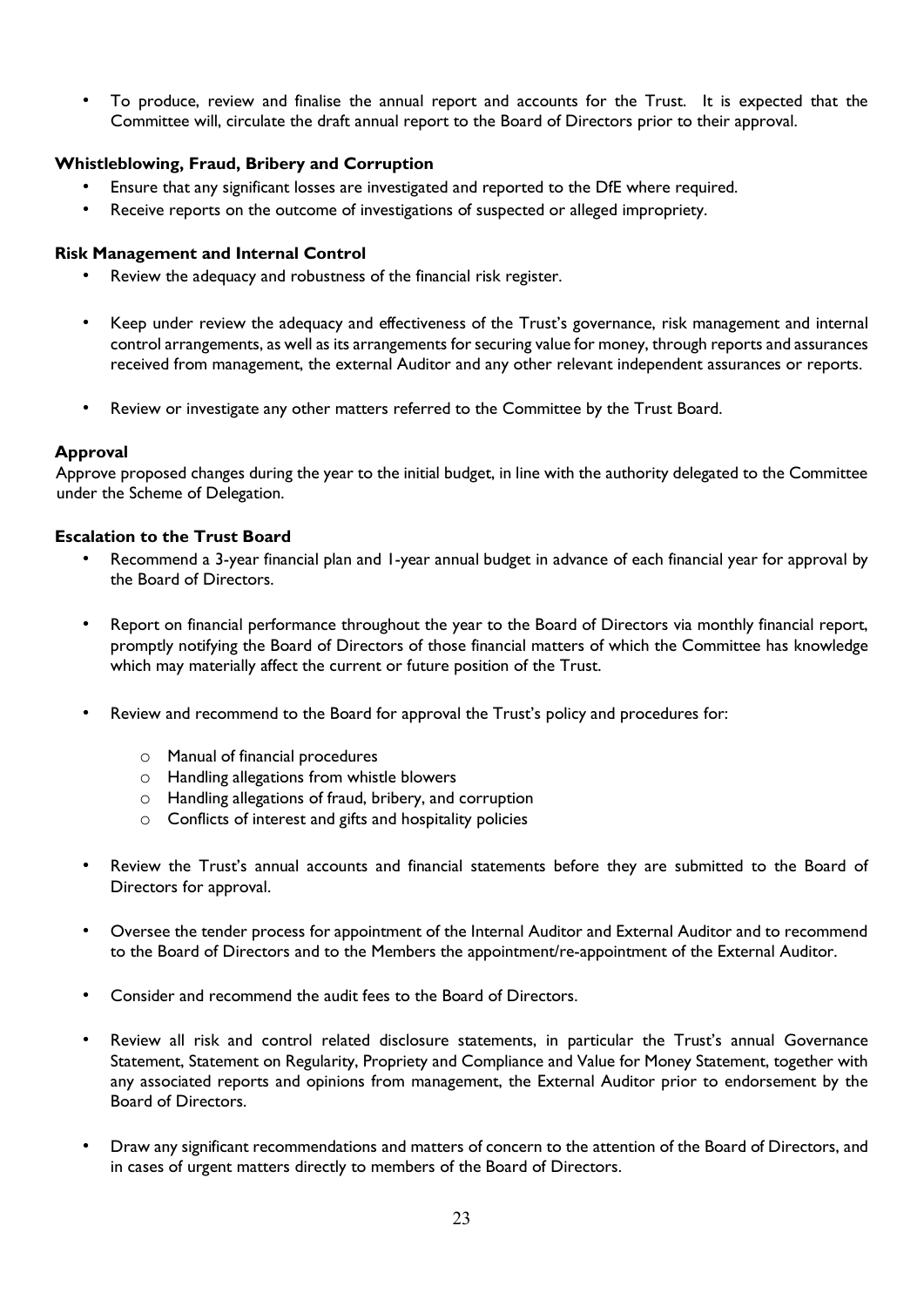# **Statutory, Legal and Policy Duties**

- Ensure that the ESFA is notified as and when required in relation to budgetary matters.
- Ensure that the Trust can articulate its adherence to its public duties in relation to Value for Money, Pupil Premium, etc.
- Ensure that the Trust is operating in line with its own financial policies and the Academy Trust Handbook, and that the Chief Executive Officer is operating in line with the Accounting Officer duties.
- Review the adequacy of policies for ensuring compliance with relevant regulatory, legal and code of conduct requirements.

#### **Review**

- Report to the Board of Directors on the discharge of the above duties.
- Review, on a regular basis, its own performance, constitution, and terms of reference to ensure it is operating at maximum effectiveness.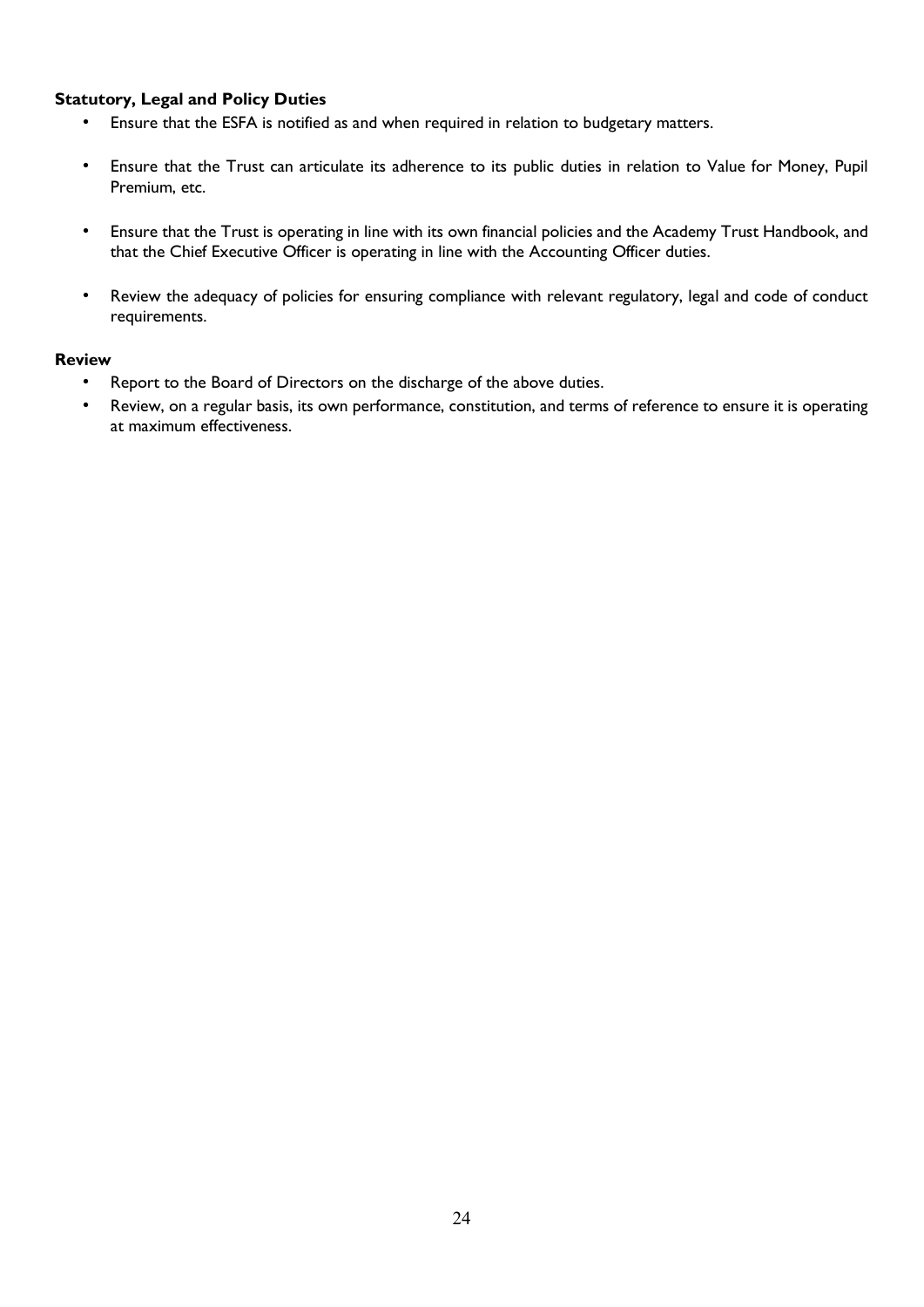# **9. Terms of Reference for the Renumeration Committee**

# **Specific Elements of the Role of the Chair of the Remuneration Committee**

The Chair of the Trust Board is ex-officio of the Renumeration Committee.

The Chair must ensure effective and efficient conduct of the Committee's business, in particular:

- Agree with the Chief Executive Officer, Chief Finance and Operating Officer the agenda for all the Committee's meetings.
- Invite members of staff and professional advisors to Committee meetings to comment/advise on Committee business as appropriate.
- Guide each meeting through the items on the agenda.
- Give definitive rulings on complaints and queries relating to the procedure and conduct of the meeting (the Committee Chair's decision being final).
- Ensure that all members are given the opportunity to express their views before decisions are taken and to ensure that only those who are entitled to speak (e.g. those without a conflict of interest) are invited to do so.
- Determine at Committee meetings whether any late items will be accepted on to the agenda.
- Establish a constructive relationship with the Chief Executive Officer, and other appropriate Senior Leadership Members:
- Liaise with the CEO, and the appropriate Senior Leader to keep an overview of the affairs related to the terms of reference of the Committee as appropriate.
- Report back to Directors at Trust Board meetings the key themes of discussion at Committee meetings together with any issues arising or decisions required.

# **Composition:**

The Renumeration Committee will consist of the following members: The Chair of each School Governing Body (SGB) and the Chair of the Trust Board. The Chief Executive Officer will be invited to attend. Headteachers may also be invited to attend.

Teachers and Staff Governors are not eligible to sit on this committee.

#### **Terms of Office**

Chair of Committee's term of office is 4 years. Chair can be re-elected or re-appointed for a further 4 years. Maximum terms of office 12 years.

#### **Quorum:**

A quorum shall be 2 members.

#### **Frequency of Meetings:**

Meetings shall be held 2 times per year.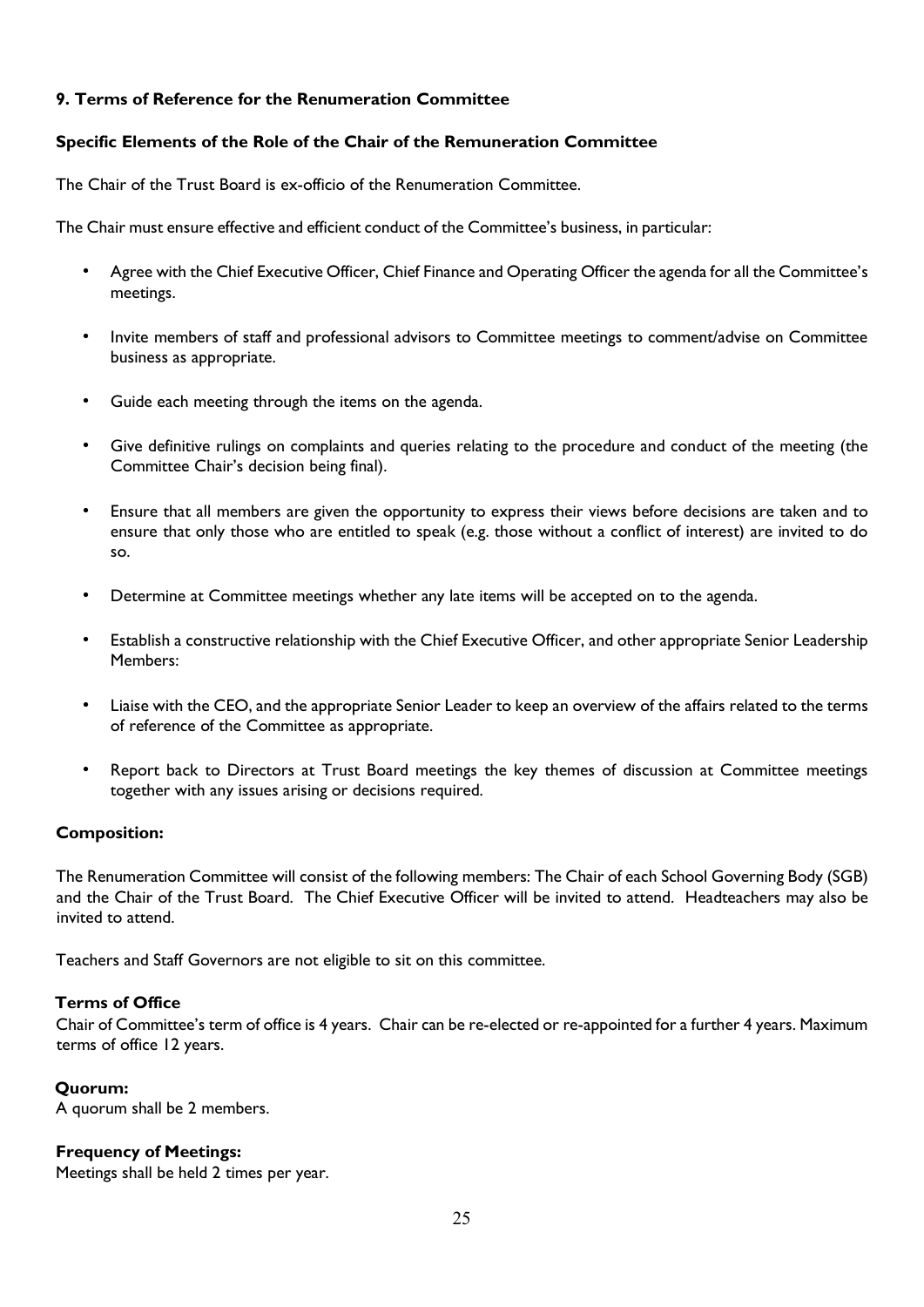## **Attendance at Meetings**

It is a requirement of the Terms of Office those members of Board Sub-Committees shall attend all meetings.

The Chief Executive and Chief Finance and Operating Officer shall normally attend meetings, or parts thereof, at the invitation of the Committee. The Chair of the Board of Directors and other Directors may attend subject to appropriate management of any conflicts of interest.

#### **Notices**

To be sent out at least 7 days before each meeting except in the case of an emergency.

#### **Reporting**

The Chair and Governance Professional are to ensure that minutes are submitted to all members of the Board of Directors (subject to the need to protect matters of individuals' confidentiality) and are signed at the next meeting to confirm their accuracy.

Minutes will be reported to the next meeting of the Trust Bord as a confidential item without comment, detail, or discussion so that any appeal that may be made is not prejudiced.

#### **Delegated Responsibilities:**

The duties of the Committee shall be:

The Renumeration Committee is responsible for monitoring and implementing the Trust's Pay Policy with fully delegated powers from the Trust Board. The responsibilities of the Remuneration Committee are to:

- Review the Pay Policy annually as approved by the Trust Board.
- Determine the policy in relation to discretionary payments and identify criteria for their award.
- Set and monitor delegation of functions under the Pay Policy to the Chief Executive Officer and Headteachers.
- Ensure that statutory and contractual obligations for pay of teachers and support staff are provided for and met in a fair and consistent manner.
- Review and recommend to the SGB the appropriate individual School Range.
- To make payroll and pension arrangements for all Trust staff.
- To recruit and appoint the Chief Executive Officer/Executive Headteacher.
- To carry out the statutory appraisal of the CEO and to determine pay progession.
- To recruit and appoint the Headteacher
- To carry out and manage the pay progression of Headteachers.
- To recruit and appoint members of the School Leadership Team.
- To recruit and appoint Central staff members.
- To carry out and manage pay progression of Central Staff.
- Disciplinary of Central staff.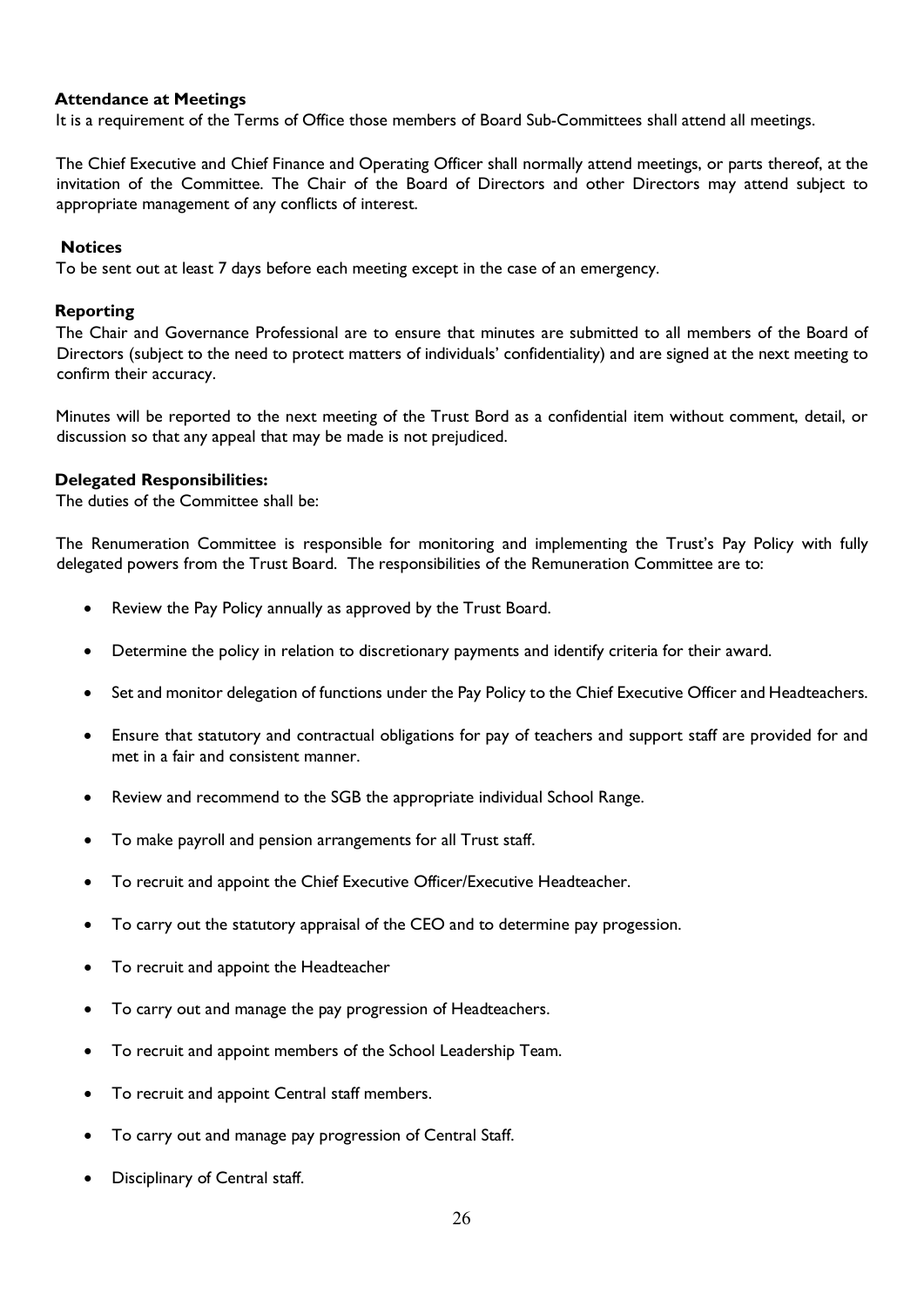- Managing the appeal process of disciplinary of central staff.
- Determine the dismissal payment/early retirement of central staff.
- To approve newly created posts across the Trust.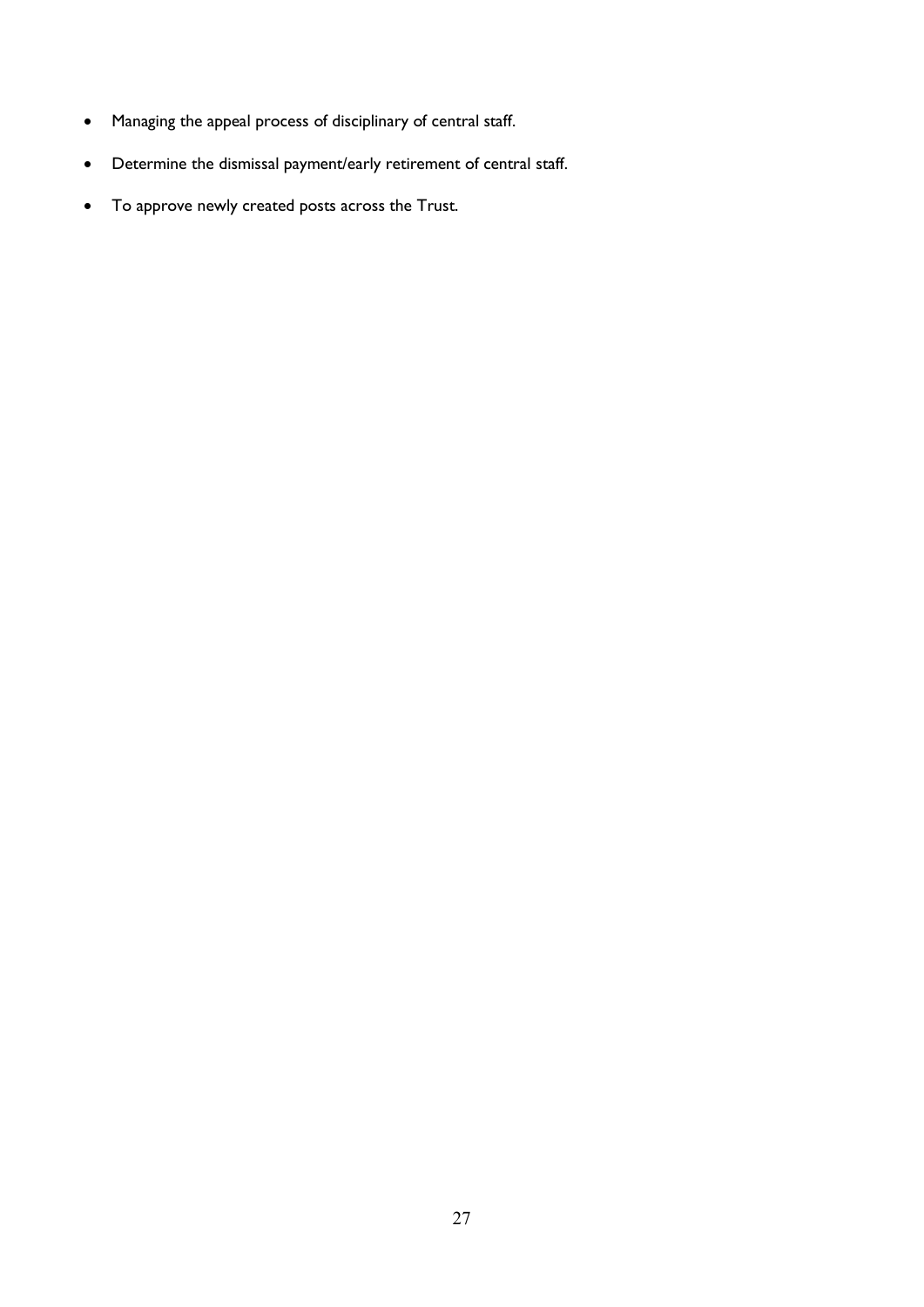# **10. Terms of Reference for the Education & Standards Committee**

## **Specific Elements of the Role of the Chair of the Education & Standards Committee**

Ensure effective and efficient conduct of the Committee's business in particular;

The Chair must ensure effective and efficient conduct of the Committee's business, in particular:

- Agree with the Chief Executive Officer, Chief Finance and Operating Officer the agenda for all the Committee's meetings.
- Invite members of staff and professional advisors to Committee meetings to comment/advise on Committee business as appropriate.
- Guide each meeting through the items on the agenda.
- Give definitive rulings on complaints and queries relating to the procedure and conduct of the meeting (the Committee Chair's decision being final).
- Ensure that all members are given the opportunity to express their views before decisions are taken and to ensure that only those who are entitled to speak (e.g. those without a conflict of interest) are invited to do so.
- Determine at Committee meetings whether any late items will be accepted on to the agenda.
- Establish a constructive relationship with the Chief Executive Officer, and other appropriate Senior Leadership Members:
- Liaise with the CEO, and the appropriate Senior Leader to keep an overview of the affairs related to the terms of reference of the Committee as appropriate.
- Report back to Directors at Trust Board meetings the key themes of discussion at Committee meetings together with any issues arising or decisions required.

# **Composition:**

The Committee shall be appointed by the Board of Directors. All members of the Committee shall be Directors, where deemed necessary additional expertise may be recruited to the Education & Standards Committee by the Board of Directors or the Chair of the Sub-Committee and shall consist of not less than three members.

#### **Chair of Committee:**

The Chair of the Committee shall be appointed by the Trust Board from amongst the Directors. The Chair should have the necessary background, knowledge, experience and/or qualifications to undertake the role effectively.

# **Terms of Office**

Chair of Committee's term of office is 4 years. Chair can be re-elected or re-appointed for a further 4 years. Maximum terms of office 12 years.

#### **Quorum:**

A quorum shall be 2 members.

#### **Frequency of Meetings:**

Meetings shall be held 3 times per year.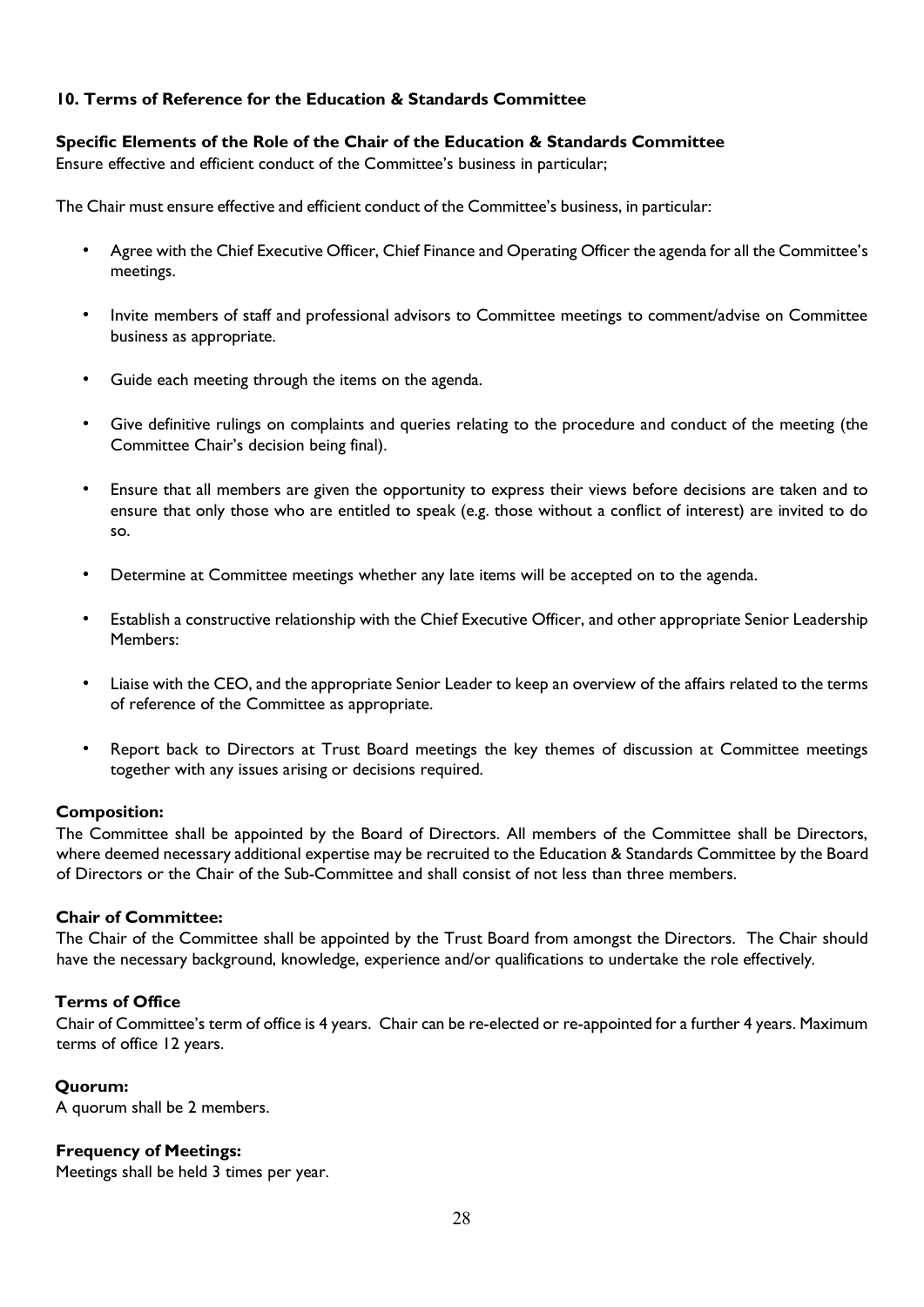## **Attendance at Meetings**

It is a requirement of the Terms of Office those members of Board Sub-Committees shall attend all meetings.

The Chief Executive and Chief Finance and Operating Officer shall normally attend meetings, or parts thereof, at the invitation of the Committee. The Chair of the Board of Directors and other Directors may attend subject to appropriate management of any conflicts of interest.

#### **Notices**

To be sent out at least 7 days before each meeting except in the case of an emergency.

#### **Reporting**

The Chair and Governance Professional are to ensure that minutes are submitted to all members of the Board of Directors (subject to the need to protect matters of individuals' confidentiality) and are signed at the next meeting to confirm their accuracy.

The Chair of the Committee shall report to the next available meeting of the Board of Directors.

## **Purpose**

The Education & Standards Committee is to maintain full oversight of:

The monitoring and evaluation of pupil progress and attainment, and the quality of teaching; ensuring the Trust provides a consistently high-quality learning experience, and delivers a broad and balanced curriculum in keeping with the trust's aims and vision; all pupil needs and legal requirements.

The Education & Standards Committee is a sub - committee of the Board and is authorised to investigate any activity either within its terms of reference, or specifically delegated to it by the board.

# **Delegated Responsibilities:**

The duties of the committee shall be:

- To hold leaders to account on the adequacy and effectiveness of the areas highlighted within the purpose.
- To take appropriate action on any relevant matter referred by the board.
- To report or make recommendations to the board on the effectiveness and impact of the Academy Improvement / Development Plans.
- To monitor and review and scrutinise attendance at each academy and over the Trust.
- To have oversight and representation on the Trust Attendance Challenge Board.
- To review and evaluate the learning experience of all learners.
- To monitor arrangements for, and the success of, meeting all learners' needs.
- To advise and recommend annual progress and attainment targets to the Board. Monitor the achievement of all groups and the impact of initiatives to improve their performance.
- To monitor and evaluate actual performance against local and national data.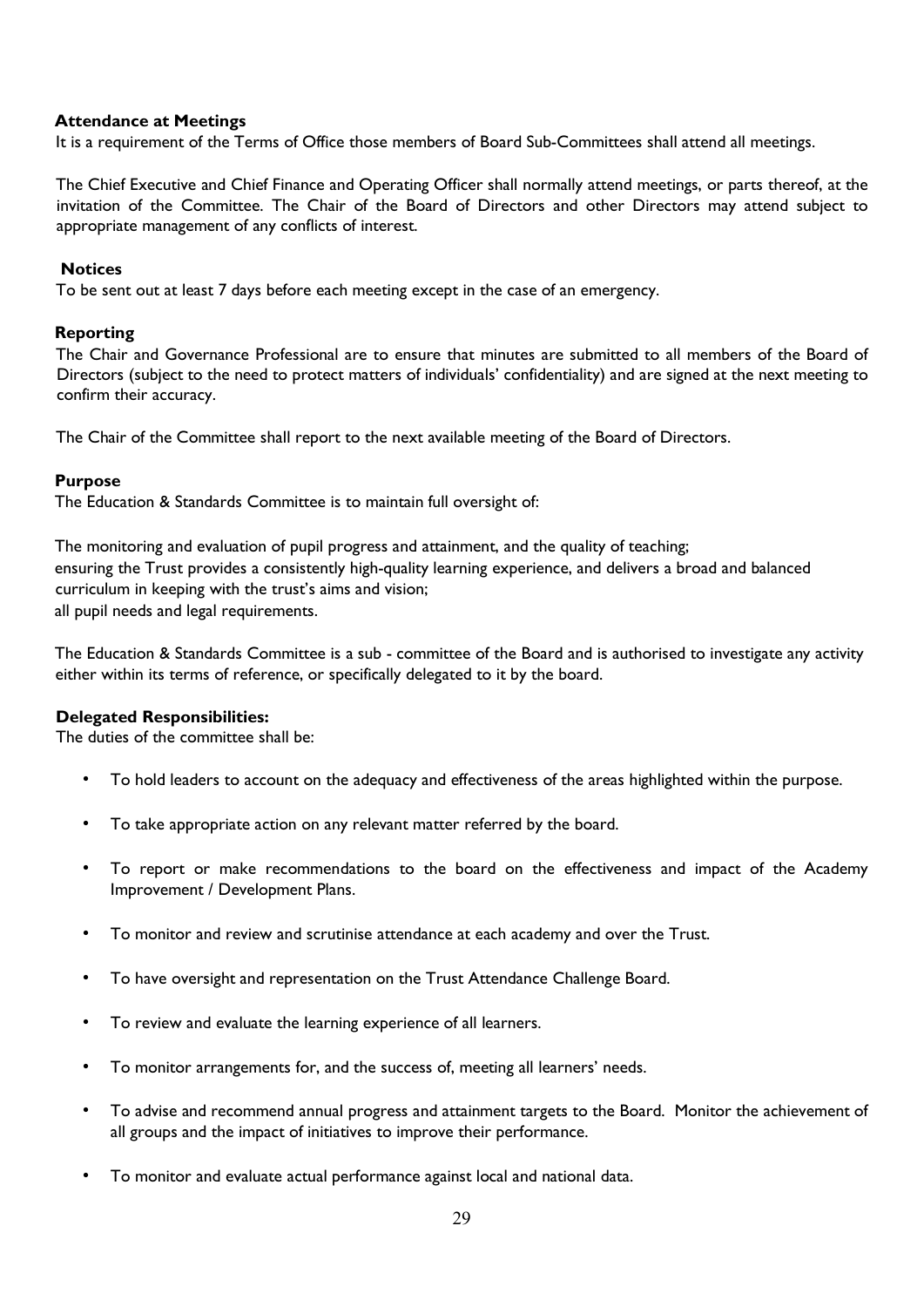- To have oversight of the Academy Improvement / Development Plans, identify any training needs and monitor outcomes.
- To have oversight of the establishment of effective monitoring and evaluation processes and to alert the board of a potential significant drop in outcomes.
- To monitor appropriateness and effectiveness of actions to rectify issues of concern.
- To monitor the breadth and effectiveness curriculum.
- To monitor the quality of teaching via internal data and external review.
- To report to the board after each meeting by including the minutes (whether confirmed or not) on each agenda.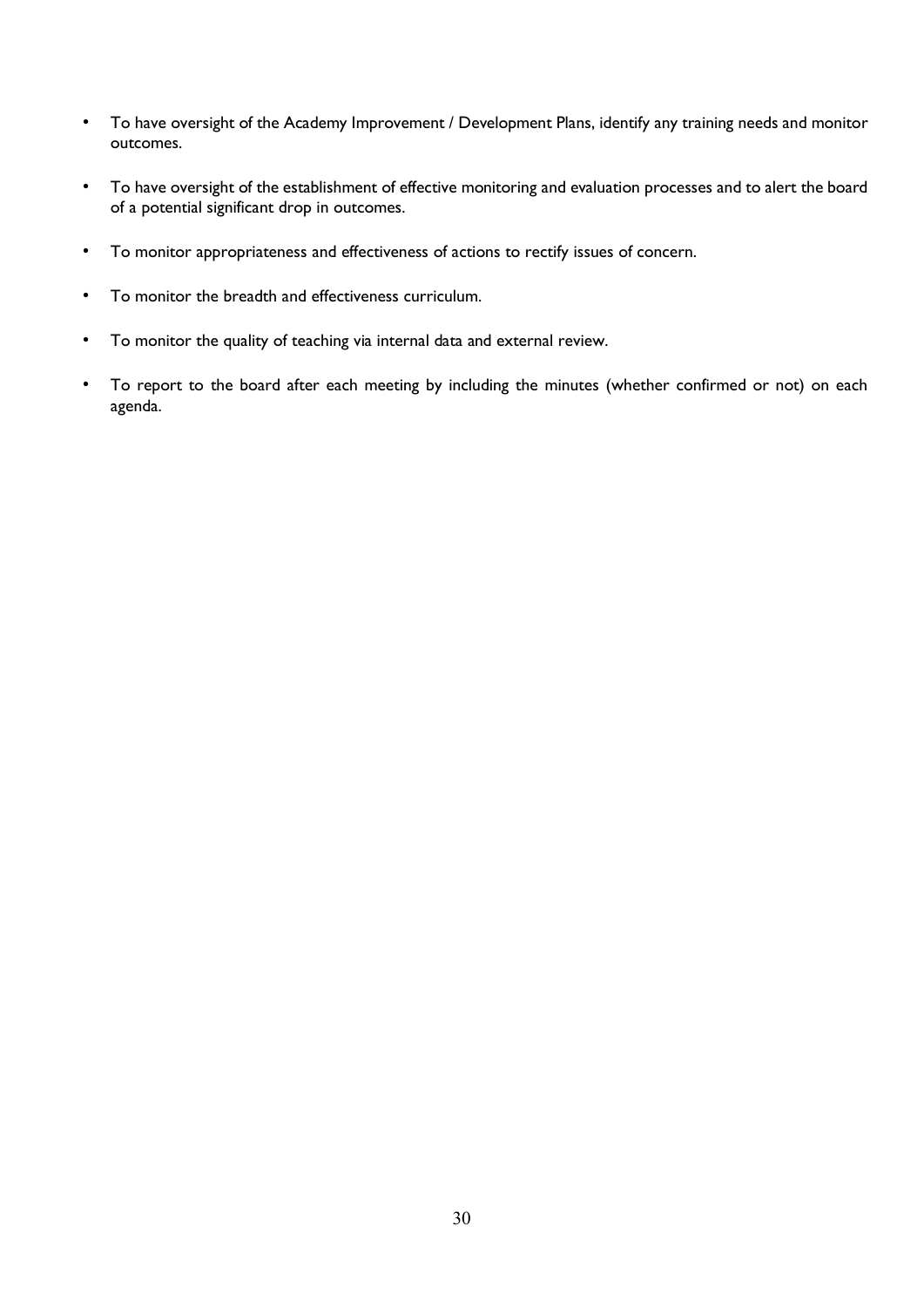# **11. School Governing Boards**

## **School Governing Board**

Every school is ultimately governed by the Board of Directors which has accountability for standards of performance and financial security across all schools in the MAT.

The Board of Directors has established the School Governing Boards with the purpose of ensuring that there is a common ethos, vision and strategy across all its schools and that the School Governors and Headteachers are held to account for the achievement of the Trust's priorities and targets.

The Board of Directors acknowledges that whilst it plays the leading role in statutory decision-making on behalf of the Trust, the School Governing Board can provide a level and regularity of local challenge and scrutiny that the Trust Board cannot.

Those serving on School Governing Board are known as 'Governors'. Membership of the School Governing Board includes the Headteacher, members of staff, parents, and other members of the community. Together, the Board of Directors and School Governing Board, work within the Trust's Scheme of Delegation, to provide strong governance for the Trust's activities.

## **Visiting the School**

In the main, this section covers the structured visits for monitoring and evaluating. However, governors may also visit informally to attend or participate in assemblies, sports days, celebration events, school council meetings or assisting in areas in which they may be skilled e.g. reading. These visits will be arranged via an invitation. In all cases governors should make it clear when visiting if they are there as a visitor, parent, helper etc.

The Guide to the Law states that; 'Individual governors do not have an automatic right to enter the school whenever they wish. But they need to be able to visit from time to time to develop their understanding of the school to enable them to fulfil their statutory responsibility for the conduct of the school.

Governors should arrange their visits with the Headteacher, who has responsibility for the day-to-day management of the school. It is often useful to draw up a policy on governors visits to cover things such as giving notice, constructive feedback, and handling concerns. The SGB should plan visits to cover a wide range of schoolwork and each visit should have a clear purpose.

Visits by governors can be useful and informative. They do not replace professional inspection, or the monitoring and evaluation carried out by the Headteacher

Make sure that staff members understand the purpose of the visit.

Schools are a working environment and very busy and it is likely it is very different from when governors themselves were at school! Whilst staff will welcome the interest of governors' and fully understand their statutory responsibilities, governors must be careful not to interrupt the fundamental business of the school and the children's education, and finally, remember that teachers often work to a strict timetable and may not always have time to talk to a governor when they are teaching.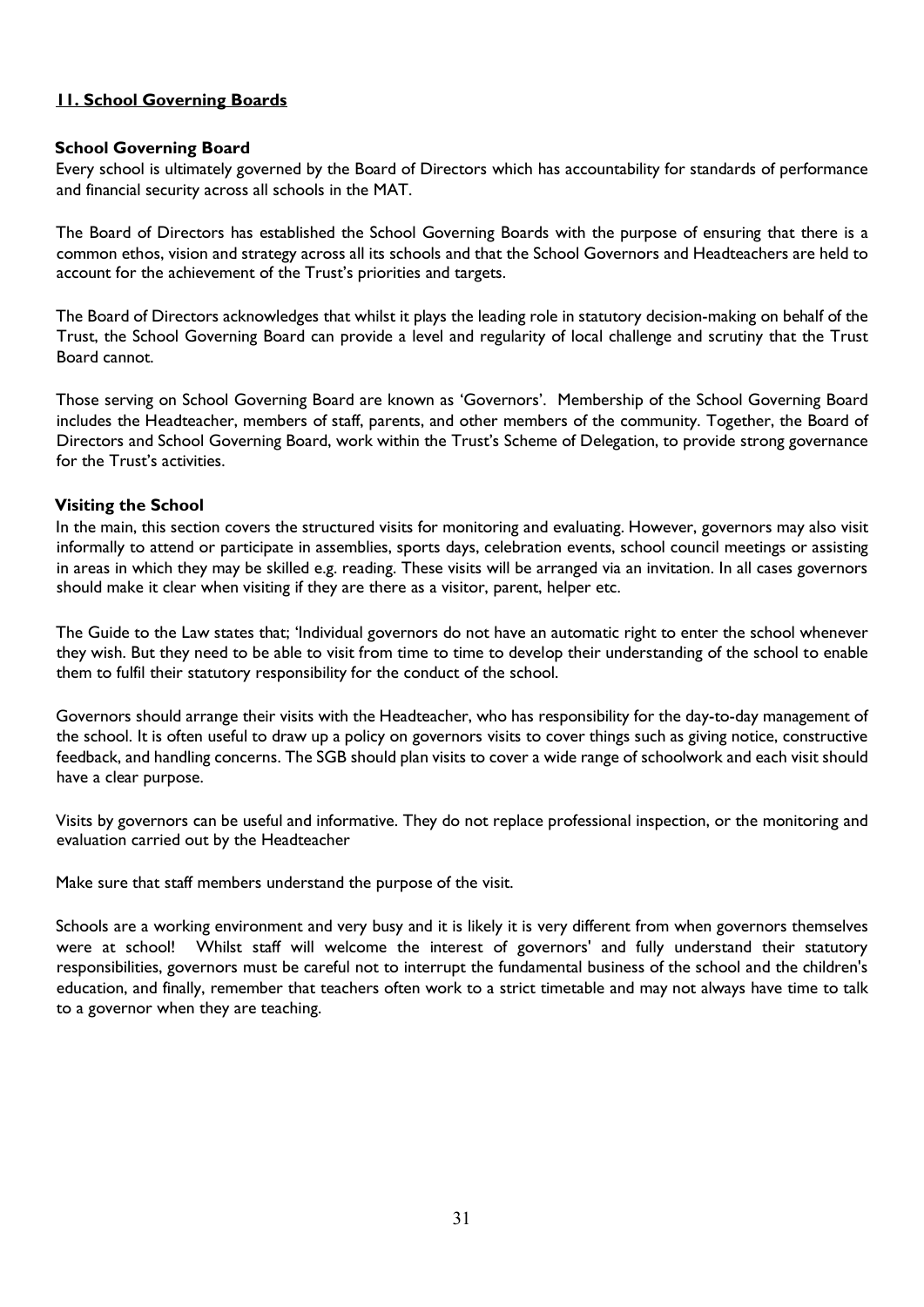# **Process for Electing Chair and Vice Chair of School Governing Board**

This section identifies the process for electing Chairs to the School Governing Board

## **Terms of Office**

On formation, of a School Governing Board the first Chair of the SGB will be appointed by the Board of Directors from among the Trust Community of Governors.

Subsequent Chair appointments are elected by the members of the SGB, from among the School Governing Body. However, because of the vital link and the importance of maintaining a strong and effective relationship between the SGB and the Board of Directors, the appointment following election is subject to the approval of the Board of Directors.

At any time, the Directors reserve the right to remove the existing Chair and appoint a Chair where it would be in the interests of the future success of the school and the Trust.

The School Governing Board terms of office will normally run from September to August. However, the Board can choose when in the year elections take place.

#### **Who can, and can't stand?**

The Chair and Vice Chair must be a Governor first and be officially appointed or elected by the other members of the School Governing Board. This also means that a Chair or Vice-Chair will cease to hold office if that person ceases to be a member of the Governing Board.

An employee who has a contract of employment with the Trust cannot stand as Chair or Vice Chair.

A Chair or Vice-Chair will cease to hold office if they become employed by the Trust during their term of office.

#### **Nominating Candidates**

The School Governing Board determine the procedure for nominations. For example, they decide whether:

- Nominations need to be made in advance and how this can be done
- Candidates can self-nominate or whether they must be proposed by other Governors
- Nominees have to be present at the meeting in which the elections take place

#### **Voting**

All School Governors on the Board can vote in the election, including staff governors, the Headteacher and candidates.

The only restriction from voting is if a member has a financial or pecuniary interest in the outcome.

Associated members cannot vote because they are not governors.

When voting the Governors must take into consideration:

- If seeking re-election, details of the candidate's contribution to the work of the SGB during their previous term of office and how they plan to contribute to the future work of the SGB
- What skills and knowledge the candidate can bring to the role?
- Does, the candidate have good inter-personal skills, and appropriate literacy and numeracy skills
- Will, the candidate be willing to learn and develop in their role
- Has, the candidate demonstrated the personal qualities to be able to lead and direct the governing board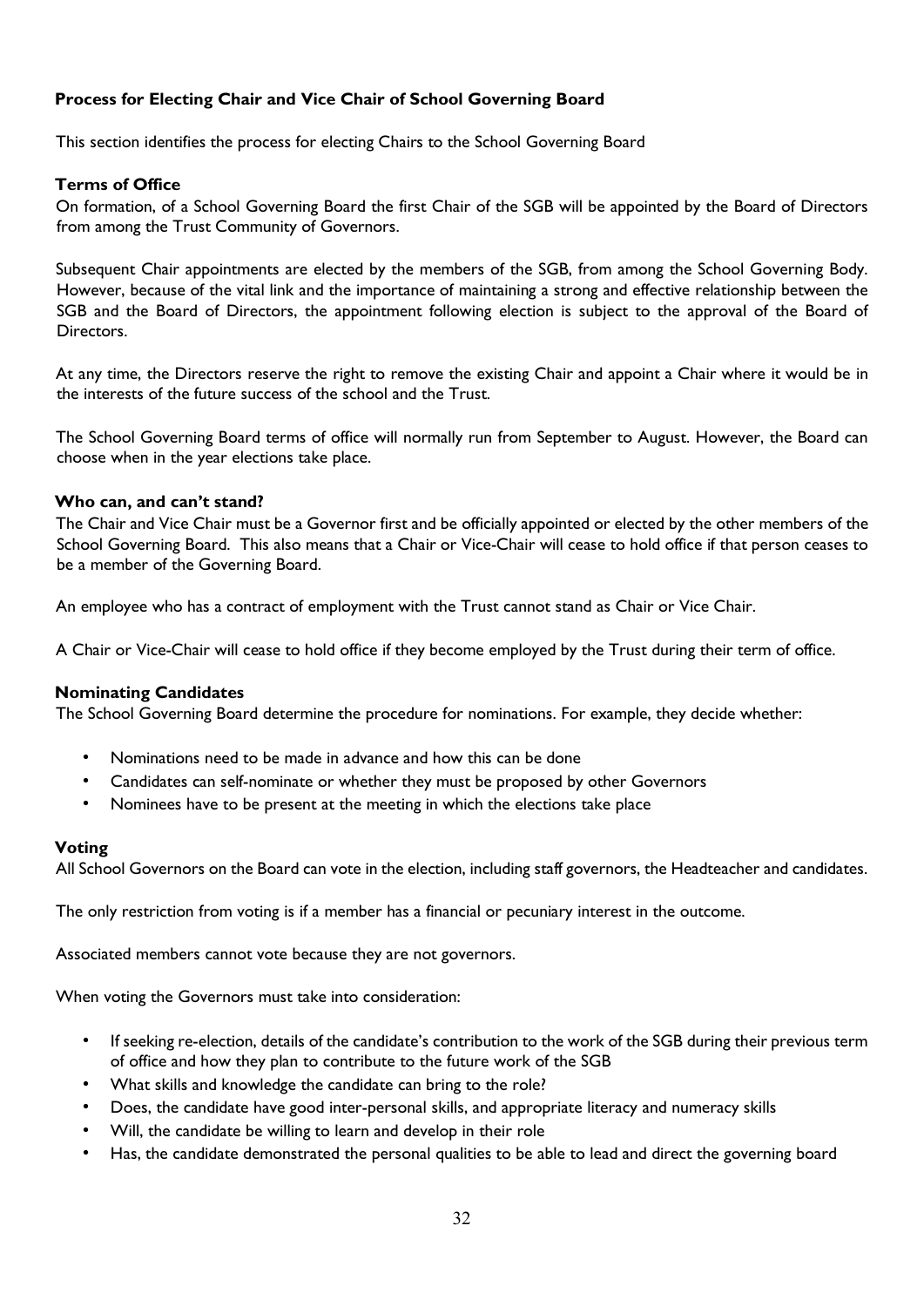• Does, the candidate have the capacity to undertake the role and have a strong commitment to improving outcomes for children

## **Tied Votes**

A decision must be made by a majority vote of the Governors present, even if there is only one nominee, they should be elected by a majority vote.

If the vote is tied, ask the nominees to speak again before holding another vote. Ideally the current Chair shouldn't use their casting vote to break the tie in an election. The SGB should attempt to reach an agreement on who should be the Chair rather than defer to one governor's choice.

## **Chair of School Governing Board - Role Overview**

## **The Chair's specific duties are to:**

- Provide a clear lead and direction for the SGB, promoting delivery of the Trust's vision and ethos and aims.
- Build an effective team, attracting individuals to the SGB with necessary skills and experience, promoting equality and diversity, ensuring priority is given to those who can make a positive contribution to driving school improvement and supporting their development to maximise the benefit of their contribution.
- Work closely with the Headteacher and the Trust Senior Lead appointed to the SGB to ensure there is proper challenge, support and encouragement.
- Ensure that school improvement is the focus of all policy and strategy for the school, reminding the members of the SGB of this as often as necessary.
- Hold the members of the SGB to account, ensuring the business of the School Governing Board is conducted efficiently and effectively, chairing meetings ensuring all members have the opportunity to contribute and are listened to with clear decisions being made when necessary.
- Set the agenda in liaison with the Headteacher and Governance Professional to ensure the agenda is fit for purpose and pertinent to school business and the attached agenda templates.
- Guide each meeting through the items on the agenda. Determine at SGB meetings whether any late items will be accepted on to the agenda.
- Review minutes to ensure they accurately reflect the discussion and action points prior to circulation to Governors for approval.
- Invite members of staff and professional advisors to SGB meetings to comment and advice on SGB business as appropriate.
- Give definitive rulings on complaints and queries relating to the procedure and conduct of the meeting (the SGB Chair's decision being final).
- Ensure that all members are given the opportunity to express their views before decisions are taken and to ensure that only those who are entitled to speak (e.g., those without a conflict of interest) are invited to do so.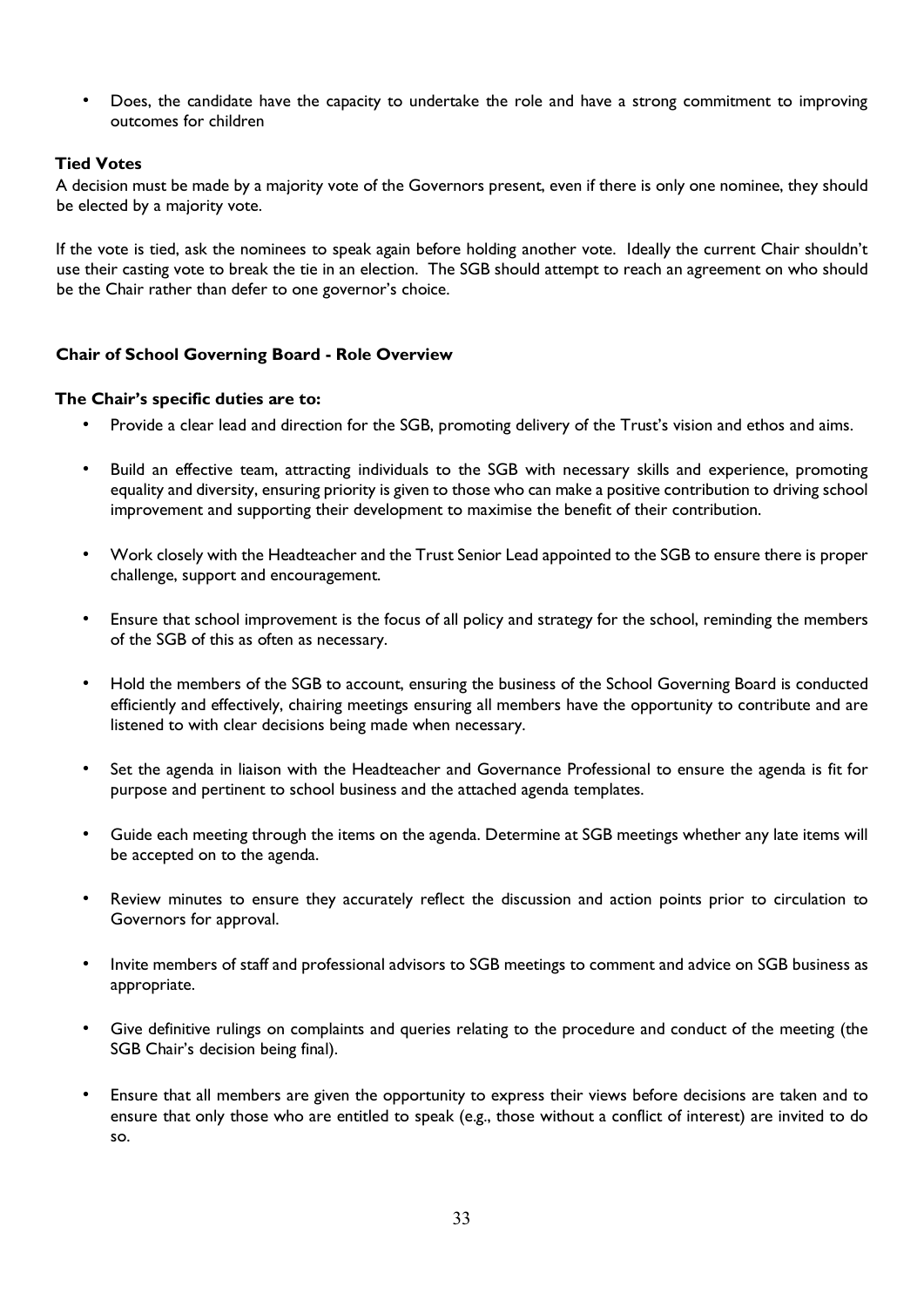- Establish a constructive relationship with the Vice-Chair, Directors, Chief Executive Officer, Headteacher and other appropriate Senior Leadership Members:
- Liaise with the CEO, and the appropriate Senior Leader to keep an overview of the affairs related to the terms of reference of the SGB as appropriate.
- Report back to Directors at Trust Board meetings the key themes of discussion at SGB meetings together with any issues arising or decisions required.

## **The responsibilities of the Vice-Chair include the following:**

- To deputise for the Chair in his or her absence.
- To set the agenda for meetings of the SGB with the Chair, if requested.

## **Specific Elements of the Role of Chair**

Ensure effective and efficient conduct of the Committee's business, in particular:

## **Appointment of Local Community Governors**

The Local Community Governors of the SGB shall be appointed by the Chair of the SGB following completion of an open application process with a focus on securing specific skills gaps within the SGB. The Local Community Governors should include two parent governors. Specialist recruitment agencies may be utilised, and individuals identified with specific skills and experience may be approached.

## **Appointment of Staff Governors**

The Staff Governors of the SGB shall be elected by the staff at the relevant school in accordance with the process set out below:

- When a vacancy arises, the SGB will write to all teaching staff at the school seeking nominees for the vacancy. Nominees will be asked to provide a short statement about why they are interested in being a Staff Governor and their background and experience that makes them suitable for the role.
- If there is only one nominee, the SGB can but is not required to appoint the person nominated
- If there are more nominees than places available, the SGB will write to all staff at the school asking them to vote for their preferred candidate.
- The responsibilities of the Staff Governors are to help reflect the interests and opinions of staff at the school to the SGB and to act in accordance with the other Governors in the best interests of the school.

#### **Appointment of Parent Governors**

Parent Governors form part of the total for local community governors and be elected in accordance with the process set out below:

- When a vacancy arises, the SGB will write to all parents of students at the school seeking nominees for the vacancy. The process must include the exact criteria/skills required for the post and details of what the role of school governor entails. The Trust is very keen to appoint parents with the right skills set that compliments the SGB. An appointment and recruitment process will be implemented in line with the Trust's process and policy for appointing Governors.
- A Parent Governor should be a parent, guardian, or carer of a registered student at the relevant school.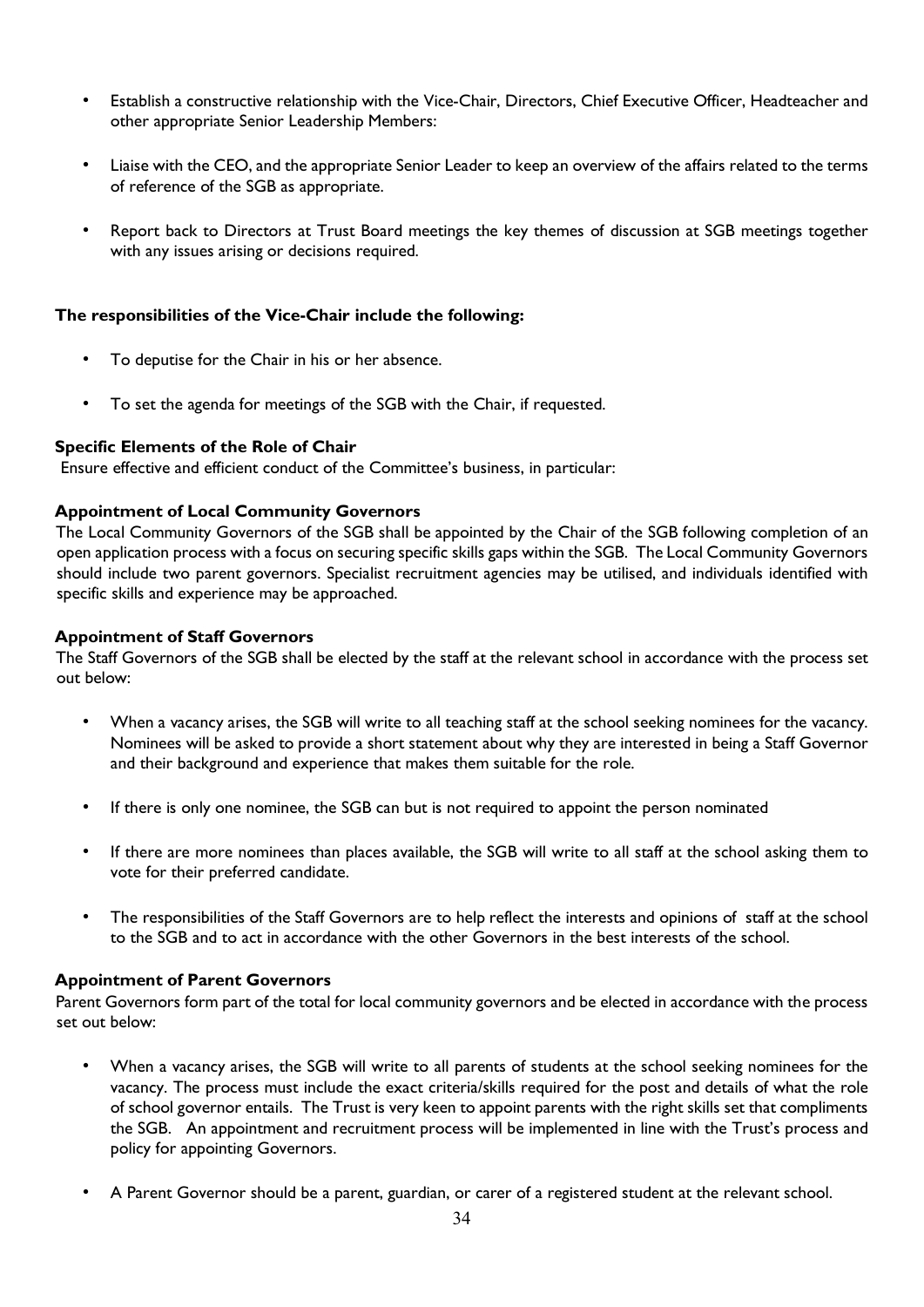• The responsibilities of the Parent Governor are to help reflect the interests and opinions of the parent body of the school to the SGB and to act in accordance with the other Governors in the best interests of the school.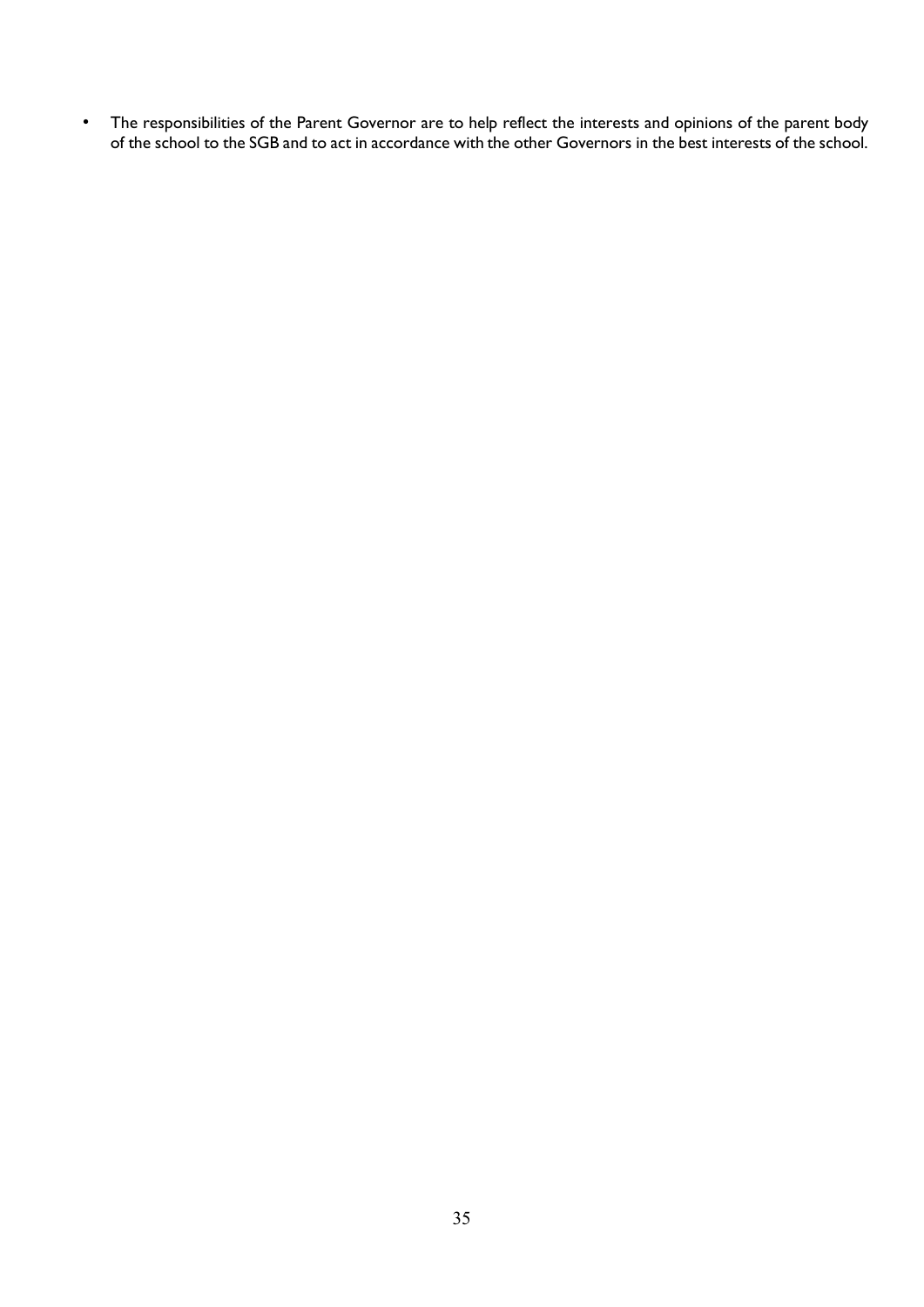# **12. Terms of Reference for the School Governing Board (SGB)**

# **Introduction**

The role of the SGB is an important one. The SGB's role is to monitor, support and advise and ensure that the school is at all times delivering the Trust's ethos, vision and strategy, and that the Headteacher is held to account for achievement of the Trust's priorities and targets including becoming the school of choice in the local community.

The SGB is to provide focused governance for school improvement at a local level. The SGB monitors the school's key performance indicators and acts as advisor to the Headteacher, providing challenge where appropriate. The SGB carries out their functions in relation to their respective school on behalf of the Trust Board and in accordance with policies and processes determined by the Board of Directors.

# **Role and Responsibilities of the School Governing Board (SGB)**

The Trust is responsible for establishing an SGB for a School if there is not one already in place, in this instance the Board of Directors are responsible for appointing the Chair of the SGB. The SGB will appoint governors with the skills, experience, and knowledge to ensure the school is responsive to its community. The essential role of the SGB is to provide scrutiny and challenge. Governance is judged under leadership and management within the Ofsted framework. Ofsted will look for evidence of impact and challenge from Trust directors supported by governors. Evidence of challenge and impact on school improvement should be clear in the minutes of SGB meetings.

# **Key responsibilities of the SGB are:**

- Membership of SGB support recruitment of new Governors by championing the Trust and the role of Governor
- Contribute to and fulfil the vision and ethos of the Trust, ensuring that the school achieves the aims and ambitions it has for its students
- Ensure compliance with the Register of Business/ Pecuniary Interests
- Working within the roles, responsibilities and ethics of the Governors Code of Conduct
- Report regularly to Directors as required
- Monitoring the adherence to school/trust policies, ensuring policies and practices are embedded into day-today operations and staff have relevant skills and training to ensure compliance.
- To work within the parameters of the Trust's Scheme of Delegation
- Oversee implementation and review of the Schools Improvement Plan and focusing on the school's performance and achieving sustained school improvement and having regard to any locally agreed priorities identified by the Board of Directors.
- Monitor and challenge achievement of academic targets at each KPI point for all students throughout the school, with a 'deep dive' into target groups (boys, disadvantaged, higher achieving pupils, SEN etc.).
- SGB to hold the Headteacher to account and being ready to challenge all aspects of the school's performance, including:
	- $\circ$  Quality of education: Review and take appropriate actions to ensure the highest quality of teaching within the school.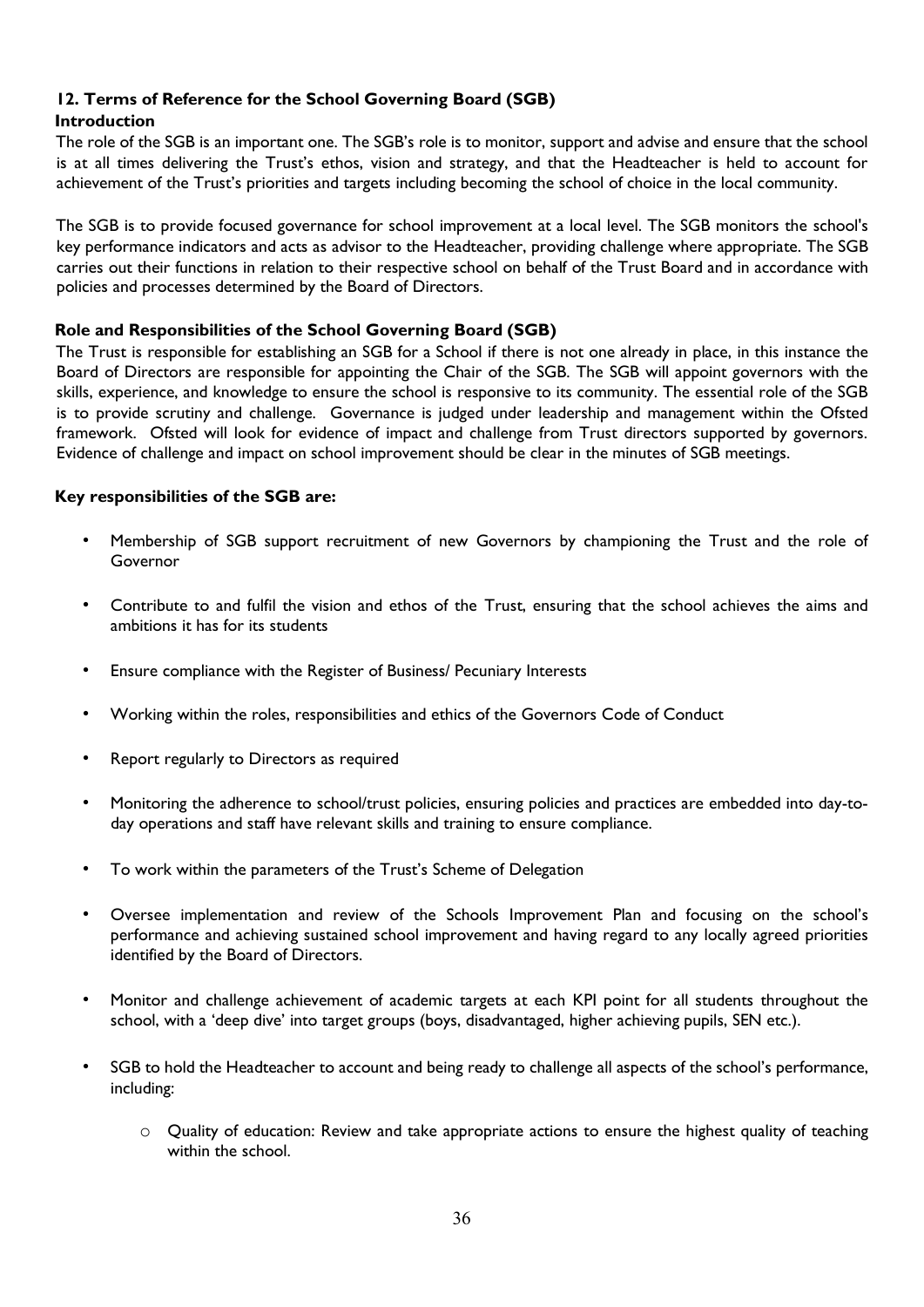- o Attendance: Review attendance and pupil absences and drive improvements to achieve national average.
- o Exclusions: Monitor and challenge trends in permanent and fixed term exclusions. Convene exclusions panels as required.
- o Implement admissions arrangements, decisions and appeals in line with Trust policies and the law.
- Review and evaluate individual school budget, evaluating value for money impact and effective use of resources.
- Monitor compliance with the Trust's safeguarding and child protection policies including responsibilities relating to looked after children.
- Monitor compliance with the Trust's Data Protection/GDPR Policies and procedures
- Monitor compliance with the Trust's Complaints Policy and convene complaints panels as required.
- Participate in recruitment and disciplinary / grievance panels as required by the Trust's policies.
- Ensure that the school is actively contributing to the development of Trust-wide initiatives, including curriculum development.
- Oversight of the delivery of key projects.
- Develop effective links within the school's community, communicating openly and frequently as appropriate and ensuring that the school meets its responsibilities to the community and developing the school's reputation and marketing to ensure that full capacity is achieved.
- Monitor the spend analysis and impact of the pupil premium in the school and publication.
- Support the Trust Board in its monitoring and evaluation of delivery and value for money of any central services and functions provided or procured by the Trust for the schools, reporting any issues or concerns to the Chief Finance and Operating Officer.
- Ensure that the school is presented in the best possible way to the community and visitors by overseeing and challenge school estates quality and presentation.
- Monitor the school compliance with the Trust's Health and Safety Policy and Procedures. The SGB should have an oversight of Health and Safety within the school and ensure that the staff have the necessary skills, knowledge, and training. The role of the Health and Safety Link Governor is particularly important in ensuring that the SGB has a suitable oversight.
- Review the significant risks, and the adequacy and delivery of any mitigating actions, in relation to the areas delegated to the SGB.
- Review the use of school premises in particular lettings and letting agreements/charges and review relevant policies and procedures.
- Monitor and report on the delivery and take-up of community use of sports and facilities, as applicable.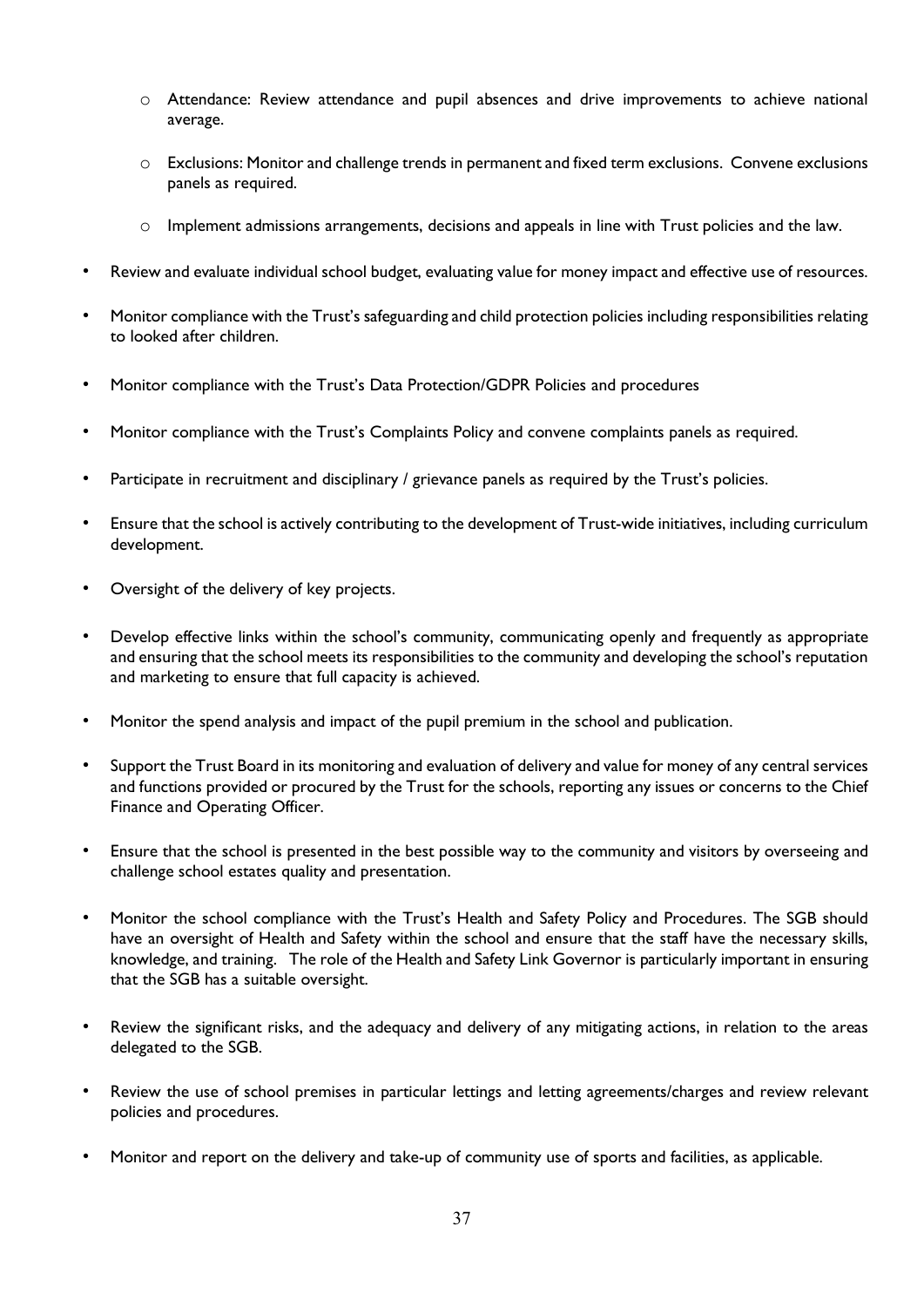- Understand the Ofsted requirements for governance and ensure that the SGB members have the appropriate level of information to ensure they are properly equipped to support Directors during any inspection.
- Engage fully and openly with any inspection of the school, whether by the Trust Board, Ofsted, or any other appropriate public body to whom the Trust is accountable.
- SGB to engage in training opportunities to continually develop the skill level and knowledge of the SGB members.

## **Composition of the SGB**

The recommended composition of the SGB is set out below. There is no restriction on having more than the minimum number, but consideration should be given to skills gap analysis before increasing the numbers of Governors and the effectiveness of having a larger board.

# **Recommended composition of School Governing Board (SGB)**

| <b>Type of Member</b>                                                       | <b>Number</b>                                                                                                                  | <b>Term of Office</b>  | How they are appointed                                                                                                                                                                                                                              |
|-----------------------------------------------------------------------------|--------------------------------------------------------------------------------------------------------------------------------|------------------------|-----------------------------------------------------------------------------------------------------------------------------------------------------------------------------------------------------------------------------------------------------|
| Headteacher of School                                                       | $\mathbf{I}$                                                                                                                   | Indefinite (exofficio) | $N/A - by$ appointment as<br>Headteacher                                                                                                                                                                                                            |
| Chair                                                                       | I                                                                                                                              | 4 years                | At the point of setting up a new<br>Governor Board the initial<br>appointment of the Chair is<br>made by the Board of<br>Directors. From then onwards<br>subsequent Chairs are elected<br>from SGB Members and<br>approved by<br><b>Trust Board</b> |
| Vice Chair                                                                  | $\mathbf{I}$                                                                                                                   | 4 years                | Appointed by the SGB<br><b>Members</b>                                                                                                                                                                                                              |
| One member of staff (teaching or<br>support)                                | I per school                                                                                                                   | 4 years                | Elected by Staff                                                                                                                                                                                                                                    |
| <b>Foundation Governors</b>                                                 | $\overline{2}$                                                                                                                 | 4 years                | Appointed by the SGB.                                                                                                                                                                                                                               |
| Members of the local community                                              | Min 2 (to include<br>Chair and Vice<br>Chair)<br>Two members of<br>the community<br>governors should<br>be parent<br>governors | 4 years                | Appointed by the SGB<br>committee.<br>Parent Governors are elected<br>by parents providing they meet<br>the criteria of selection.                                                                                                                  |
| <b>Expected Members</b>                                                     |                                                                                                                                |                        |                                                                                                                                                                                                                                                     |
| Another senior leader from<br>within the Trust (Headteacher,<br>SLT member) |                                                                                                                                | Indefinite (exofficio) | Appointed by the SGB<br>Committee                                                                                                                                                                                                                   |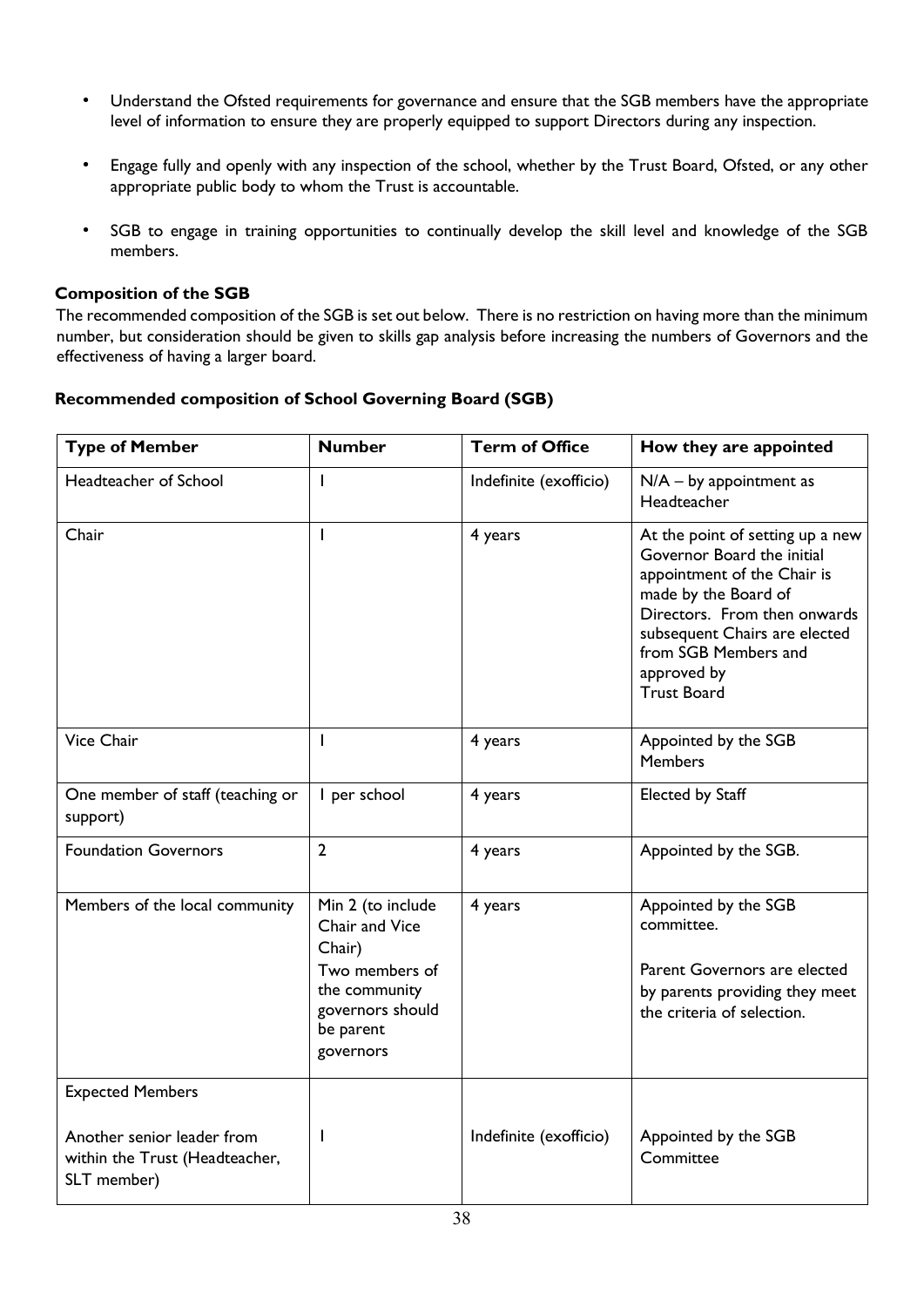# **Term of Office**

The length of a Governor's term of office shall be four years save that this time limit shall not apply to the Headteacher or any Trust senior leadership post which is held ex officio, which person may (and, in the case of the Headteacher, shall) and will therefore serve for as long as he or she remains in office.

Subject to remaining eligible to be a Governor, a Governor may be re-appointed for one further consecutive term (i.e., not exceeding 12 years in total)

## **Qualifications and Disqualifications for Governors**

An SGB Governor must be aged 18 or over at the time of election or appointment. Registered students cannot be Members.

A person is disqualified or may be terminated from being an SGB Governor if:

- S/he resigns by serving written notice to the existing Governance Team, via the Chair and Governance Professional of the SGB.
- The Directors terminate his/her appointment.
- In the case of a Staff Member, his/her employment is terminated.
- S/he is absent, unless agreed otherwise, for two consecutive meetings of the Governors, in which case the Directors may remove a Governor at their discretion.
- S/he would be disqualified from acting as a charity Director by virtue of Section 178 of the Charities Act 2011.
- His/her estate has been sequestrated and the sequestration has not been discharged, annulled or reduced or if he is the subject of a bankruptcy restrictions order or an interim order.
- S/he is: included in the list of teachers and workers with children or young persons whose employment is prohibited or restricted under section 1 of the Protection of Children Act 1999.
- S/he is disqualified from working with children under section 28, 29, 29A and 29B of the Criminal Justice and Court Services Act 2000.
- S/he is a person in respect of whom a direction has been made under section 142 of the Education Act 2002.
- S/he is has not complied with the Trust's safeguarding/DBS policies or a material part of these Terms of Reference.
- S/he is has not complied with the Trust's Conflicts of Interests' policy resulting in a significant breach of trust, as determined by the Directors.
- Refuses to an application being made to the Disclosure and Barring Services (DBS) for a criminal records check.
- At any time, the Directors reasonably consider his or her removal to be in the interests of the Trust.

It is the philosophy of All-Saints to nominate 2 local community members with the relevant skills and experience to the SGB. There will be a diverse range of governors on the SGB, to ensure accountability and challenge.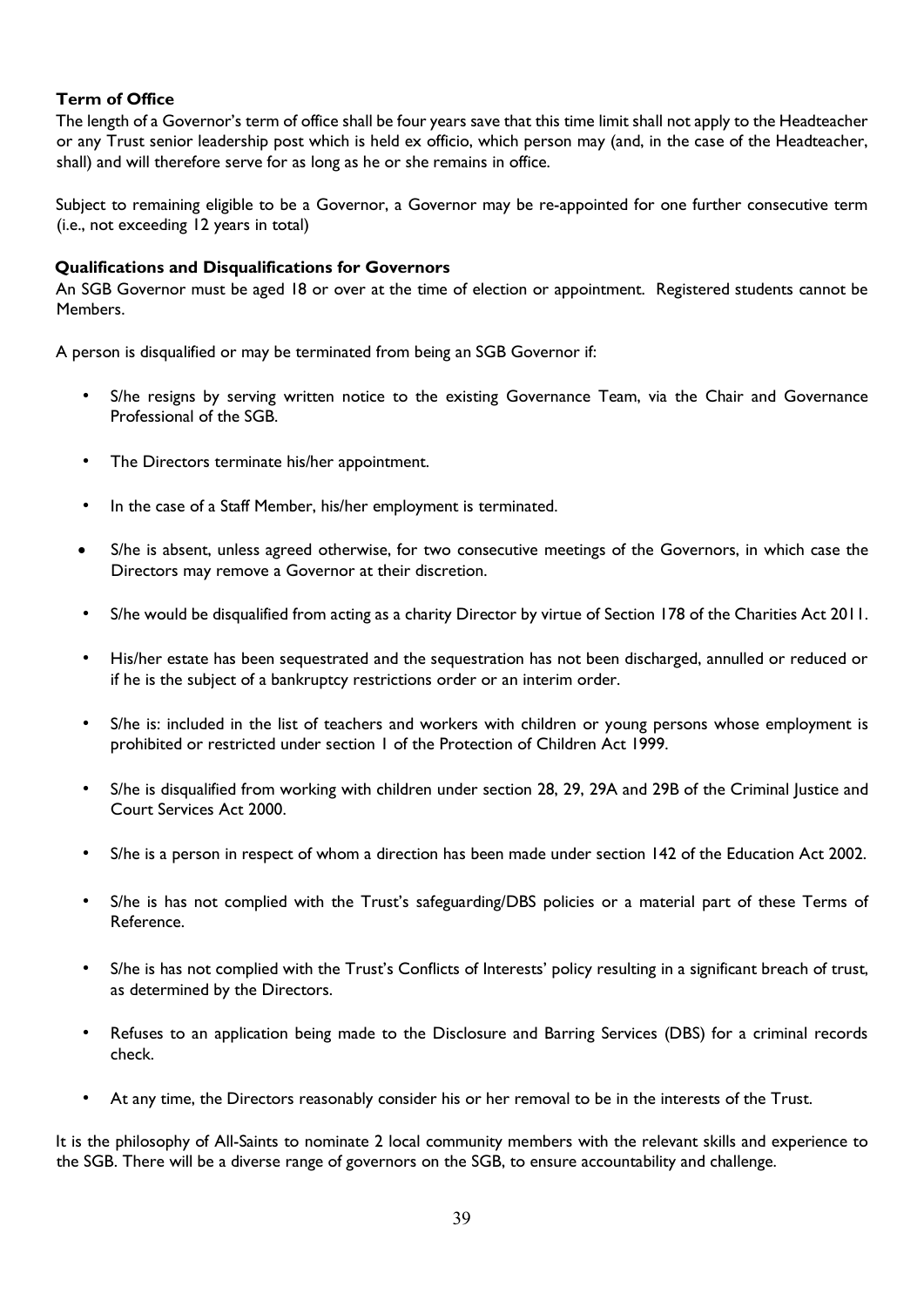# **Commitment of Governors**

Governors are required to:

- Prepare for and make an active contribution at meetings of the SGB.
- Champion the Trust's vision, ethos and promote the school in the local community.
- Challenge and hold senior leaders to account for all aspects of the school's performance. Provide support and encouragement to the leadership team.
- Familiarise themselves with Trust and School policies.
- Visit the school both during school hours (with prior arrangement with the Headteacher) and for evening events to get to know the school and to be visible to the school community.
- Promote the school within the local community and contribute to the development of the school's reputation.

Ensure that they are fully equipped with appropriate levels of information in order to participate in Ofsted inspections effectively.

• Undertake mandatory training for Governors and in addition attend additional training sessions for Governors, where possible.

## **Meetings of SGB**

The SGB shall meet 3 times per year.

A Governance Professional shall be appointed by the SGB and all meetings shall be convened by the Governance Professional, who shall send to the SGB written notice of the meeting and a copy of the agenda at least 7 clear days in advance of the meeting.

A special meeting of the SGB shall be called by the Governance Professional whenever requested by the Chair or at the request in writing of any three Governors. Where there are matters demanding urgent consideration, the Chair or, in his absence, the Vice-Chair may, with the approval of the CEO and Headteacher, waive the need for 7 days' notice of the meeting and substitute such notice as he thinks fit.

The convening of a meeting and the proceedings conducted shall not be invalidated by reason of any individual not having received written notice of the meeting or a copy of the agenda.

In the absence of either the Chair or the Vice-chair at a meeting of the SGB, the SGB will agree a replacement for the meeting from among the Governors in attendance. The Governance Professional or the Headteacher shall not Chair the meeting.

See appendix 2 for Template Agenda for Governors Meetings

# **Quorum**

A quorum must be present, being three or one third of the Governors (if greater).

If the number of Governors assembled for a meeting of the SGB does not constitute a quorum, the meeting shall not be held. If during a meeting of the SGB the number of Governors present ceases to constitute a quorum, the meeting shall be terminated forthwith.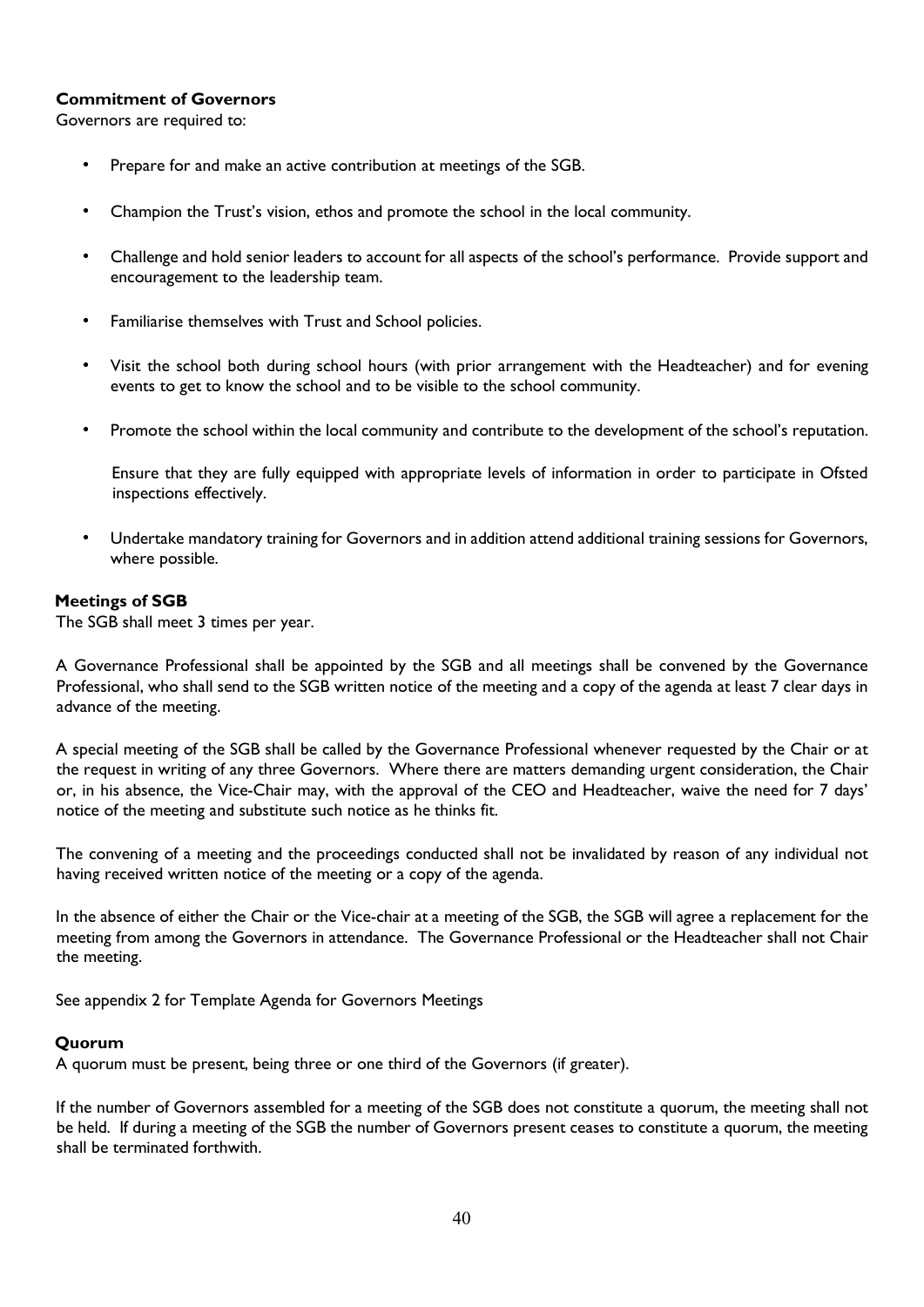If for lack of a quorum a meeting cannot be held or cannot continue, the Chair shall, if he thinks fit, determine the time and date at which a further meeting shall be held and shall direct the Governance Professional to convene the meeting accordingly.

## **Decision Making and Voting**

All issues to be decided at a meeting of the SGB shall be determined by a majority of the votes of the Governors present and voting on the question. Every Governor shall have one vote. Where there is an equal division of votes the Chair of the meeting shall have a second or casting vote.

A Governor may not vote by proxy.

No resolution of the Governors may be rescinded or varied at a subsequent meeting unless consideration of the rescission or variation is a specific item of business on the agenda for that meeting.

A resolution in writing, signed by all the Governors shall be valid and effective as if it had been passed at a meeting of the Governors duly convened and held. Similarly, a resolution in writing signed by all the members of a committee of the Governors shall be valid and effective as if it had been passed at a meeting of that committee. Such a resolution may consist of several documents in the same form, each signed by one or more of the Governors (or the members of a committee), as the case may be).

Any Governor shall be able to participate in meetings of the Governors by telephone or Microsoft teams if he has given reasonable notice to the Governance Professional and that the Governors have access to the appropriate equipment.

#### **Interests of Governors**

Governors shall complete a register of their relevant personal and business interests, which shall be reviewed annually and published in summary on the school's website. Any Governor who has any duty or personal interest that conflicts or may conflict with his or her duties as a Governor shall:

- Disclose that fact to the SGB as soon as he or she becomes aware of it. A Governor must absent himself or herself from any discussions of the SGB in which it is possible that a conflict will arise between his or her duty to act solely in the interests of the school and such duty or personal interest:
- Withdraw from any meeting for that item unless expressly invited to remain in order to provide information
- Not be counted in the quorum for that part of any meeting
- •Withdraw during the vote and have no vote on the matter.

#### **Minutes**

Minutes must be prepared of all SGB meetings. Drafts of those minutes must be sent to the Chair no later than 7 days after the date of the meeting. Final minutes, as approved by the Chair must be circulated to SGB

#### **Effectiveness of the SGB**

The Trust will monitor the effectiveness of the SGB by:

- Annual Reports from SGB Chairs
- **External Reviews**
- Performance against KPIs
- Analysis of SGB minutes
- SGB Effectiveness Reviews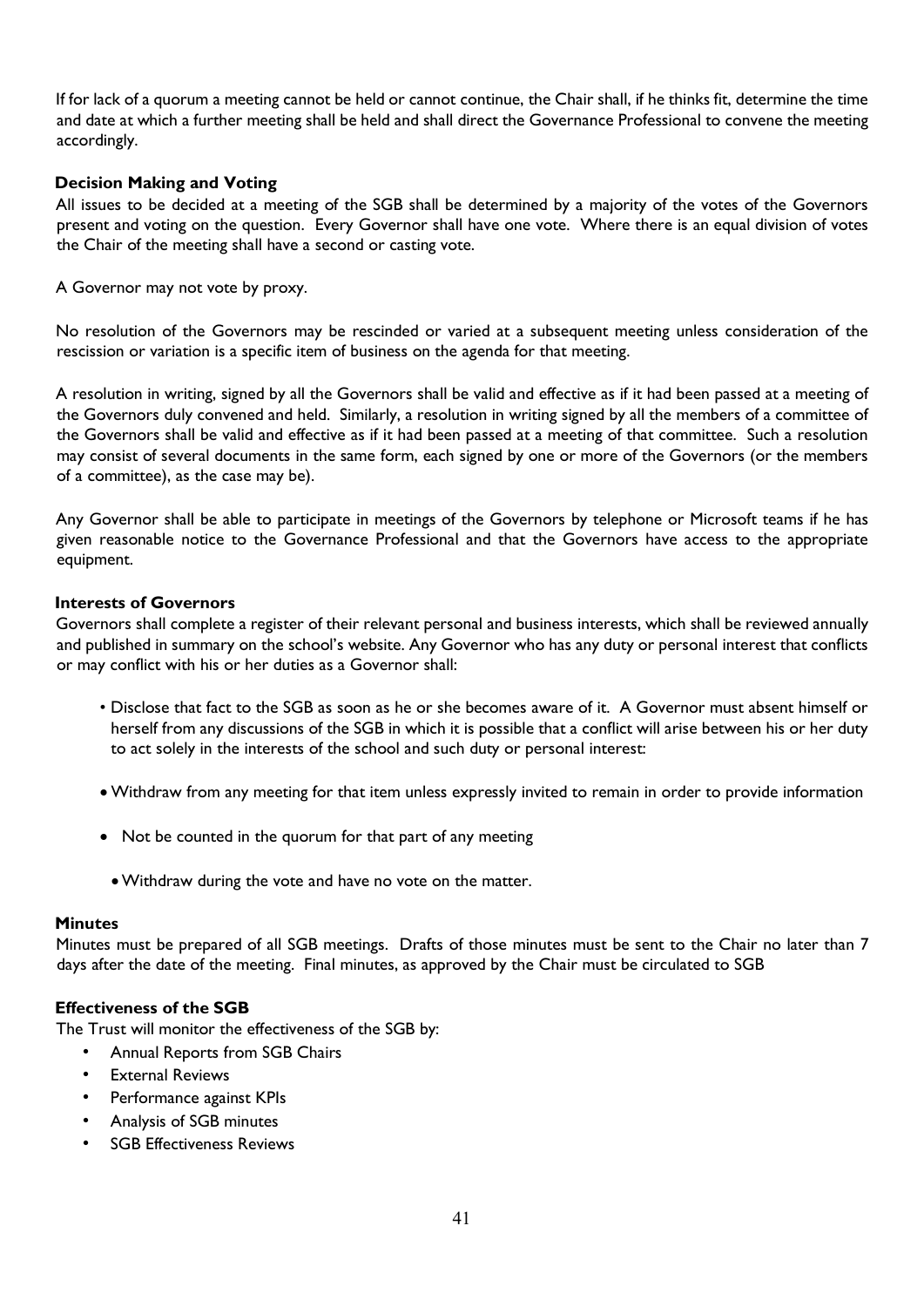# **Review of Terms of Reference**

The Directors reserve the right to determine the Terms of Reference, membership and proceedings of any SGB as a committee of the Board of Director which may alter from the above.

As documented in the Trust's Articles of Association, the terms of reference of each SGB shall be reviewed every twelve months to ensure they are effective.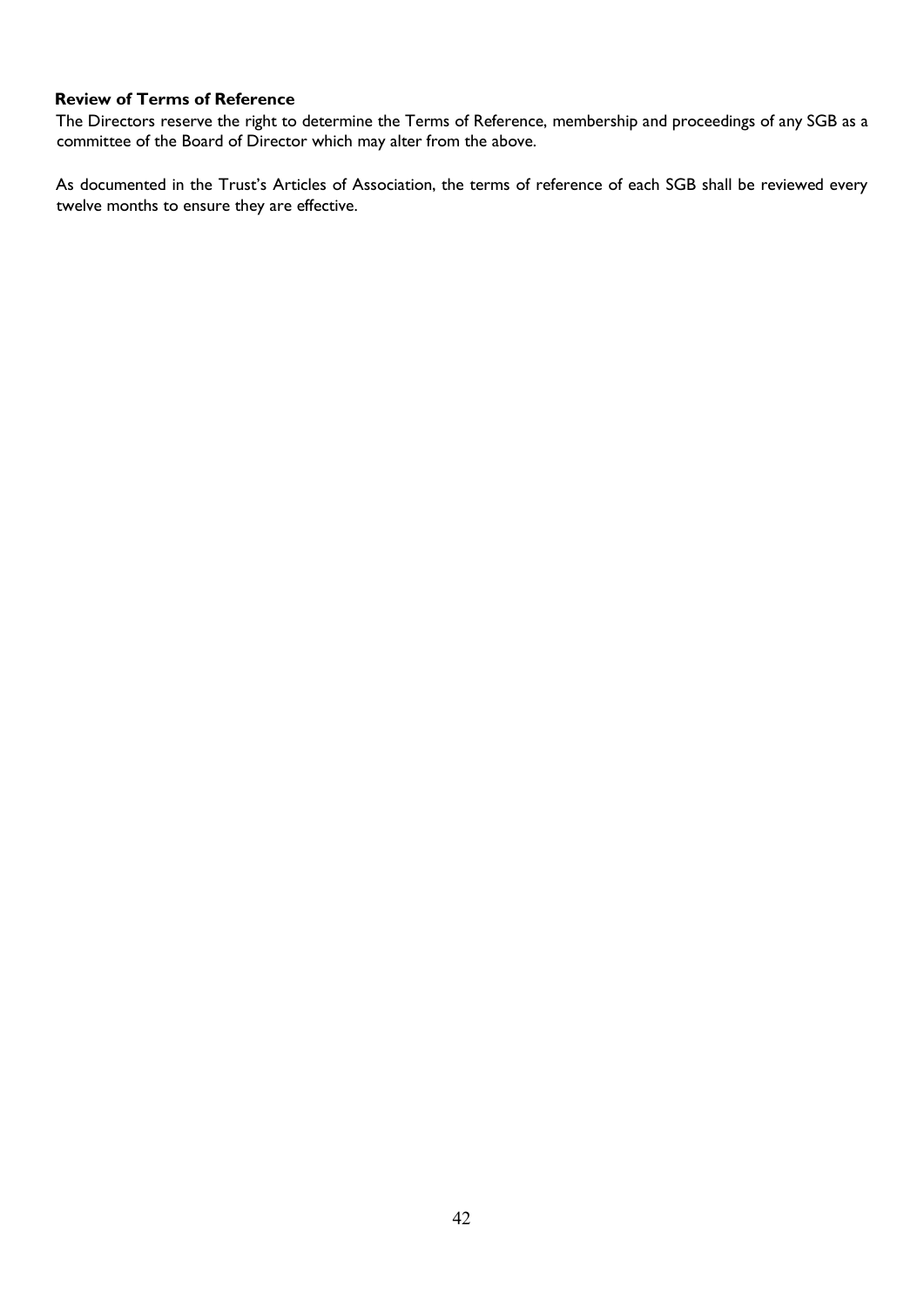## **13. Register of Business/Pecuniary Interests**

Members/ Directors/Governors complete a register of their relevant personal and business interests, which is reviewed annually and published in summary on the Trust's website. A conflict of interest may arise as a result of circumstances affecting a person connected with a Director/Governor. "Connected persons" would include individuals who are family members and other bodies in which family members have certain interests. Any Director/Governor who has any duty or personal interest that conflicts or may conflict with his or her duties as a Director/Governor shall:

- Disclose that fact to the Chair of Directors/Chair of Committee/Headteacher as soon as he or she becomes aware of it.
- A Director/Governor must absent himself or herself from any discussions of the Trust Board/Academy Committee in which it is possible that a conflict will arise between his or her duty to act solely in the interests of the Trust/School and such duty or personal interest and must withdraw from any meeting for that item unless expressly invited to remain in order to provide information.
- Not be counted in the quorum for that part of any meeting; and
- Withdraw during the vote and have no vote on the matter.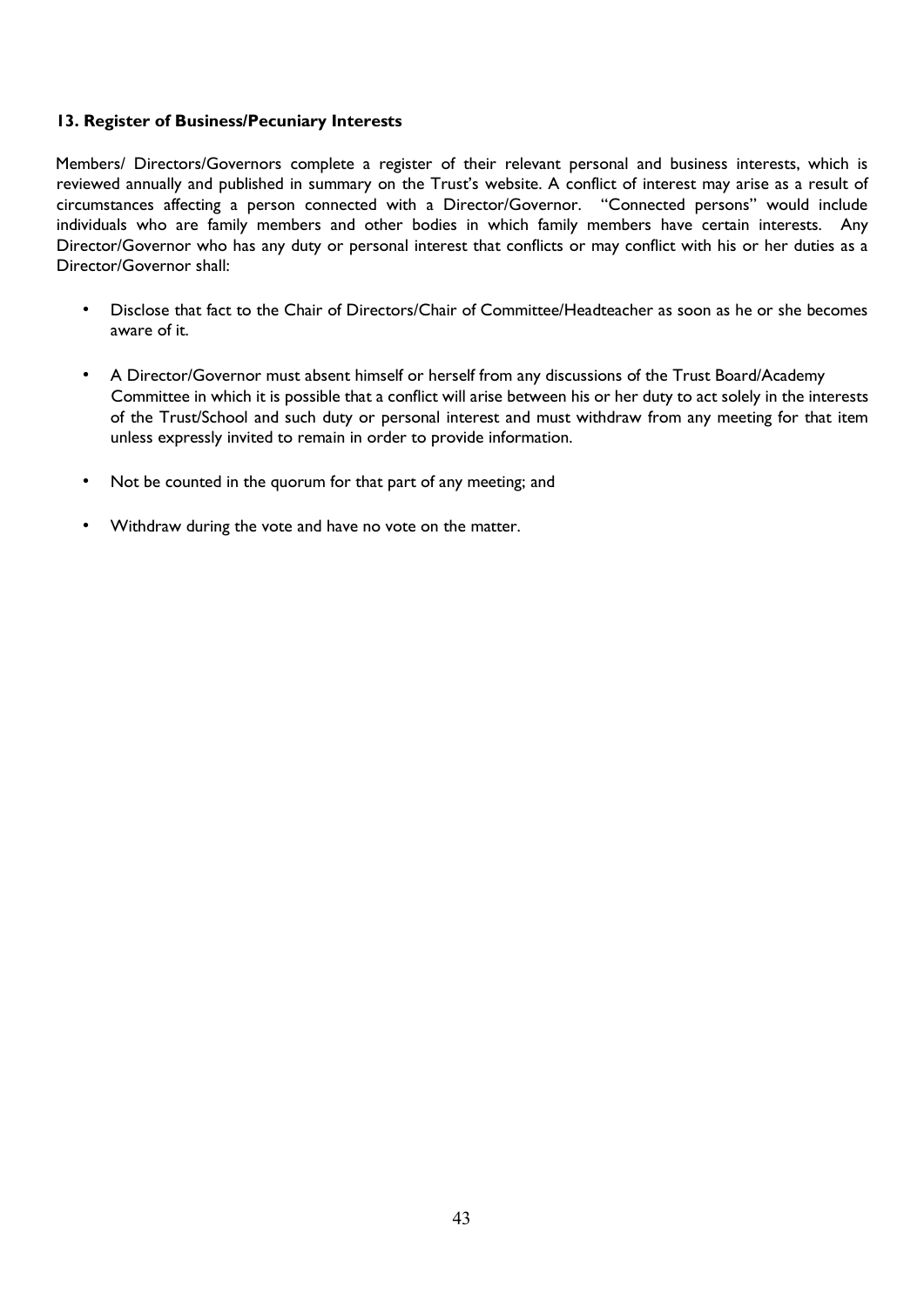# **14 Governance Professional Service**

A Governance Professional's role is advising, guiding, and supporting the governance of the Trust as well as taking minutes.

Key aspects of the service should be:

- Assisting Chairs with creations of agendas in line with the Trust agenda framework.
- Provide advice to the Directors and Governors on governance, constitutional and procedural matters
- Effective administration of meetings, taking minutes and managing the flow of information
- Managing membership and election processes
- To have a consistent approach to Governance Professional across the Trust
- To upload data and manage the All-Saints Governor Hub Portal

The Trust has appointed an independent qualified Governance Professional who will provide a full Governance Professional service across the Trust in line with the specified job description.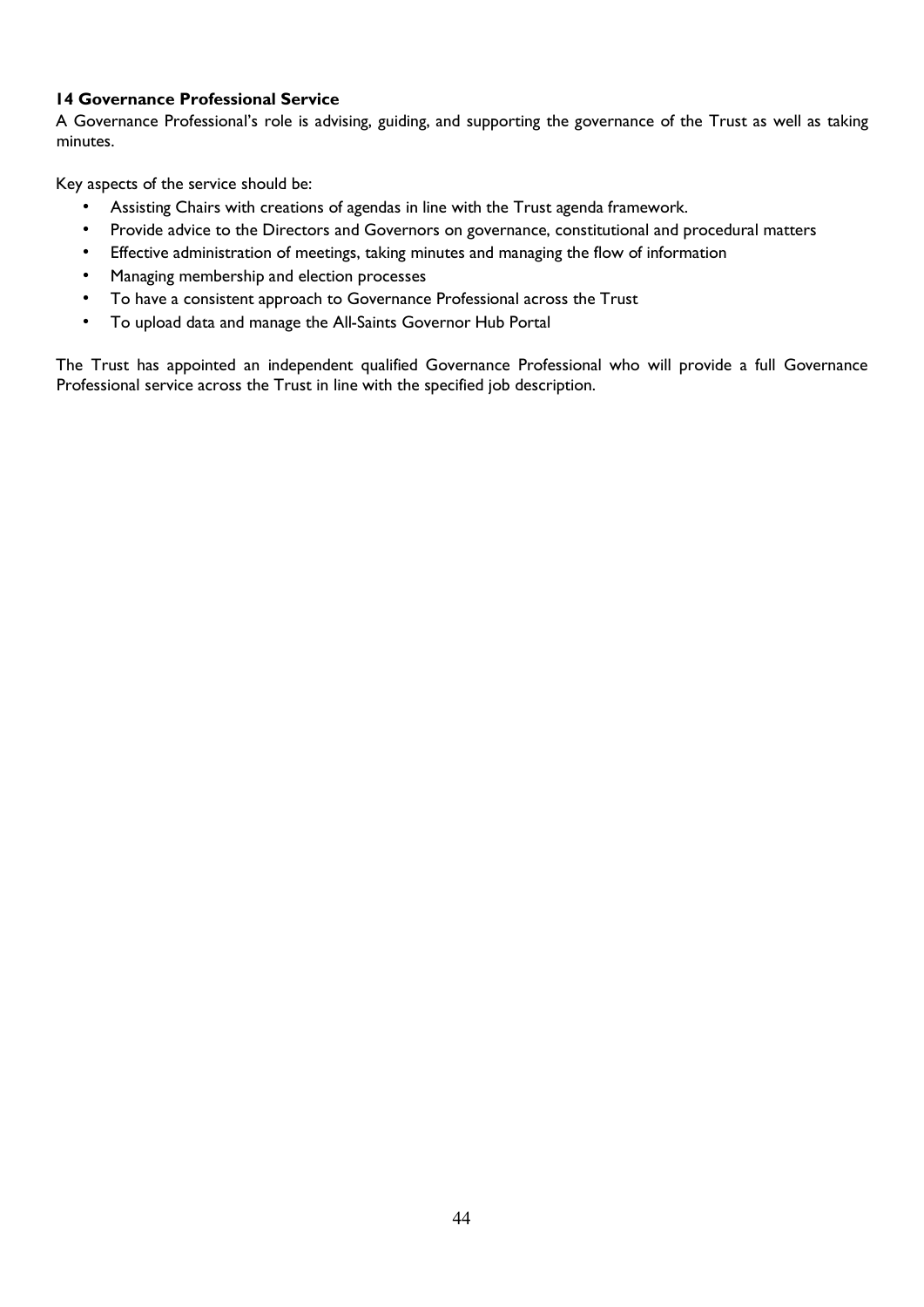# **15. Scheme of Delegation Matrix**

As the accountable body the Director Board is the key decision maker, except for certain specific tasks that fall to the Members and/or School Governing Board. The Executive Headteacher/CEO and/or Headteacher will be responsible for operational matter. The Board as the corporate entity remains accountable and responsible for all decisions made and executive leaders operate within the autonomy, powers and functions delegated to them by the Board of Directors.

The Scheme of Delegation Matrix lists key tasks and delegated powers using the following categories:

- Approval Authority for making the decision and/or implementing the task
- Management Managing the completion and delivery of the task and communicating with all relevant parties
- Consultation Stakeholders/relevant parties whose opinions are sought and considered
- Responsibility Oversight/Monitoring compliance at local level

Further details of scheme of delegation can be found within this document and within the Trust/School relevant policies and procedures.

Scheme of Delegation - See Appendix 1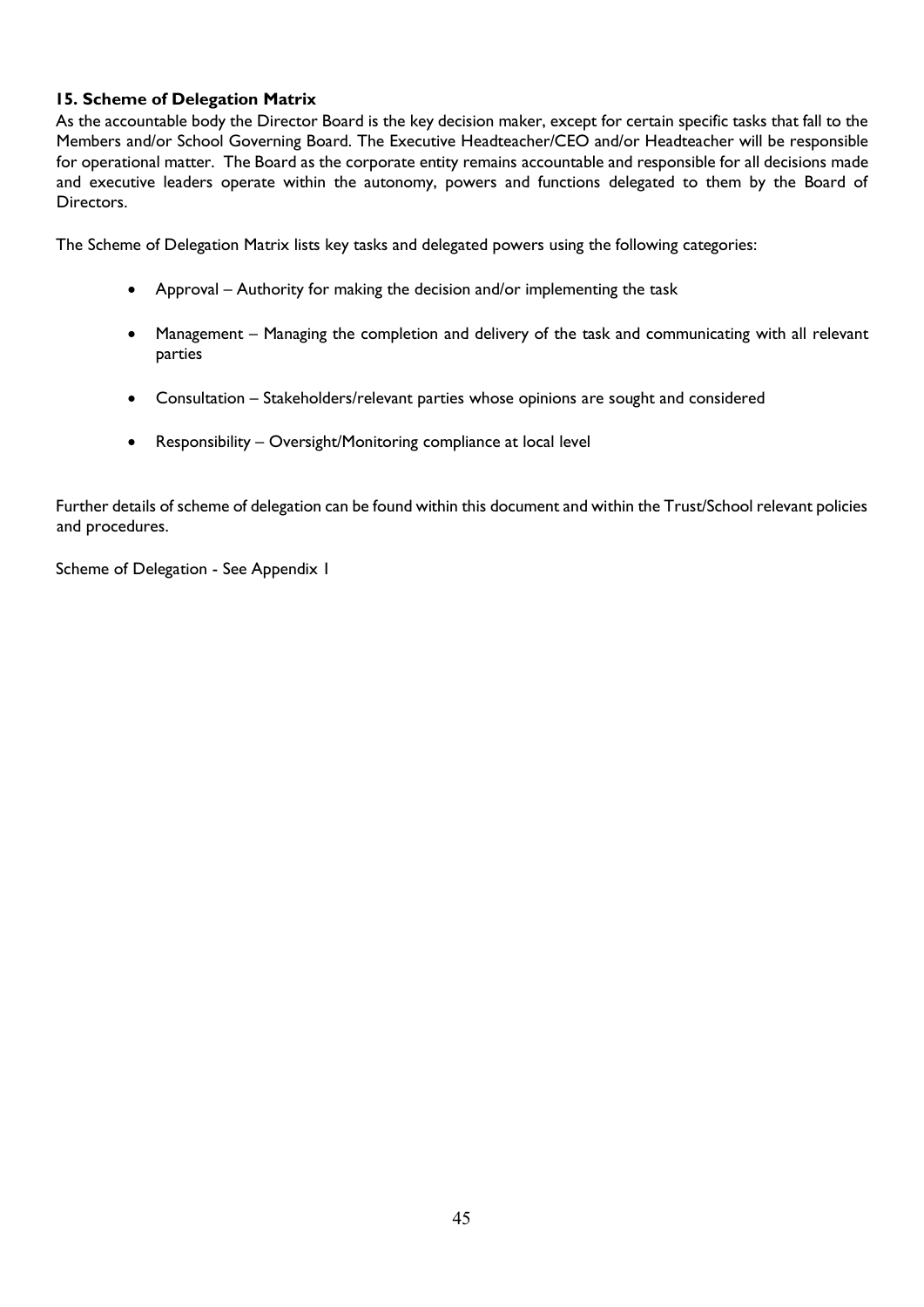# **Appendix 1**

# **All Saints Trust Proposed Scheme of Delegation Matrix September 2021**

The different levels of delegated powers are listed below, but it should be noted that not every task requires all levels of delegated power to be defined.

| Category | <b>Description</b>                                                                                         | Key |
|----------|------------------------------------------------------------------------------------------------------------|-----|
| Approval | Authority for making the decision and/or implementing the task                                             |     |
|          | Management   Managing the completion and delivery of task and the communications with all relevant parties |     |
|          | Responsibility Oversight/monitoring compliance at local level                                              |     |
|          | Consultation   Stakeholders/relevant parties whose opinions are sought and considered                      |     |

| <b>Reference No.</b> | Task                                                                                                                                    | ò<br>emb<br>Σ | v<br>of Directo<br><b>Board</b> | Offic<br>scuttive<br>Exe<br>Chief | udit<br>ಜ<br>Finance<br>Ğ | atior<br>Renur | ಕೆ<br>ъ<br>ω<br>ങ്<br>ation<br>등<br>0<br><b>Educ</b> | ming<br>٥<br>Scho | 玉<br>ِّفِّ |
|----------------------|-----------------------------------------------------------------------------------------------------------------------------------------|---------------|---------------------------------|-----------------------------------|---------------------------|----------------|------------------------------------------------------|-------------------|------------|
|                      | I. Governance                                                                                                                           |               |                                 |                                   |                           |                |                                                      |                   |            |
| <b>I.I</b>           | To draw up legal Governing Documents such as Articles of Association, Master Funding<br>Agreements, Commercial Transfer Agreements etc. | $\mathbf{A}$  | C                               |                                   |                           |                |                                                      |                   |            |
| 1.2                  | Amend Legal Governing Documents such as Articles of Association if changes to Governance<br>Structure                                   | A             | $\mathsf{C}$                    | M                                 | $\mathsf{C}$              |                |                                                      | C                 | C          |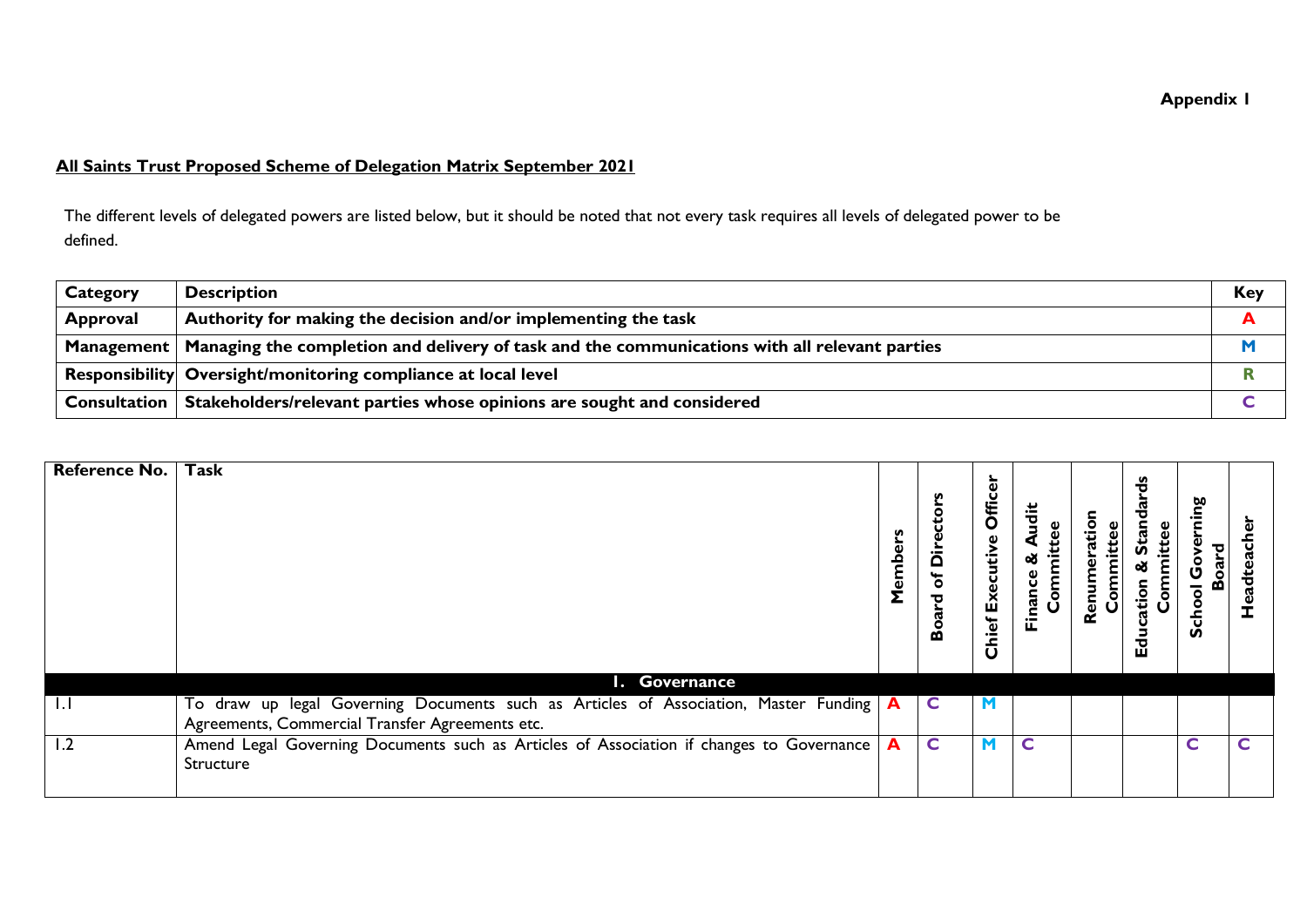| 1.3               | Change of name or legal entity                                                                                                                     | A           | C | M                       | C                       |  | C | C                       |
|-------------------|----------------------------------------------------------------------------------------------------------------------------------------------------|-------------|---|-------------------------|-------------------------|--|---|-------------------------|
| l.4               | Approve new academies joining the Trust                                                                                                            | A           | C | M                       | C                       |  | C | C                       |
| $\overline{1.5}$  | Appoint & Remove - Chair of Board                                                                                                                  | A           | C | $\blacksquare$          |                         |  | C | C                       |
| 1.6               | Appoint & Remove - Vice-Chair of Board                                                                                                             |             | C | M                       |                         |  |   |                         |
| $\overline{1.7}$  | <b>Appoint and remove Directors</b>                                                                                                                | A           | C | M                       |                         |  |   |                         |
| $\overline{1.8}$  | Appoint and remove External Auditors to the Board                                                                                                  | A           | C | $\blacksquare$          |                         |  |   |                         |
| $\overline{1.9}$  | Appointment and remove Chair of Board Finance & Audit Sub Committees                                                                               |             | A | M                       | C                       |  |   |                         |
| 1.10              | Appoint and remove Board Sub-Committee members                                                                                                     |             | A | M                       | $\mathsf{C}$            |  |   |                         |
| $\overline{1.11}$ | Initial Set up of School Governance Board and Appointment Chair of School Governing Board                                                          |             | A | $\blacksquare$          |                         |  | C | C                       |
| 1.12              | Appointment of Chair of existing School Governing Board                                                                                            |             | C | C                       |                         |  | A | M                       |
| 1.13              | Removal of Chair of School Governing Board                                                                                                         |             | A | $\blacksquare$          |                         |  | C | C                       |
| 1.14              | Appoint and remove School Governing Board Members                                                                                                  |             | C | $\overline{\mathsf{C}}$ |                         |  | A | M                       |
| $\overline{1.15}$ | Appoint and remove Governance Professional Services across the Trust                                                                               |             | A | $\blacksquare$          |                         |  | C | C                       |
| 1.16              | Determine and approve the Trust Board Terms of Reference                                                                                           | Α           | C | M                       | C                       |  |   |                         |
| 1.17              | Determine and approve the Trust Board Sub-Committee Terms of Reference                                                                             |             | A | M                       | C                       |  | C |                         |
| 1.18              | Determine and approve School Governing Board Terms of Reference                                                                                    |             | A | M                       | $\overline{\mathsf{C}}$ |  | C | C                       |
| 1.19              | Determine Calendar of Director and School Governing Board meetings                                                                                 |             | A | M                       | $\overline{\mathbf{C}}$ |  | C | $\overline{\mathbf{C}}$ |
| 1.20              | To determine and approve the delegation of duties to relevant committee                                                                            |             | A | M                       | C                       |  | C | C                       |
| $\overline{1.21}$ | To set up and maintain a register of Business Interests for all Members, Directors, Governors, Staff                                               | $\mathbf C$ | A | M                       | C                       |  | C | C                       |
| 1.22              | To determine the development needs of Directors and Governors and put in place appropriate<br>programme of training with reference to skills audit |             | A | $\blacksquare$          | $\mathsf{C}$            |  | C | C                       |
| $\overline{1.23}$ | Incorporate a subsidiary company. Disposal/Dissolution of a subsidiary company                                                                     | A           | C | M                       | $\mathsf{C}$            |  | C | C                       |
| 1.24              | Bid to open new Free School                                                                                                                        | A           | C | M                       | C                       |  | C | C                       |
| $\overline{1.25}$ | Approval of school to leave the Trust                                                                                                              | A           | C | M                       | $\mathsf{C}$            |  | C | C                       |
| 1.26              | Ensuring Trust and schools comply with all regulations regarding publication of information                                                        |             | A | $\blacksquare$          |                         |  | R | M                       |
| 1.27              | Consultation and engagement with the wider local communities                                                                                       |             | A | $\blacksquare$          |                         |  | R | M                       |
| 1.28              | Trust vision and strategies                                                                                                                        |             | A | M                       | C                       |  | C | C                       |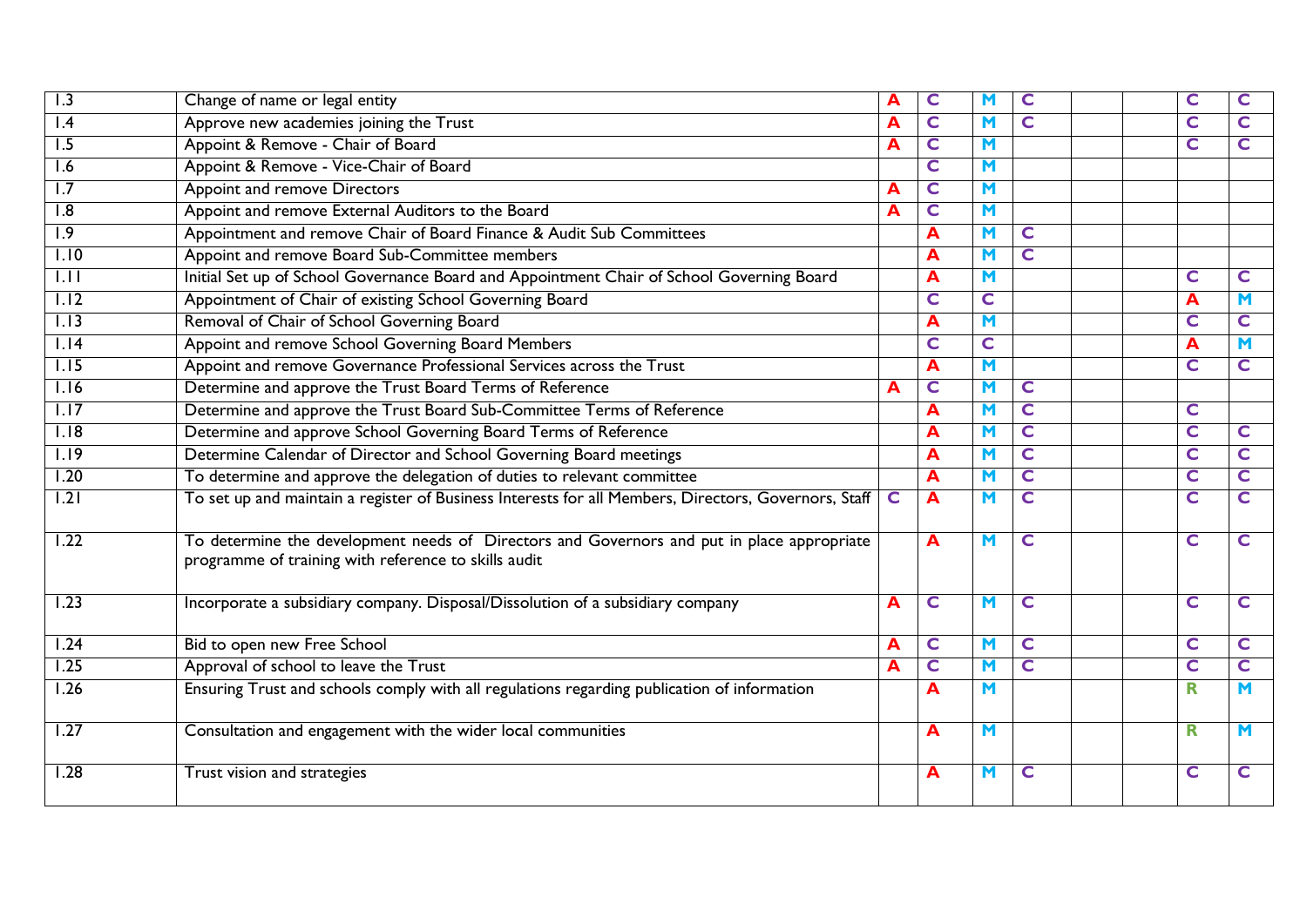| 1.29                 | Approve and adopt all statutory and Trust wide policies and ensure compliance                                 | A | M                       |              |  | R |                |
|----------------------|---------------------------------------------------------------------------------------------------------------|---|-------------------------|--------------|--|---|----------------|
| 1.30                 | Approve and adopt all school-based policies and ensure compliance                                             | A | $\blacksquare$          |              |  | R | $\blacksquare$ |
| 2. Finance & Audit   |                                                                                                               |   |                         |              |  |   |                |
|                      |                                                                                                               |   |                         |              |  |   |                |
| 2.1                  | Approve and adopt all Trust Financial policies and ensure compliance                                          | A | М                       | C            |  |   |                |
| 2.2                  | Trust 3-year budget plan                                                                                      | A | $\blacksquare$          | C            |  | C | C              |
| $\overline{2.3}$     | Schools 3-year budget plan                                                                                    | A | M                       | $\mathsf{C}$ |  | C | C              |
| 2.4                  | <b>Budget virements</b>                                                                                       |   | A                       | C            |  |   |                |
| $\overline{2.5}$     | Directors Report and Annual Finance Statement                                                                 | A | M                       | C            |  |   |                |
| 2.6                  | Trust schools accounts return to EFA and submission to DfE                                                    | A | M                       | $\mathsf{C}$ |  |   |                |
| 2.7                  | School Budget Monitoring and Forecast Report and Actions                                                      | A | M                       | C            |  |   |                |
| $\overline{2.8}$     | Approval and management of Trust Significant Risk Register                                                    | A | M                       | $\mathsf{C}$ |  | C | C              |
| 2.9                  | Approval and management of School Condition Allocation Capital Grant Projects                                 | A | $\blacksquare$          | C            |  | C | $\mathsf{C}$   |
| 2.10                 | Disposal of any land and buildings                                                                            | A | $\blacksquare$          | C            |  | C | C              |
| 2.11                 | Approval of legal terms and conditions of supplier contracts                                                  | A | M                       | $\mathsf{C}$ |  |   |                |
| 2.12                 | Scope of central services to be provided to schools within the trust with regards to the Central              | A | $\blacksquare$          | C            |  |   |                |
|                      | Levy Charge to schools                                                                                        |   |                         |              |  |   |                |
| 2.13                 | Amendment of central bank account mandate/signatories                                                         | A | M                       | C            |  |   |                |
| 2.14                 | Amendment of school bank account mandate/signatories                                                          | A | M                       | C            |  |   | C              |
| 2.15                 | Borrowing including finance leases and overdraft facilities from any source                                   | A | M                       | $\mathsf{C}$ |  |   |                |
| 2.16                 | Charitable donations/contributions to social innovation projects/gifts/sponsorship                            | A | $\overline{\mathsf{M}}$ | C            |  |   | M              |
| 2.17                 | Settlement of litigation claims/threatened or pending legal proceedings                                       | A | M                       | $\mathsf{C}$ |  |   |                |
| 2.18                 | Trust and School Business continuity Policies and procedures                                                  | A | $\blacksquare$          | C            |  | C | M              |
| 2.19                 | Asset Management Strategic Policy and Plan and management of assets                                           | A | $\mathbf M$             | C            |  | C | C              |
| 2.20                 | Acquiring and disposing of freehold on land or buildings                                                      | A | M                       | $\mathsf{C}$ |  |   |                |
| 2.21                 | Entering/granting any leasehold or tenancy agreement                                                          | A | M                       | C            |  |   |                |
| 2.22                 | Entering into any finance or operating leases                                                                 | A | $\mathbf M$             | C            |  |   |                |
| 2.23                 | Procurement of Insurance for the Trust                                                                        | A | M                       | C            |  |   |                |
| 2.24                 | Services to be contracted by the Trust                                                                        | A | $\blacksquare$          | C            |  |   |                |
| 3. HR and Operations |                                                                                                               |   |                         |              |  |   |                |
| $\overline{3.1}$     | Development, Approval and implementation of all statutory and Trust wide HR policies and ensure<br>compliance | A | M                       |              |  | R | M              |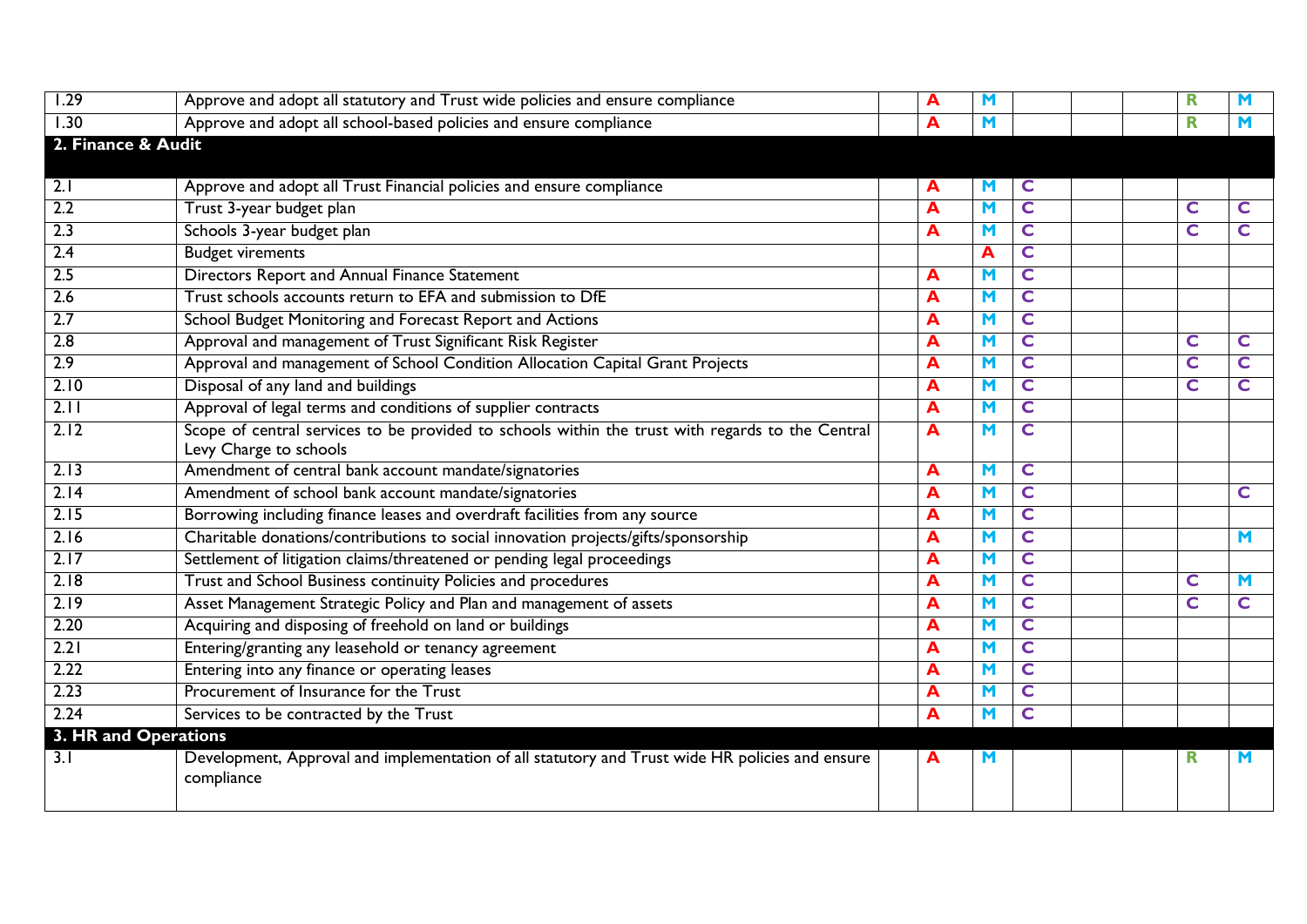| 3.2              | To determine a pay and grading structure and the impact of implementation                                        | A | M              |   |  | $\mathbf R$             | $\overline{\mathbf{M}}$ |
|------------------|------------------------------------------------------------------------------------------------------------------|---|----------------|---|--|-------------------------|-------------------------|
| $\overline{3.3}$ | Determining staff structure within agreed budget                                                                 | A | M              | C |  |                         |                         |
| 3.4              | To make payroll and pension arrangements for all Trust staff                                                     |   | A              |   |  | C                       | R                       |
| 3.5              | To recruit and appoint the Chief Executive Officer                                                               | A | $\blacksquare$ |   |  |                         |                         |
| $\overline{3.6}$ | To carry out the statutory appraisal of CEO and to determine pay progression                                     | A | $\blacksquare$ |   |  |                         |                         |
| $\overline{3.7}$ | Managing the Disciplinary of CEO                                                                                 | A | M              |   |  |                         |                         |
| $\overline{3.8}$ | Managing the Appeal process of Disciplinary of CEO                                                               | A | M              |   |  |                         |                         |
| 3.9              | Dismissal/suspension of CEO                                                                                      | A | $\blacksquare$ |   |  |                         |                         |
| 3.10             | Determining dismissal payment/early retirement of CEO                                                            | A | M              |   |  |                         |                         |
| 3.11             | To recruit and appoint the Headteacher (Panel members approve the appointment CEO, Chair of<br>SGB and Director) | A | A              |   |  | A                       |                         |
| 3.12             | To carry out and manage the pay progression of Headteachers                                                      | A | $\blacksquare$ |   |  | $\mathsf{C}$            |                         |
| 3.13             | Managing the Disciplinary of Headteacher                                                                         | A | $\blacksquare$ |   |  | C                       |                         |
| 3.14             | Managing the Appeal process of Disciplinary of Headteacher                                                       | A | $\blacksquare$ |   |  | C                       |                         |
| 3.15             | Dismissal/suspension of Headteacher                                                                              | A | $\blacksquare$ |   |  | $\mathbf C$             |                         |
| 3.16             | Determining dismissal payment/early retirement of Headteacher                                                    | A | $\blacksquare$ |   |  | $\overline{\mathbf{C}}$ |                         |
| 3.17             | To recruit and appoint of members School Senior Leadership Team                                                  |   | A              |   |  | A                       | M                       |
| 3.18             | To carry out appraisal and manage pay progression of School Senior Leadership Team                               |   | C              |   |  | A                       | $\blacksquare$          |
| 3.19             | Disciplinary of School Senior Leadership Team                                                                    |   | C              |   |  | A                       | M                       |
| 3.20             | Managing the Appeal process of Disciplinary of Senior Leadership Team                                            |   | C              |   |  | A                       | M                       |
| 3.21             | Determining dismissal payment/early retirement of School Senior Leadership Team                                  |   | C              |   |  | A                       | M                       |
| 3.22             | Dismissal/suspension of School Senior Leadership Team                                                            |   | C              |   |  | A                       | M                       |
| 3.23             | To recruit and appoint of Central staff members                                                                  |   | C              |   |  | A                       | M                       |
| 3.24             | To carry out and manage pay progression of Central Staff.                                                        | A | $\blacksquare$ |   |  |                         |                         |
| 3.25             | Disciplinary of Central Staff                                                                                    | A | M              |   |  |                         |                         |
| 3.26             | Managing the Appeal process of Disciplinary of Central Staff                                                     | A | $\blacksquare$ |   |  |                         |                         |
| 3.27             | Determining dismissal payment/early retirement of Central staff                                                  | A | $\blacksquare$ |   |  |                         |                         |
| 3.28             | To recruit and appoint of school staff members                                                                   | A | $\blacksquare$ |   |  |                         |                         |
| 3.29             | To carry out and manage pay progression of school teaching staff                                                 |   | C              |   |  | A                       | M                       |
| 3.30             | Disciplinary of School Staff                                                                                     |   | C              |   |  | A                       | $\blacksquare$          |
| 3.31             | Managing the Appeal process of Disciplinary of School Staff                                                      |   | C              |   |  | A                       | M                       |
| 3.32             | Determining dismissal payment/early retirement of school staff                                                   |   | C              |   |  | A                       | M                       |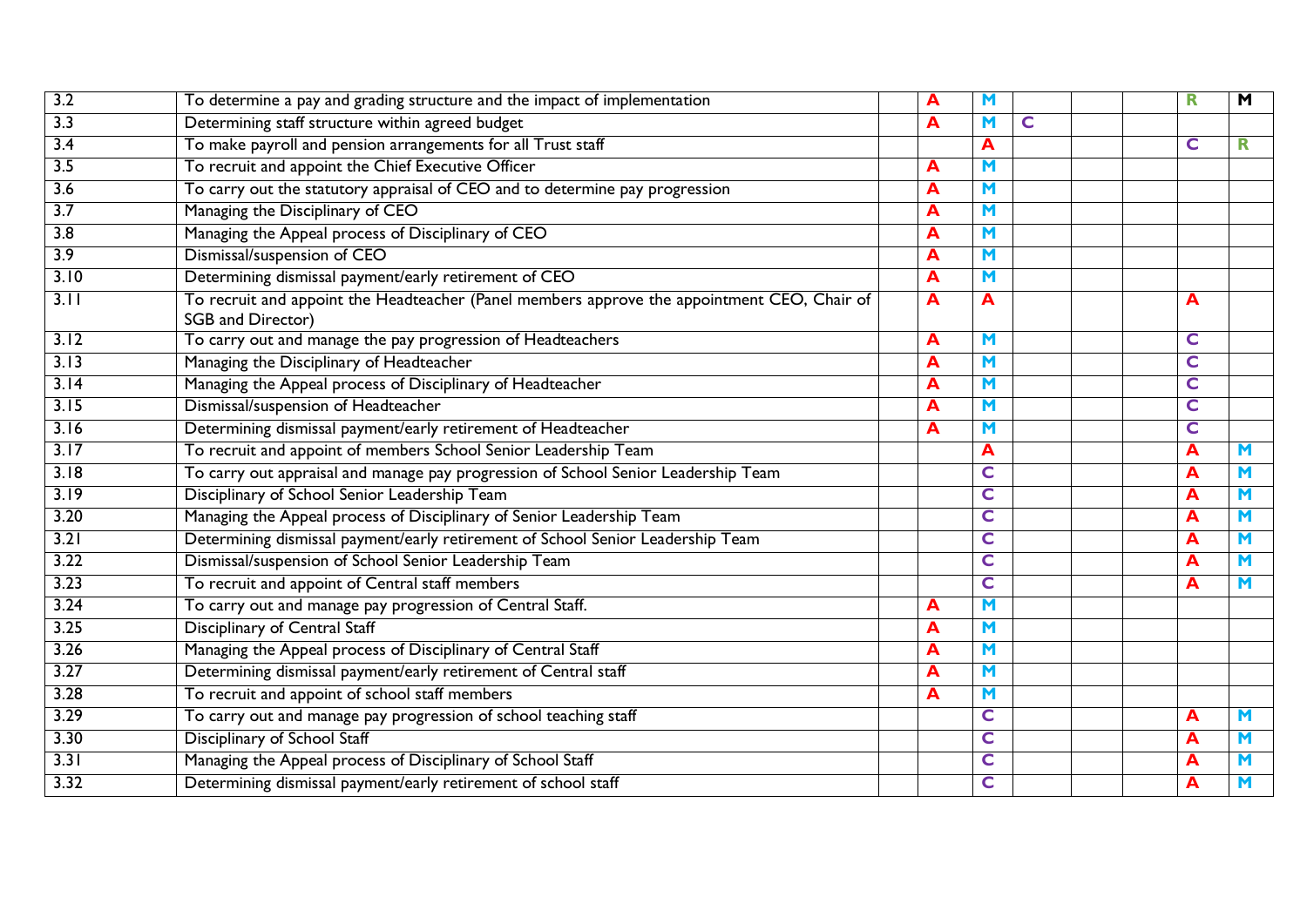| 3.33                 | Dismissal/suspension of school staff                                                                                                  |   | C              |   |  | А | м              |
|----------------------|---------------------------------------------------------------------------------------------------------------------------------------|---|----------------|---|--|---|----------------|
| 3.34                 | Approve additions to staffing to Trust/School within budgets                                                                          | А | M              |   |  |   | C              |
| 3.35                 | Approve cost of living pay rises and other national policy pay rises                                                                  | А | $\blacksquare$ | C |  |   |                |
| 3.36                 | Media and Public Relations                                                                                                            | А | M              |   |  | C | C              |
| 3.37                 | <b>Staff Induction Process</b>                                                                                                        | А | M              |   |  | R | M              |
| 3.38                 | Determine amendments to employee's terms and conditions                                                                               | А | M              |   |  | C | C              |
| 4. Education         |                                                                                                                                       |   |                |   |  |   |                |
| 4.1                  | Determine and set admission policy and the appeal process                                                                             | A | M              |   |  | C | C              |
| 4.2                  | Approval of education strategy                                                                                                        | A | M              |   |  | C | C              |
| 4.3                  | Development, Approval and implementation of all statutory and Trust wide educational policies and<br>ensure compliance                | A | M              |   |  | C | C              |
| 4.4                  | Development, Approval and implementation of School Educational policies and ensure compliance                                         | A | M              |   |  | R | M              |
| 4.5                  | To prepare and publish the school's prospectus                                                                                        | C | A              |   |  | C | C              |
| 4.6                  | To ensure school website is fully compliant                                                                                           | A | M              |   |  | R | M              |
| 4.7                  | Determine School logo and branding                                                                                                    |   | A              |   |  | R | M              |
| $\overline{4.8}$     | Determine School uniform                                                                                                              |   | A              |   |  | R | M              |
| 4.9                  | To set the times of school sessions and the dates of school terms and holidays                                                        |   | A              |   |  | R | $\blacksquare$ |
| 4.10                 | To ensure that schools meet the statutory requirements for 380 sessions in a school year                                              |   | A              |   |  | R | M              |
| 4.11                 | Monitor School Performance                                                                                                            | А | M              |   |  | R | M              |
| 4.12                 | Focus Day Quality Assurance Assessment & Feedback to staff and action plan                                                            | А | M              |   |  | R | M              |
| 4.13                 | Production and approval of the School's 3-year development/improvement plan                                                           | А | M              |   |  | R | M              |
| 4.14                 | Production and approval of the School's 1-year development/improvement plan (if applicable)                                           | A | M              |   |  | R | M              |
| 4.15                 | Ofsted Preparation for Ofsted Inspection and Post-Inspection Action Plan                                                              | А | M              |   |  | R | M              |
| 4.16                 | Expansion or reduction of School (PAN)                                                                                                | А | M              |   |  | R | M              |
| 4.17                 | Determine Pupil Premium Plan                                                                                                          |   | $\mathsf{C}$   |   |  | A | M              |
| 4.18                 | To determine, approve student exclusions and reinstatement and manage any appeals relating to the                                     |   | C              |   |  | A | M              |
|                      | exclusion                                                                                                                             |   |                |   |  |   |                |
| 4.19                 | Managing the Complaints process and any appeals                                                                                       | A | $\blacksquare$ |   |  | A | M              |
| 5. Health and Safety |                                                                                                                                       |   |                |   |  |   |                |
| 5.1                  | Development, Approval and implementation of all statutory and Trust wide Health & Safety<br>policies/procedures and ensure compliance | A | M              |   |  | R | M              |
| 5.2                  | Ensure an annual assessment cycle of risk management is actioned by relevant staff with delegated<br>responsibility                   | A | M              |   |  | R | м              |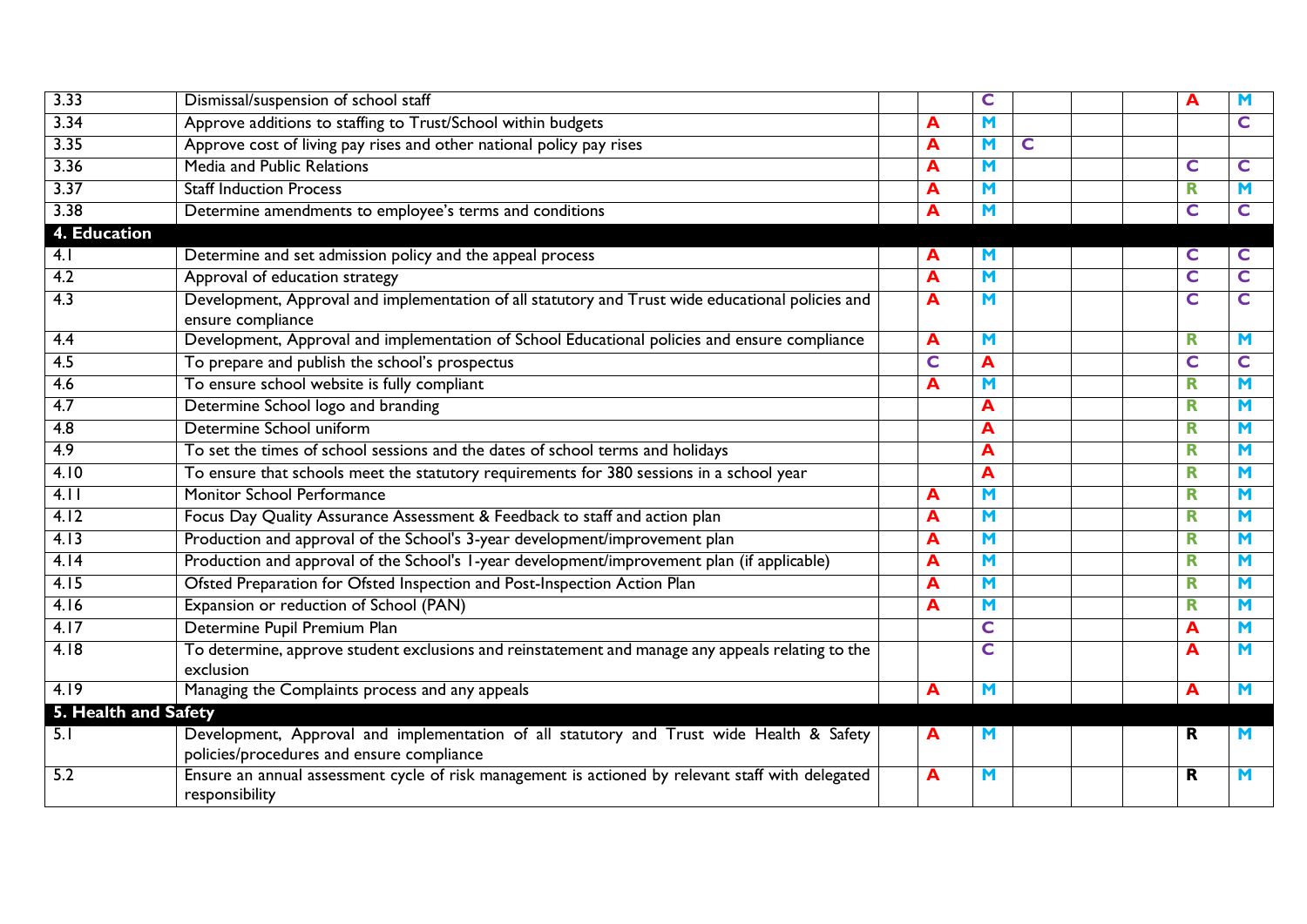| 5.3             | School Designated Health & Safety Officer Training                                                                                                                                |   | C              |                         |   | R | M |
|-----------------|-----------------------------------------------------------------------------------------------------------------------------------------------------------------------------------|---|----------------|-------------------------|---|---|---|
| 5.4             | General Health & Safety Training for staff with delegated responsibility such as Heads of Dept.,<br>Central Support Staff, other school staff                                     | A | M              |                         |   |   |   |
| 5.5             | Appointment of External Health & Safety Inspection Service                                                                                                                        |   | C              |                         |   |   | M |
| 5.6             | Approve and implement actions recommended by the Health & Safety Inspector                                                                                                        |   |                |                         |   |   |   |
| 6. Renumeration |                                                                                                                                                                                   |   |                |                         |   |   |   |
| 6.1             | Review the Pay Policy annually                                                                                                                                                    | A | M              | C                       |   |   |   |
| 6.2             | Determine policy in relation to discretionary payments and identify criteria for their award.                                                                                     | A | M              | $\overline{\mathbf{C}}$ |   |   |   |
| 6.3             | Set and monitor delegation of functions under the Pay Policy to the CEO and HT's                                                                                                  | A | M              | $\overline{\mathbf{C}}$ |   |   |   |
| 6.4             | Ensure that statutory and contractual obligations for pay of teachers and support staff are provided                                                                              | A | M              | C                       |   |   |   |
|                 | for and met in a fair and consistent manner.                                                                                                                                      |   |                |                         |   |   |   |
| 6.5             | Review and recommend to the SGB the appropriate individual school range.                                                                                                          | A | $\mathbf M$    | C                       |   |   |   |
| 6.15            | Manage the appeal process of disciplinary of central staff                                                                                                                        | A | M              | $\overline{\mathbf{C}}$ |   |   |   |
| 6.17            | To approve newly created posts across the Trust                                                                                                                                   | A | M              | C                       |   |   |   |
|                 | 7. Education and Standards Committee                                                                                                                                              |   |                |                         |   |   |   |
| 7.1             | To hold leaders to account on the adequacy and effectiveness of the areas highlighted within the<br>purpose.                                                                      | A | M              |                         | C |   |   |
| 7.2             | To take appropriate action on any relevant matter referred by the Board.                                                                                                          | A | $\blacksquare$ |                         | C |   |   |
| 7.3             | To report or make recommendations to the Board on the effectiveness and impact of the Academy<br>Improvement/Development Plans                                                    | A | $\blacksquare$ |                         | C |   |   |
| 7.4             | To monitor and review and scrutinise attendance at each Academy and over the Trust.                                                                                               | A | $\blacksquare$ |                         | C |   |   |
| 7.5             | To have oversight and representation on the Trust Attendance Challenge Board.                                                                                                     | A | M              |                         | C |   |   |
| 7.6             | To review and evaluate the learning experience of all learners.                                                                                                                   | A | $\blacksquare$ |                         | C |   |   |
| 7.7             | To monitor arrangements for, and the success of, meeting all learner's needs.                                                                                                     | A | $\blacksquare$ |                         | C |   |   |
| 7.8             | To advise and recommend annual progress and attainment targets to the Board. Monitor the<br>achievement of all groups and the impact of initiatives to improve their performance. | A | M              |                         | C |   |   |
| 7.9             | To monitor and evaluate actual performance against local and national data.                                                                                                       | A | $\blacksquare$ |                         | C |   |   |
| 7.10            | To have an oversight of the Academy Improvement Plan/Development Plans, identity any training<br>needs and monitor outcomes.                                                      | A | M              |                         | C |   |   |
| 7.11            | To have an oversight of the establishment of effective monitoring and evaluation processes and to<br>alert the board of a potential significant drop in outcomes.                 | A | M              |                         | C |   |   |
| 7.12            | To monitor appropriateness and effectiveness of actions to rectify issues of concern.                                                                                             | A | M              |                         | C |   |   |
| 7.13            | To monitor the breadth and effectiveness of the curriculum.                                                                                                                       | A | $\blacksquare$ |                         | C |   |   |
| 7.14            | To monitor the quality of teaching via internal and external review.                                                                                                              | A | M              |                         | C |   |   |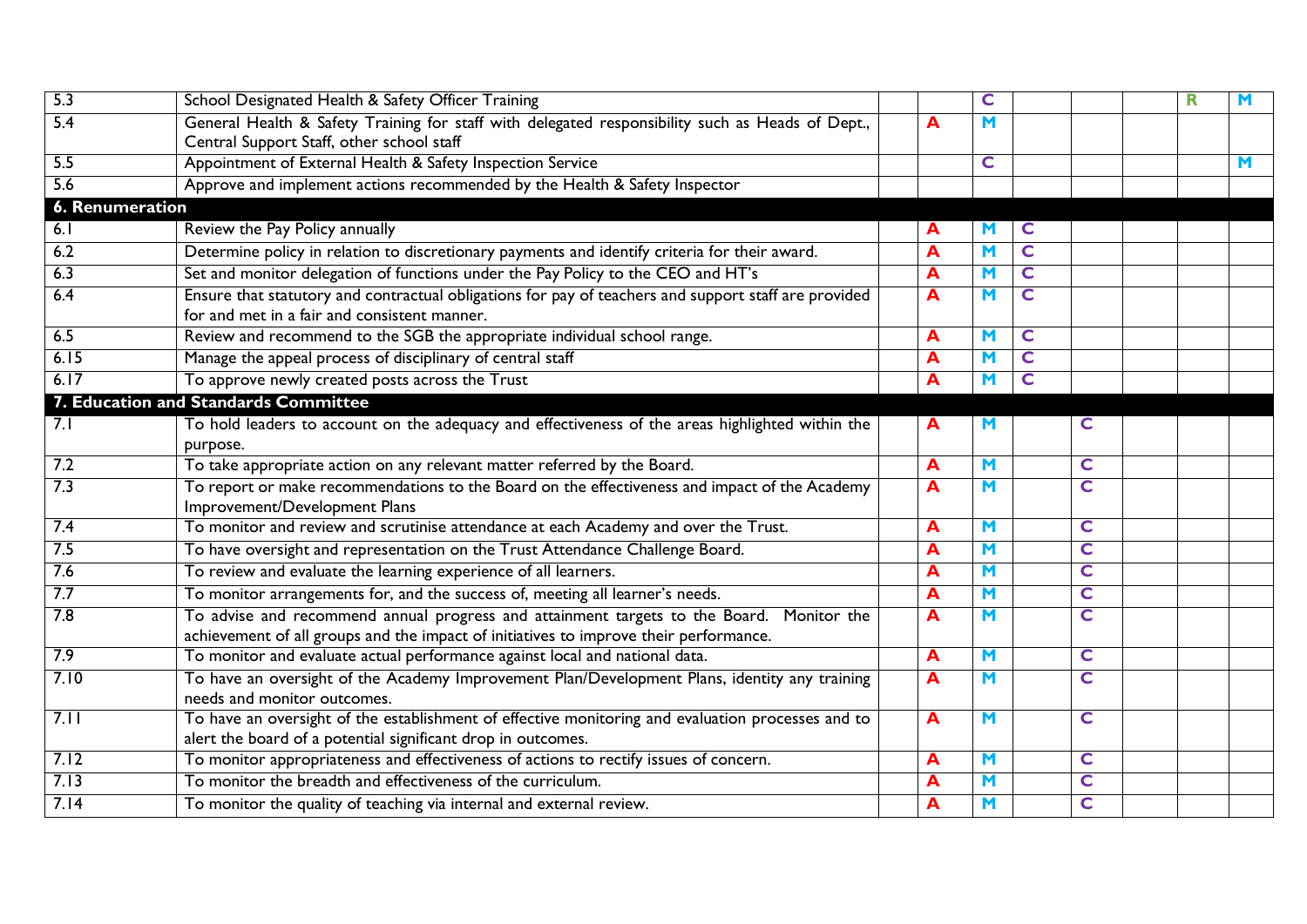## **Appendix 2**

# **Draft Template for School Governing Board Agenda**

# **Apologies and Attendance** (every meeting)

#### **Governing Board Matters** (every meeting)

- Membership
- Confidentiality
- Register of Business Interests
- Declaration of Interest Business and Pecuniary
- Code of Conduct

# **Minutes of Previous Meeting (every meeting)**

## **Matters Arising from the Previous Meeting** (if not on the agenda) (every meeting)

## **Reports** (every meeting)

• Link Governors Reports – Finance, H & S, PP, Safeguarding, T & L (once per term)

# **Head Teacher's Report (once per term)**

- Performance all year groups specific groups (PP, SEND, Y7 Catch-up, Boys v Girls) (HT Report)
- School Improvement progress against plan
- Finance Actual v Budget, Cash Flow issues, Audit Findings, Specific budgets PP, Year 7 Catchup, Procurement
- Staffing/recruitment
- Results of Focus Days
- **External Reviews**
- Changes in legislation, Government Policy, etc.

#### **Review of GCSE/A Level Results** (first meeting of the school year)

#### **School Improvement**

- Approval of School Improvement Plan (first meeting of the school year)
- Review of the School Improvement Plan (Summer Term meetings)
- Teaching and Learning QA activities and Findings Link Governors' Report Assistant Head's Report (once per term)
- Complaints complaints made, investigated and outcomes (once per term)
- Staff leaving exit interview outcomes (once per term)
- Student Voice (once per year)
- Staff Survey (once per year)
- Parent Survey (once per year)
- Review of Career Advice provision (once per year)